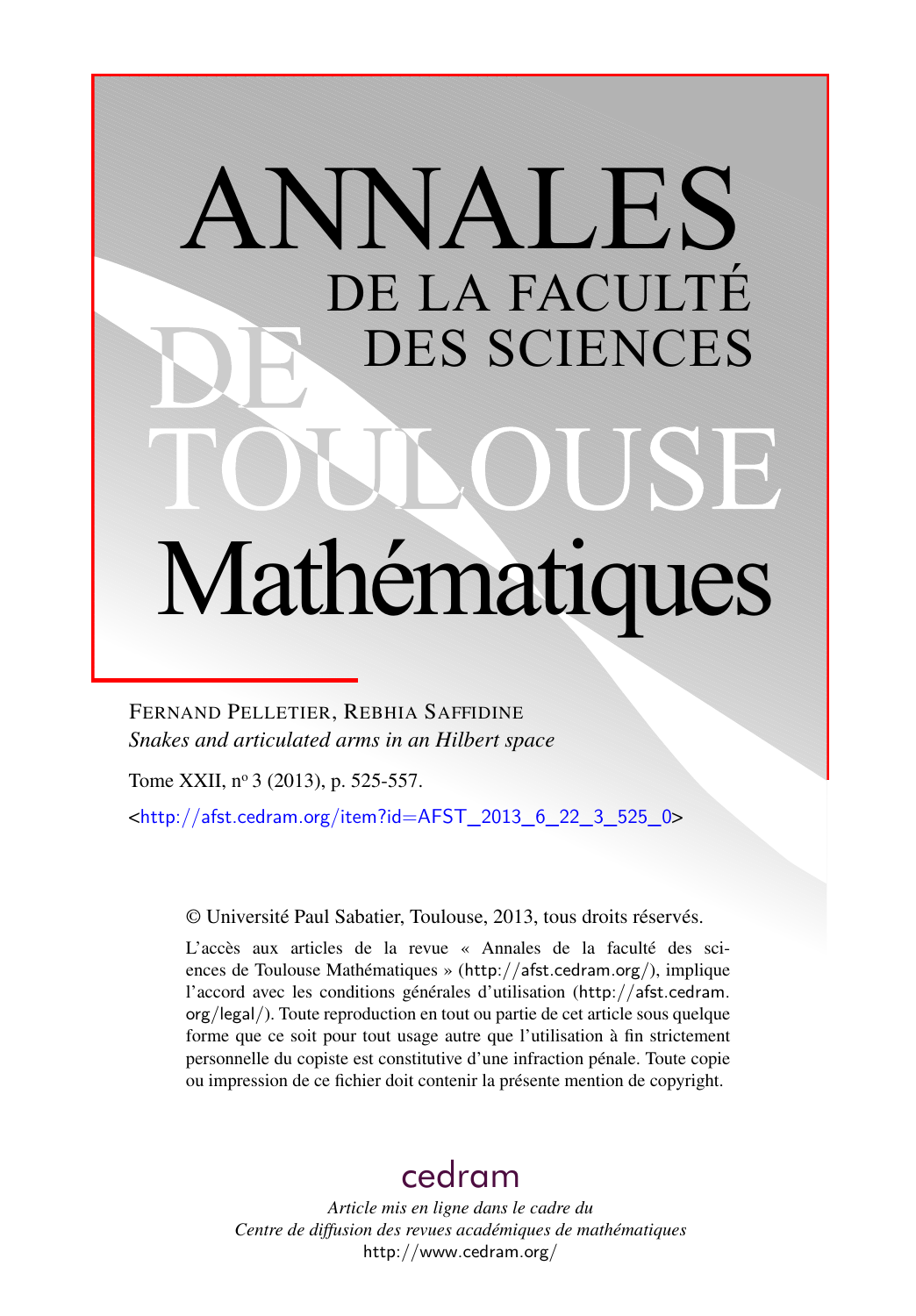FERNAND PELLETIER<sup>(1)</sup>, REBHIA SAFFIDINE<sup>(2)</sup>

ABSTRACT. — The purpose of this paper is to give an illustration of results on integrability of distributions and orbits of vector fields on Banach manifolds obtained in [5] and [4]. Using arguments and results of these papers, in the context of a separable Hilbert space, we give a generalization of a Theorem of accessibility contained in [3] and [6] for articulated arms and snakes in a finite dimensional Hilbert space.

RÉSUMÉ. — Le but de ce travail est de donner un exemple qui illustre les résultats d'intégrabilité des distributions et des orbites de champs de vecteurs sur des variétés banachiques établis dans [5] et [4] respectivement. Ces travaux permettent, dans le cadre des espaces de Hilbert séparables, de donner une généralisation des théorèmes d'accessibilité contenus dans [3] et [6], en dimension finie, pour des bras articulés et des serpents.

# 1. Introduction

In finite dimension, a snake (of length L) is a continuous piecewise  $C^1$ curve  $S : [0, L] \to \mathbb{R}^d$ , arc-length parameterized, such that  $S(0) = 0$ . According to [6], "Charming a snake" consists in finding a 1-parameter deformation  $S_t$  of S so that the corresponding head  $S_t(L)$  describes a given  $C^1$ -curve  $c : [0,1] \to \mathbb{R}^d$ : that is  $S_t(L) = c(t)$ . More precisely, each snake S

 $(*)$  Reçu le 22/11/2012, accepté le 27/01/2013

 $(1)$  Université de Savoie, Laboratoire de Mathématiques (LAMA) Campus Scientifique, 73376 Le Bourget-du-Lac Cedex, France.

pelletier@univ-savoie.fr.

 $(2)$  Université Ferhat Abbas de Sétif, faculté des sciences département de mathématiques, Algérie. saffidine@yahoo.fr

Article proposé par Jean-Michel Coron.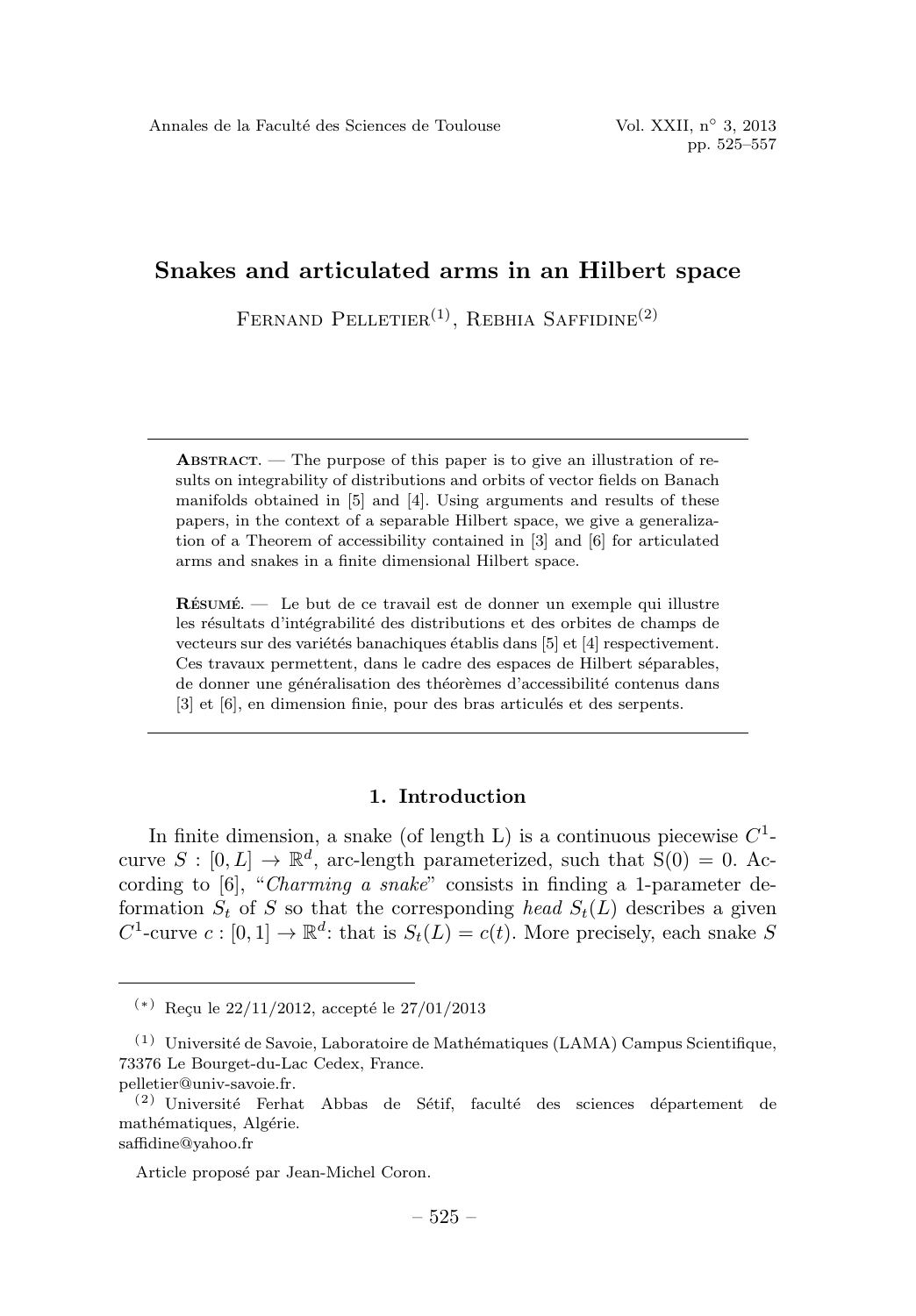of length L in  $\mathbb{R}^d$  can be given by a piecewise  $C^0$ -curve  $u : [0, L] \to \mathbb{S}^{d-1}$ such that  $S(t) = \int_0^t u(\tau) d\tau$ . The set Conf of snakes can be parametrized by such type piecewise  $C^0$ -curves and so can be provided with a Banach manifold structure. So we have to build some  $C^1$ -curve  $t \to u_t$  in Conf such that the associated family  $S_t$  of snakes satisfies  $S_t(L) = c(t)$  for all  $t \in [0, 1]$ . The "snake charmer algorithm" proposed in [6] consists in building an appropriate "horizontal" distribution D in Conf so that  $t \to u_t$  is tangent to  $D$ . In fact, this approach remains to build a lift  $\tilde{c}$  of  $c$  in  $Conf$ so that the "infinitesimal kinematic energy"  $\frac{1}{2}||\dot{\tilde{c}}(t)||_{L^2}^2$  is minimal for all  $t \in [0,1]$  (see subsection 4.1). Note that, for articulated arms (i.e. when S is affine by parts), this algorithm is nothing but a generalization of an analogue approach developed in [3].

The purpose of this paper is to give a generalization of this problem in the context of separable Hilbert spaces. In more details, given a separable Hilbert space  $\mathbb{H}$ , we consider the smooth hypersurface  $\mathbb{S}^{\infty}$  of elements of norm 1. As previously, a Hilbert snake of length  $L$  is a continuous piecewise C<sup>1</sup>-curve  $S : [0, L] \to \mathbb{H}$ , arc-length parameterized, such that  $S(0) = 0$ . An articulated arm corresponds to the particular case where  $u$  is affine in each part. Then a snake is also given by a piecewise  $C^0$ -curve  $u : [0, L] \to \mathbb{S}^\infty$  such that  $S(t) = \int_0^t u(\tau) d\tau$ . If we fix a partition  $\mathcal P$  of  $[0, L]$ , the set  $\mathcal{C}_{\mathcal P}^L$  of such curves will be called the configuration set and carries a natural structure of Banach manifold. For articulated arms, the configuration space is the subset  $\mathcal{A}_{\mathcal{P}}^L$  of u which are constant on each subinterval associated to the partition. In fact,  $\mathcal{A}_{\mathcal{P}}^L$  is a weak Hilbert submanifold of  $\mathcal{C}_{\mathcal{P}}^L$ . To any "configuration"  $u \in \mathcal{C}_{\mathcal{P}}^{L}$  is naturally associated the "end map"  $\mathcal{E}(u) = \int_{0}^{L}$  $u(s)ds$ . This map is smooth and we put on  $\mathcal{C}_{\mathcal{P}}^L$  a natural (weak) Riemannian metric G. The orthogonal of ker  $T\mathcal{E}$  gives rise to a closed distribution  $\mathcal{D}$  on  $\mathcal{C}_{\mathcal{P}}^L$ . As in finite dimension, for any curve  $t \to u_t$  in  $C_L^L$ , defined on [0, 1], we can associate a family  $S_t$  of snakes whose head  $S_t(L)$  describes a curve  $c : t \to S_t(L)$  for  $t \in [0,1]$ . The curve  $\tilde{c}: t \to u_t$  is called a "lift " of c in  $\mathcal{C}_{\mathcal{P}}^L$ . When  $\tilde{c}$  is tangent to  $\mathcal{D}$ , it is called a "horizontal lift".

So the problem for the head of the Hilbert snake to join an initial state  $x_0$  to a final state  $x_1$  gives rise to the following "accessibility problem":

Given an initial (resp. final) configuration  $u_0$  (resp.  $u_1$ ) in  $\mathcal{C}_{\mathcal{P}}^L$ , such that  $\mathcal{E}(u_i) = x_i, i = 0, 1$ , find a horizontal piecewise  $C^1$ -curve  $\gamma : [0, T] \to \mathcal{C}_{\mathcal{P}}^L$ (i.e.  $\gamma$  is tangent to D) and which joins  $u_0$  to  $u_1$ .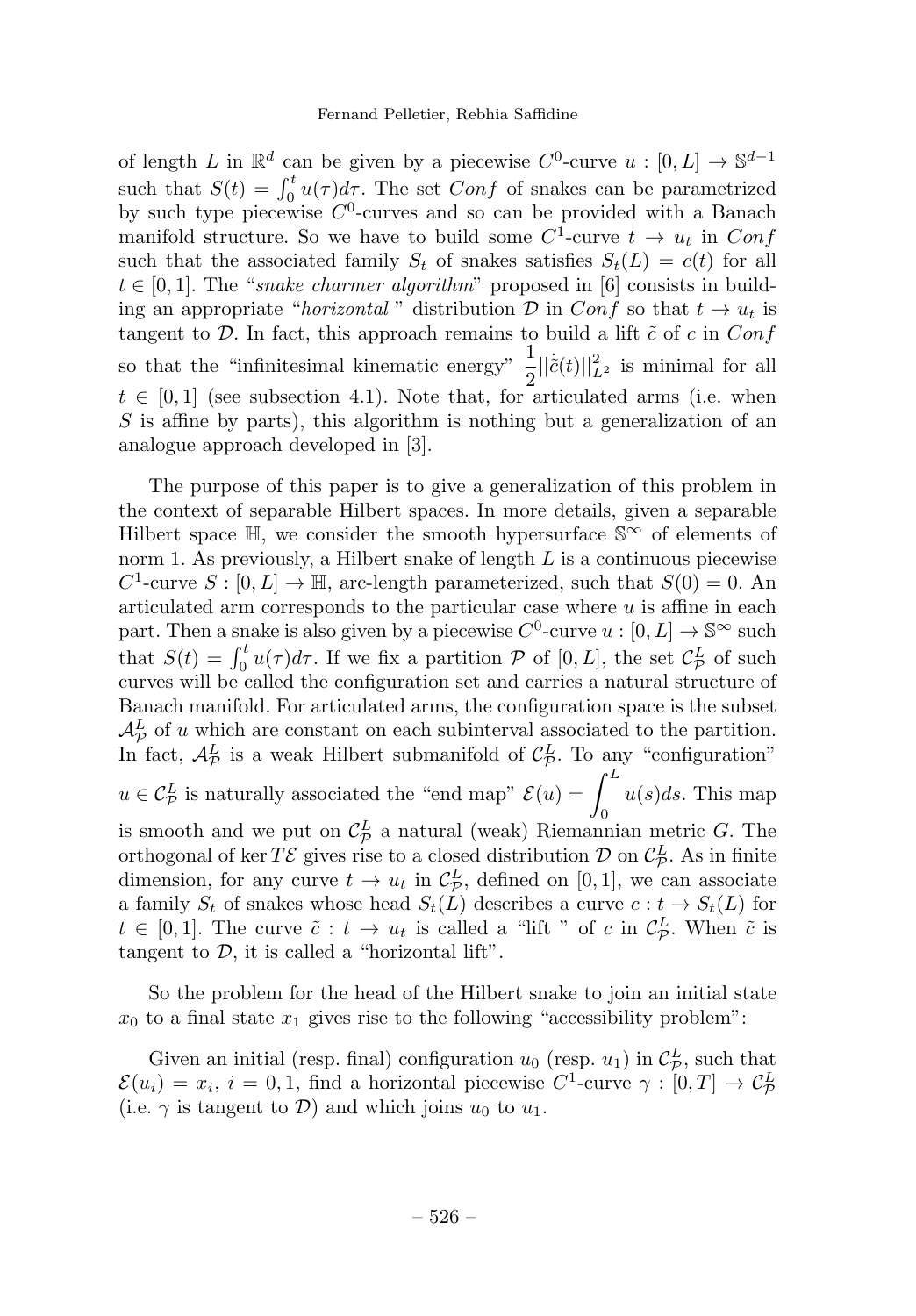Now, given any configuration  $u \in \mathcal{C}_{\mathcal{P}}^L$  we look for the accessibility set  $\mathcal{A}(u)$  of all configurations  $v \in C^L_{\mathcal{P}}$  which can be joined from u by a horizontal piecewise  $C^1$ -curve. In the context of finite dimension, in [3] and [6], by using arguments about the action of the Möbius group on  $\mathcal{C}_{\mathcal{D}}^L$ , it can be shown that  $\mathcal{A}(u)$  is the maximal integral manifold of a finite dimensional distribution on  $\mathcal{A}_{\mathcal{P}}^L$  and  $\mathcal{C}_{\mathcal{P}}^L$ . Unfortunately, in our context, the same argument does not work. Moreover, as we are in the context of infinite dimension for  $\mathbb{S}^{\infty}$ , we cannot hope to get a finite dimensional distribution whose maximal integral manifold is  $\mathcal{A}(u)$ .

However, our principal result is to construct a canonical distribution  $\mathcal D$ modeled on a Hilbert space, which is integrable and such that the accessibility set  $\mathcal{A}(u)$  is a dense subset of the maximal integral manifold through  $u$  of  $\mathcal{D}$ . Moreover this distribution is minimal in some natural sense (see Remark 4.2). In fact, when  $\mathbb H$  is finite dimensional,  $\mathcal D$  is exactly the finite distribution obtained in [6] whose leaves are the accessibility sets.

The arguments used in our proof can be found in [5] and [4]. Moreover, this Theorem of accessibility can be seen as an application of results obtained in  $[4]$ ; it also gives rise to an illustration of the "almost Banach Lie algebroid structures" developed in [1] (see Appendix 5).

This paper is organized as follows. Section 2 contains all definitions and results of [5] and [4] which are used in the proof about the accessibility sets. At first, the reader can go directly to the section 3 , and he may refer to this paragraph 2 only for a more detailed reading. In the first subsection of paragraph 4 we expose the relation between "horizontal lift" and minimizing the "infinitesimal kinematic energy". But essentially, this paragraph contains the principal result of accessibility (Theorem 4.1 in subsection 4.2). The proof of this Theorem, which needs all definitions and results recalled in section 2, is developed in subsections 4.3 and 4.4. We end this paper by an appendix which gives an interpretation of the previous results in terms of "almost Banach Lie algebroid" (cf. [1]). In particular, this appendix is used as reference for an example developed in [1].

# 2. Preliminaries

#### 2.1. Weak distributions on a Banach manifold

In this subsection, from [5] we recall all definitions, properties and results we shall use later.

Let M be a connected Banach manifold modeled on a Banach space E. We denote by  $\mathcal{X}(M)$  the set of local vector fields on M. The flow of any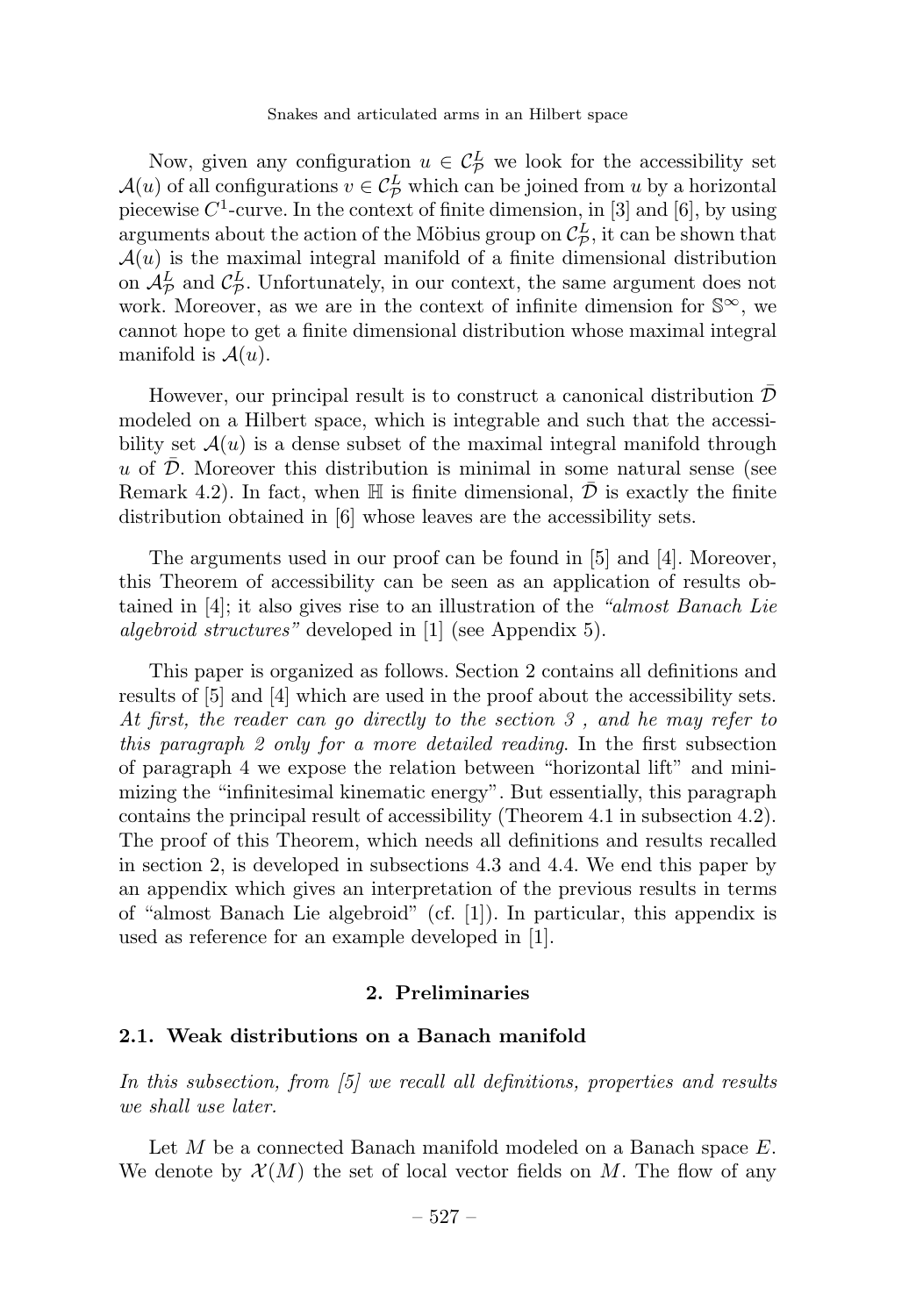$X \in \mathcal{X}(M)$  will be denoted by  $\phi_t^X$ . We then have the following definitions and properties:

• A weak submanifold of M is a pair  $(N, f)$  where N is a connected Banach manifold (modeled on a Banach space F) and  $f: N \to M$  is a smooth map such that :

– there exists a continuous injective linear map  $i : F \to E$  between these two Banach spaces;

– f is injective and the tangent map  $T_x f : T_x N \to T_{f(x)} M$  is injective for all  $x \in N$ .

Note that for a weak submanifold  $f: N \to M$ , on the subset  $f(N)$  of M we have two topologies:

– the induced topology from  $M$ ;

– the topology for which f is a homeomorphism from N to  $f(N)$ .

With this last topology, via  $f$ , we get a structure of Banach manifold modeled on F. Moreover, the inclusion from  $f(N)$  into M is continuous as a map from the Banach manifold  $f(N)$  to M. In particular, if U is an open set of M, then  $f(N) \cap U$  is an open set for the topology of the Banach manifold on  $f(N)$ .

• According to [5], a weak distribution on M is an assignment  $\mathcal D$ :  $x \mapsto \mathcal{D}_x$  which, to every  $x \in M$ , associates a vector subspace  $\mathcal{D}_x$  in  $T_xM$ (not necessarily closed) endowed with a norm  $|| ||_x$  such that  $(\mathcal{D}_x, || ||_x)$ is a Banach space (denoted by  $\tilde{\mathcal{D}}_x$ ) and such that the natural inclusion  $i_x : \mathcal{D}_x \to T_xM$  is continuous. Moreover, if the Banach structure on  $\mathcal{D}_x$  is a Hilbert structure, we say that  $D$  is a weak Hilbert distribution.

When  $\mathcal{D}_x$  is closed, we have a natural Banach structure on  $\mathcal{D}_x$ , induced by the Banach structure on  $T_xM$ , and so we get the classical definition of a distribution; in this case we will say that  $D$  is **closed**.

A (local) vector field Z on M is **tangent** to D, if for all  $x \in \text{Dom}(Z)^{(1)}$ ,  $Z(x)$  belongs to  $\mathcal{D}_x$ . The set of local vector fields tangent to  $\mathcal D$  will be denoted by  $\mathcal{X}_{\mathcal{D}}$ .

• We say that D is **generated by a subset**  $\mathcal{X} \subset \mathcal{X}(M)$  if, for every  $x \in M$ , the vector space  $\mathcal{D}_x$  is the linear hull of the set  $\{Y(x), Y \in \mathcal{X}, x \in$  $Dom(Y)$ .

<sup>&</sup>lt;sup>(1)</sup> Dom(Z) is the maximal open set on which Z is defined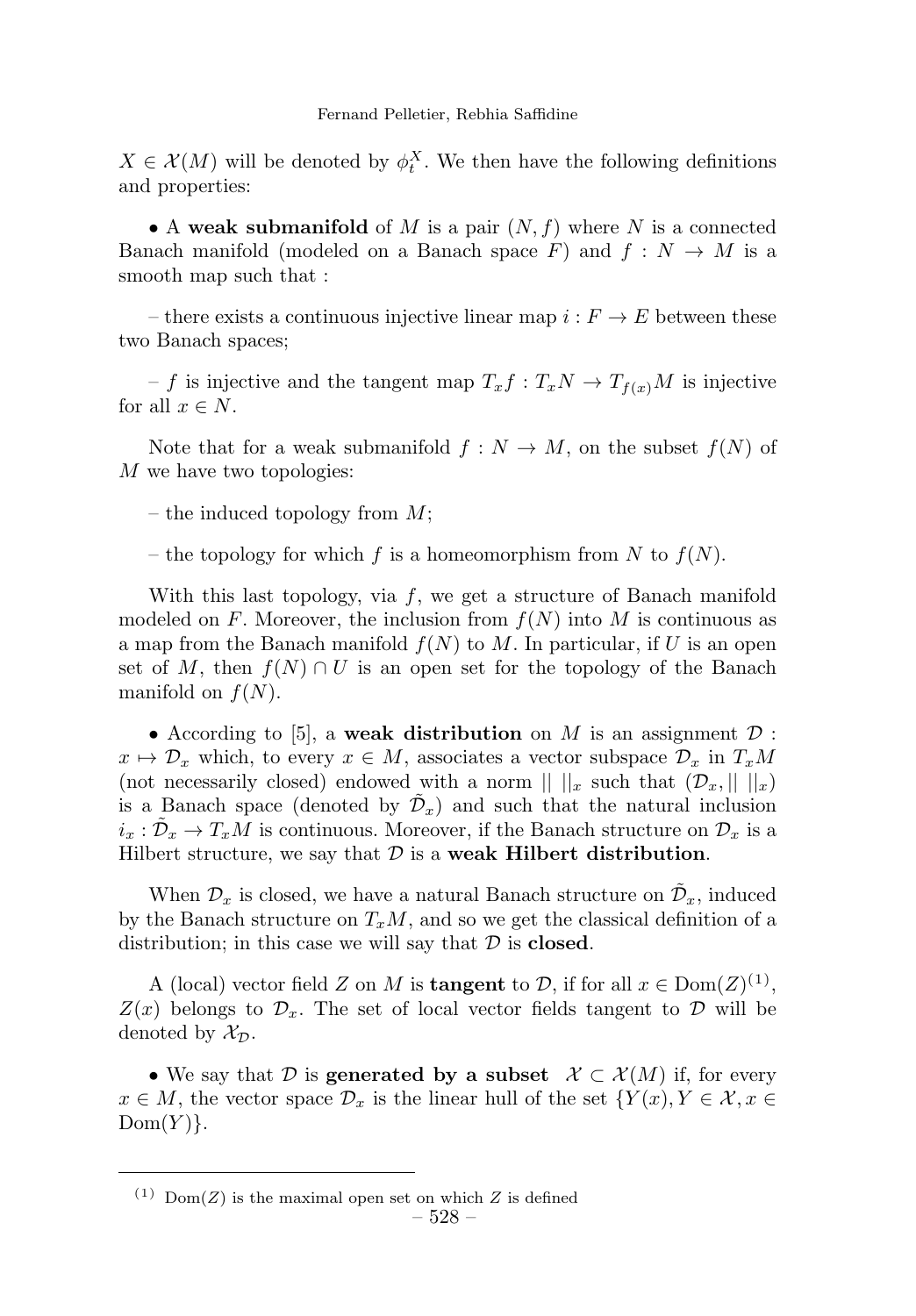For a weak distribution  $D$  on  $M$  we have the following definitions:

• an integral manifold of D through x is a weak submanifold  $f: N \rightarrow$ M such that there exists  $u_0 \in N$  such that  $f(u_0) = x$  and  $T_u f(T_u N) =$  $\mathcal{D}_{f(u)}$  for all  $u \in N$ .

•  $\mathcal D$  is called **integrable** if there exists an integral manifold N of  $\mathcal D$ through any  $x \in M$ .

• if D is generated by a set X of local vector fields, then D is called  $X$ **invariant** if for any  $X \in \mathcal{X}$ , the tangent map  $T_x \phi_t^X$  sends  $\mathcal{D}_x$  onto  $\mathcal{D}_{\phi_t^X(x)}$ for all  $(x, t) \in \Omega_X$ . D is **invariant** if D is  $\mathcal{X}_{\mathcal{D}}$  invariant.

Now we introduce essential properties of "local triviality" which will play an essential role through this paper:

• D is lower (locally) trivial if for each  $x \in M$ , there exists an open neighborhood V of x, a smooth map  $\Theta : \mathcal{D}_x \times V \to TM$  (called lower trivialization) such that :

- (i)  $\Theta(\tilde{\mathcal{D}}_x \times \{y\}) \subset \mathcal{D}_y$  for each  $y \in V$
- (ii) for each  $y \in V$ ,  $\Theta_y \equiv \Theta( ,y) : \tilde{\mathcal{D}}_x \to T_yM$  is a continuous operator and  $\Theta_x : \tilde{\mathcal{D}}_x \to T_xM$  is the natural inclusion  $i_x$
- (iii) there exists a continuous operator  $\tilde{\Theta}_y : \tilde{\mathcal{D}}_x \to \tilde{\mathcal{D}}_y$  such that  $i_y \circ \tilde{\Theta}_y =$  $\Theta_y$ ,  $\tilde{\Theta}_y$  is an isomorphism from  $\tilde{\mathcal{D}}_x$  onto  $\Theta_y(\tilde{\mathcal{D}}_x)$  and  $\tilde{\Theta}_x$  is the identity of  $\mathcal{D}_x$

• D is (locally) upper trivial if, for each  $x \in M$ , there exists an open neighbourhood V of x, a Banach space F and a smooth map  $\Psi: F \times V \rightarrow$  $TM$  (called upper trivialization) such that :

- (i) for each  $y \in V$ ,  $\Psi_y \equiv \Psi( ,y) : F \to T_yM$  is a continuous operator with  $\Psi_u(F) = D_u$ ;
- (ii) ker  $\Psi_x$  complemented in F;
- (iii) if  $F = \ker \Psi_x \oplus S$ , the restriction  $\theta_y$  of  $\Psi_y$  to S is injective for any  $y \in V$ :
- (iv)  $\Theta(u, y) = (\theta_y \circ [\theta_x]^{-1}(u), y)$  is a lower trivialization of  $D$ .

In this case the map  $\Theta$  is called the **associated lower trivialization**.

An upper trivial weak distribution  $\mathcal D$  is called Lie bracket invariant if, for any  $x \in M$ , there exists an upper trivialization  $\Phi : F \times V \to TM$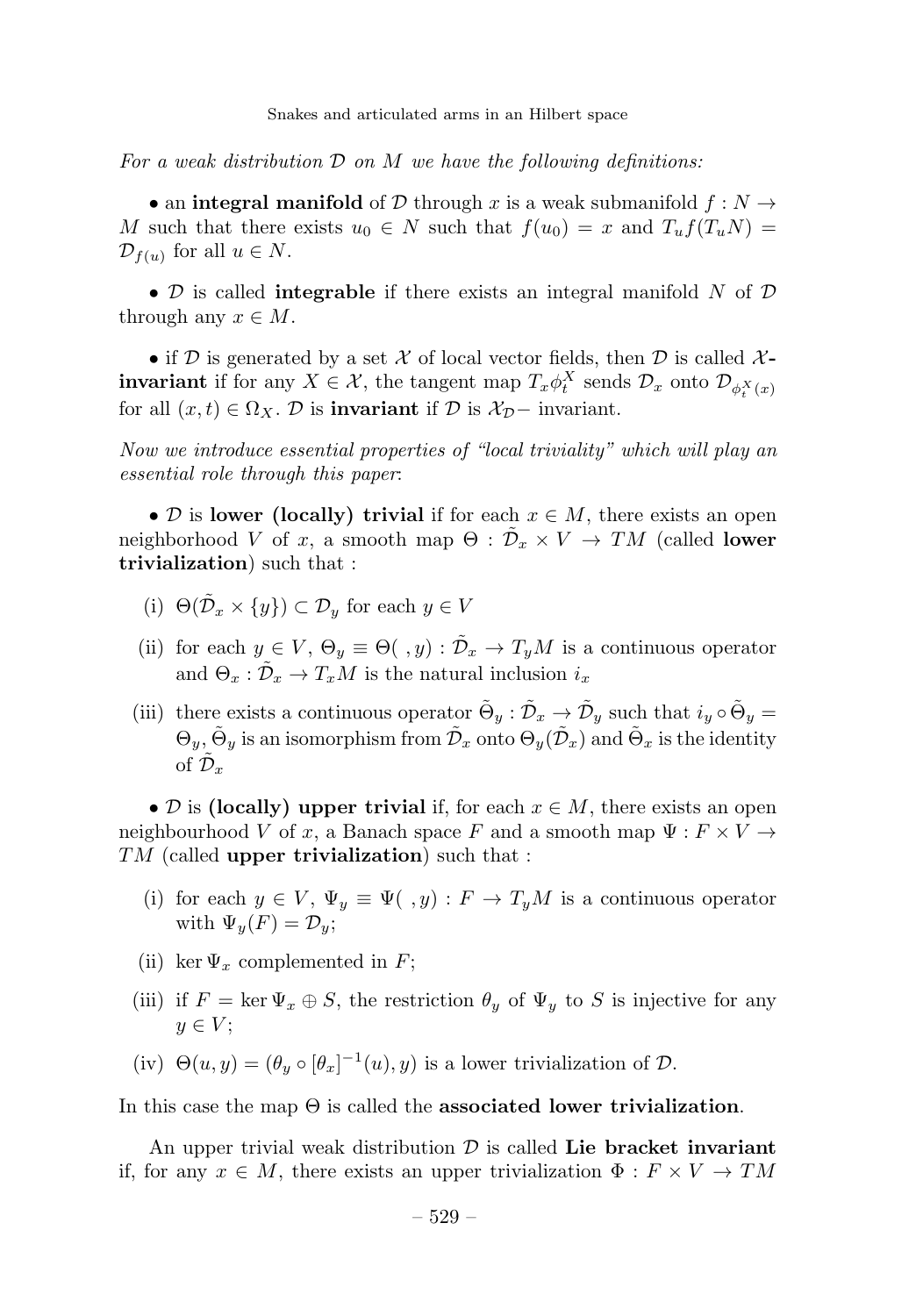such that for any  $u \in F$ , there exists  $\varepsilon > 0$ , such that, for all  $0 < \tau < \varepsilon$ , we have a smooth field of operators  $C : [-\tau, \tau] \to L(F, F)$  with the following property

 $[X_u, Z_v](\gamma(t)) = \Phi(C(t)[v], \gamma(t))$  for any  $Z_v = \Phi(v, \gamma)$  and any  $v \in F(2.1)$ 

along the integral curve  $\gamma : t \mapsto \phi_t^{X_u}(x)$  on  $[-\tau, \tau]$  of the lower section  $X_u = \Theta(\Phi(u, x), \cdot).$ 

With these definitions we have the following criterion of integrability:

THEOREM 2.1. — Let  $\mathcal D$  be a upper trivial weak distribution. Then  $\mathcal D$  is integrable if and only if  $D$  is Lie bracket invariant.

# 2.2. Orbit of a family of vector fields

In this subsection we expose the results of  $\mathcal{A}$  which will be used for the proof Theorem 4.1.

Notion of X -orbit.

Let X be a set of local vector fields on M. Given  $x \in M$ , we say that X satisfies the condition (LBs) at x (Locally Bounded of order s), if there exists a chart  $(V_x, \phi)$  centered at x and a constant  $k > 0$  such that: for any  $X \in \mathcal{X}$ , whose domain  $Dom(X)$  contains  $V_x$ , we have

$$
\sup\{||J^s[\phi_* X](y)||, \ X \in \mathcal{X}, \ y \in V_x\} \le k. \tag{2.2}
$$

For any finite or countable ordered set A of indexes, consider a family  $\xi =$  ${X_{\alpha}}_{\alpha\in A}$  where the  $X_{\alpha}$  are defined on a same open set V and satisfies the condition (LBs) for  $s \geq 1$ . Given any bounded integrable map  $u = (u_{\alpha})_{\alpha \in A}$ from some interval I to  $l^1(A) = \{ \tau = (\tau_\alpha), \sum_{\alpha} \tau_\alpha \}$  $\alpha \in A$  $|\tau_{\alpha}| < \infty$ } we can associate

a time depending vector field of type

$$
Z(x,t,u) = \sum_{\alpha \in A} u_{\alpha}(t) X_{\alpha}(x),
$$

For such a vector field there exists a **flow**  $\Phi_u^{\xi}(t, \cdot)$  (see Theorem 2 of [4]). Given some  $\tau \in l^1(A)$ , we set  $||\tau||_1 = \sum$  $\alpha \in A$  $|\tau_{\alpha}|$ . On the corresponding interval  $[0, ||\tau||_1]$ , we consider the partition  $(t_\alpha)_{\alpha \in A}$  of this interval defined by,  $t_0 = 0$ and for  $\alpha \in A$ ,  $t_{\alpha} = \sum^{\alpha}$  $\beta=1$  $|\tau_{\beta}|$ . If we choose  $u = \Gamma^{\tau} = (\Gamma^{\tau}_{\alpha})$  where  $\Gamma^{\tau}_{\alpha}$  is the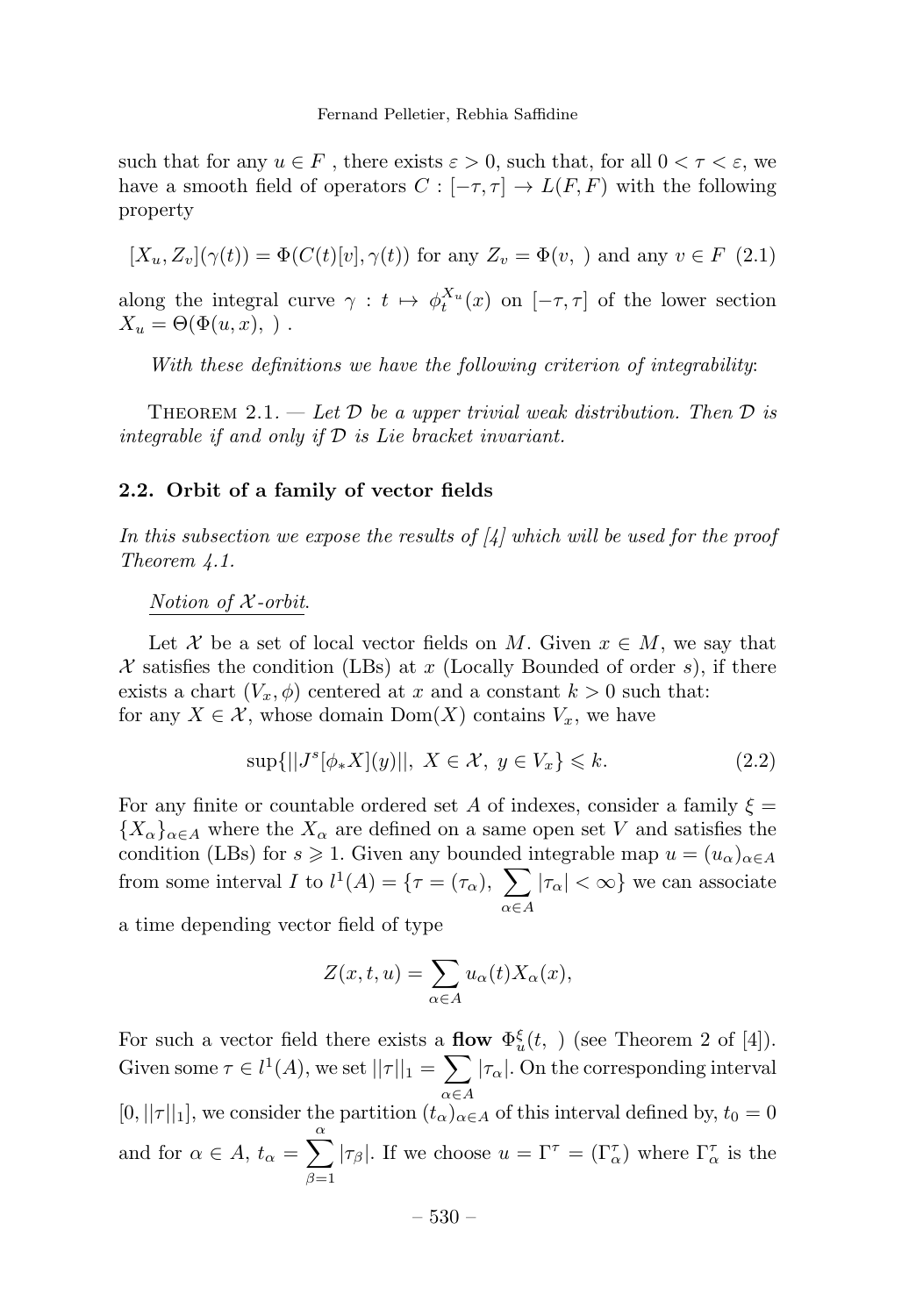indicatrix function of  $|t_{\alpha}, t_{\alpha+1}|$ , we can associate to  $(\xi, \tau)$  a time depending vector field  $Z(x, t, u)$  as previously. Under appropriate assumptions, for such a Z, we get an associated flow, denoted by  $\Phi_{\tau}^{\xi}(t, \cdot)$  . Assume that the set of all  $Dom(X)$  for  $X \in \mathcal{X}$  is a covering of M and is bounded at each point, i.e. the set of values  $\{X(x), X \in \mathcal{X}\}\subset T_xM$  is bounded for any  $x \in M$ . We can enlarge X to the set  $\hat{\mathcal{X}}$  given by

$$
\hat{\mathcal{X}} = \{ Z = \Phi_*(\nu Y), \ Y \in \mathcal{X}, \ \Phi = \phi_{t_p}^{X_p} \circ \cdots \circ \phi_{t_1}^{X_1} \text{ for } X_1, \cdots, X_p \in \mathcal{X}; \ (2.3)
$$
  
and appropriate  $\nu \in \mathbb{R} \}$ 

(see subsection 3.1 of [4]). Then  $\hat{\mathcal{X}}$  satisfies the same previous properties as X. From this set  $\hat{\mathcal{X}}$ , we associate an appropriate pseudo-group  $\mathcal{G}_{\mathcal{X}}$  of local diffeomorphisms which are finite compositions of flows of type  $\phi_t^X$  with  $X \in \mathcal{X}$  and of type  $\Phi_u^{\xi}(\|\tau\|_1,.)$  (as we have seen previously) or its inverse for  $\xi \subset \hat{\mathcal{X}}$ .

To  $\mathcal{G}_{\mathcal{X}}$  is naturally associated the following equivalence relation on M:

 $x \equiv y$  if and only if there exists  $\Phi \in \mathcal{G}_{\mathcal{X}}$  such that  $\Phi(x) = y$ 

# An equivalence class is called a  $\chi$ -orbit.

PROPOSITION 2.2  $[4]$ . – For each pair  $(x, y)$  in the same X-orbit either we have a continuous piecewise smooth curve which joins x to y and whose each smooth part is tangent to X or  $-X$  for some  $X \in \mathcal{X}$ , or there exists a sequence  $\gamma_k$  of such continuous piecewise smooth curves whose origin is x (for all curves) and whose sequence of ends converges to y.

Integrability of weak distribution associated to an  $\mathcal{X}$ -orbit.

Consider any set Y of local vector fields which contains  $\hat{\mathcal{X}}$ . Assume that there exists a weak distribution  $\Delta$  generated by  $\mathcal Y$  which is integrable on M and, for each  $x \in M$ , there exists a lower trivialization  $\Theta: F \times V \to TM$  for some Banach space F (which depends of x) and for some neighborhood V of x in M. Let N be the union of all integral manifolds  $i_L : L \to M$  through  $x_0$ . Then  $i_N : N \to M$  is the maximal integral manifold of  $\triangle$  through  $x_0$ (see Lemma 2.14 [5]).

PROPOSITION 2.3 (see [4]). — As previously, let  $f : N \to M$  be the maximal integral manifold of  $\triangle$  through x.

1. Let  $Z \in \mathcal{X}(M)$  be such that  $Dom(Z) \cap f(N) \neq \emptyset$  and Z is tangent to  $\triangle$ . Set  $\tilde{V}_Z = f^{-1}(Dom(Z) \cap f(N))$ . Then  $\tilde{V}_Z$  is an open set in N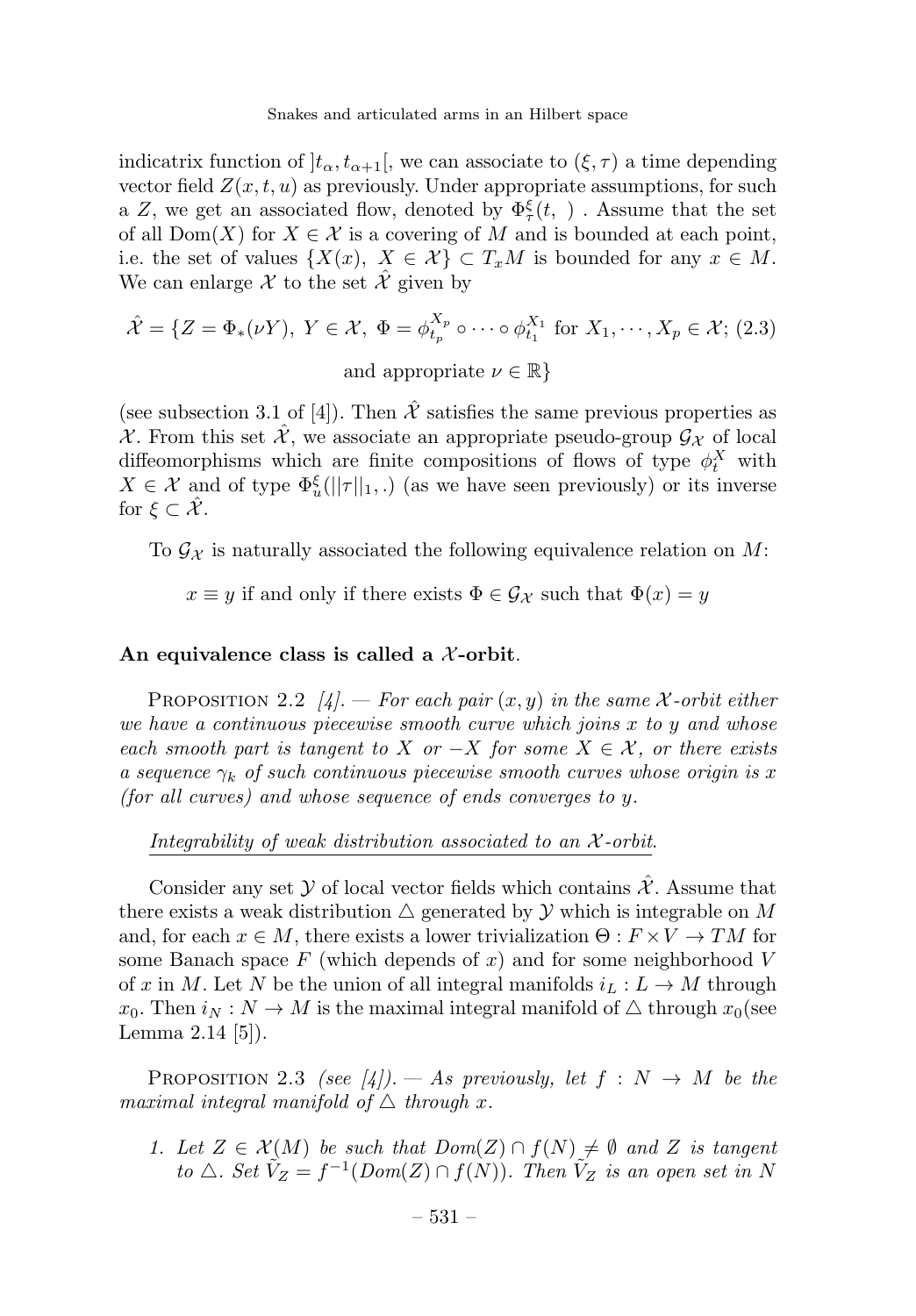and there exists a vector field  $\tilde{Z}$  on N such that  $Dom(\tilde{Z}) = \tilde{V}_Z$  and  $f_*\tilde{Z}=Z \circ f.$ 

Moreover, if  $]a_x, b_x[$  is the maximal interval on which the integral curve  $\gamma : t \mapsto \phi^Z(t, x)$  is defined in M, then the integral curve  $\tilde{\gamma}$ :  $t \rightarrow \phi^{\tilde{Z}}(t,\tilde{x})$  is also defined on  $]a_x,b_x[$  and we have

$$
\gamma = f \circ \tilde{\gamma} \tag{2.4}
$$

2. Let be  $\xi = \{X_\beta, \ \beta \in B\} \subset \hat{\mathcal{X}} \subset \hat{\mathcal{Y}}$  which satisfies the conditions (LBs) on a chart domain V centered at  $x \in f(N)$  and consider the associated flow  $\Phi_{\tau}^{\xi}$ . For some  $\tau \in l^1(B)$  let  $\gamma$  be the curve on  $[0, ||\tau||_1]$ defined by  $\gamma(t) = \Phi_{\tau}^{\xi}(t, x)$ . Then there exists a curve  $\tilde{\gamma} : [0, ||\tau||_1 \rightarrow N$ such that

$$
f \circ \tilde{\gamma} = \gamma \quad on \ [0, ||\tau||_1 \ [ \tag{2.5}
$$

According to the properties of  $X$  we can associate to this set a weak distribution  $D$  in the following way:

$$
\mathcal{D}_x = \{ Y = \sum_{X \in \mathcal{X}} \lambda_X X(x) \}
$$
 for any absolutely summable family  $\{ \lambda_X, X \in \mathcal{X}, x \in \text{Dom}(X) \}$ 

In the same way we can also associate to  $\hat{\mathcal{X}}$  a weak distribution  $\hat{\mathcal{D}}$  which contains  $\mathcal X$  and which is  $\mathcal X$ -invariant. Moreover, for a set  $\mathcal Y$  of local vector fields which contains  $\mathcal X$  and which is bounded at each point, we can also associate a weak distribution  $\Delta$  of the previous type. If  $\Delta$  is X invariant, then  $\hat{\mathcal{D}}_x \subset \triangle_x$  for any  $x \in M$ .

On the other hand, to the set  $\mathcal X$  we can associate the sequences of families

$$
\mathcal{X} = \mathcal{X}^1 \subset \mathcal{X}^2 = \mathcal{X} \cup \{ [X, Y], X, Y \in \mathcal{X} \} \subset \cdots \subset \mathcal{X}^k
$$
  
=  $\mathcal{X}^{k-1} \cup \{ [X, Y], X \in \mathcal{X}, Y \in \mathcal{X}^{k-1} \} \subset \cdots$ 

When  $\mathcal{X}^k$  is bounded at each point, as previously, we can also associate a weak distribution  $\mathcal{D}^k$  generated by  $\mathcal{X}^k$ .

Consider an ordered finite or countable set of indexes A and assume that we have  $\mathcal D$  fulfilling the following conditions

1. for any  $x \in M$  there exists a upper trivialization  $\Phi: l^1(A) \times V \to TM$ such that  $\Phi(e_{\alpha},.) = Y_{\alpha}(.)$  for each  $\alpha \in A$  where  $\{e_{\alpha}\}_{\lambda \in A}$  is the canonical basis of  $l^1(A)$ ;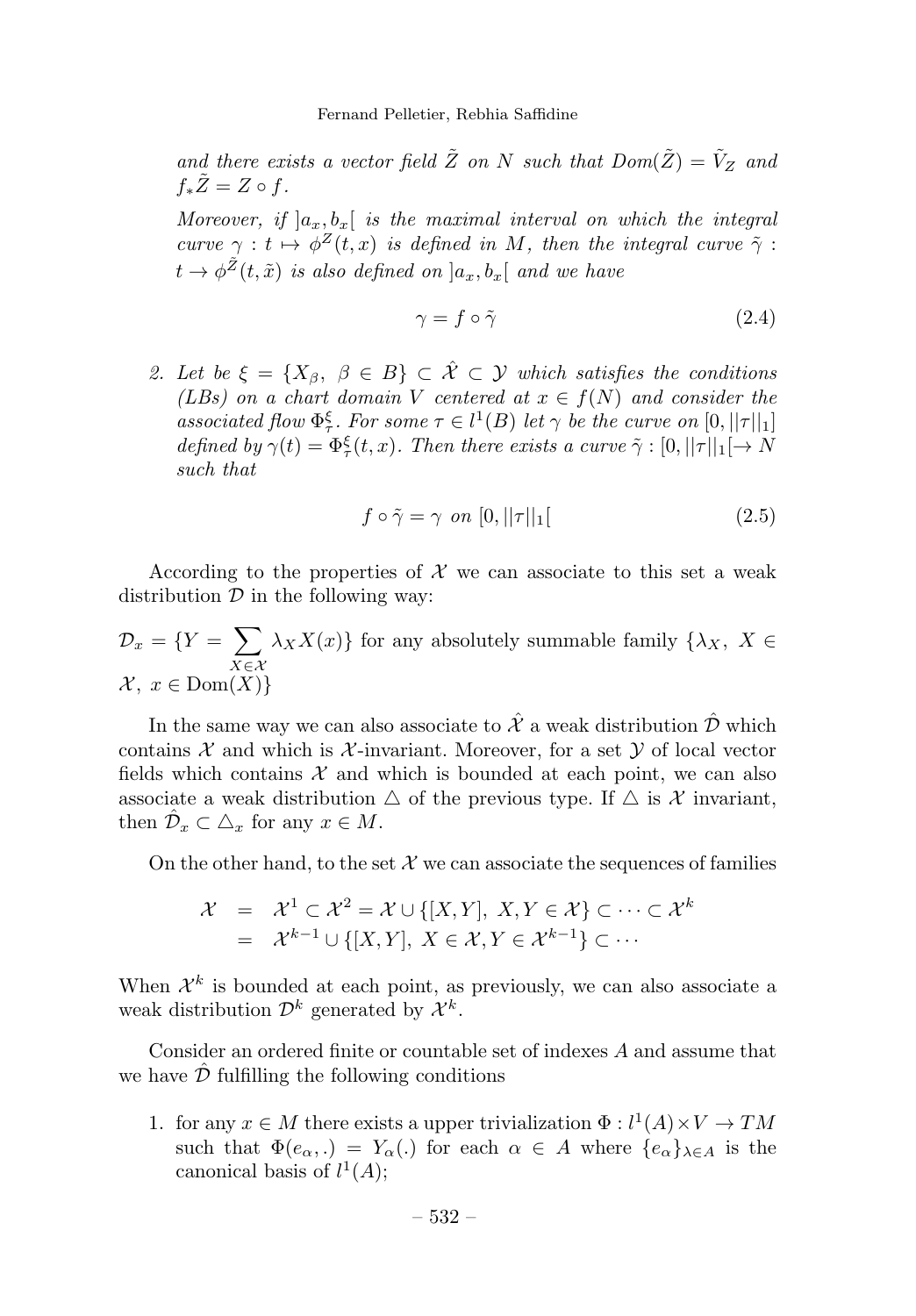2. for any  $x \in M$  there exists a neighborhood V of x such that,  $V \subset$  $\bigcap_{\alpha \in A} \text{Dom}(Y_{\alpha})$ , and a constant  $C > 0$  such that we have

$$
[Y_{\alpha}, Y_{\beta}](y) = \sum_{\nu \in A} C_{\alpha\beta}^{\nu}(y) Y_{\nu}(y) \text{ for any } \alpha, \beta \in A \qquad (2.6)
$$

where each  $C^{\nu}_{\alpha\beta}$  is a smooth function on V, for any  $\alpha, \beta, \nu \in A$  and we have

$$
\sum_{\alpha,\beta,\nu \in A} |C_{\alpha\beta}^{\nu}(y)| \leqslant C
$$

for any  $y \in V$ .

Then we have:

THEOREM 2.4  $(|4|)$ .

- 1. Under the previous assumptions, the distribution  $\hat{\mathcal{D}}$  is integrable and each  $\mathcal{X}$ -orbit  $\mathcal O$  is the union of the maximal integral manifolds which meet  $\mathcal O$  and such an integral manifold is dense in  $\mathcal O$ .
- 2. If  $\mathcal{D}^k$  is defined and satisfies the previous assumptions for some  $k \geqslant 2$ , then we have  $\mathcal{D}^k = \hat{\mathcal{D}}$  and  $\mathcal{D}^k$  is integrable.

#### 3. Hilbert snakes and Hilbert articulated arms

#### 3.1. The configuration space

Let  $\mathbb H$  be a separable Hilbert space and  $\langle , \rangle$  (resp.  $|| \ ||$ ) the inner product (resp. the norm) on H. We consider a fixed hilbertian basis  $\{e_i\}_{i\in\mathbb{N}}$ in H. Any  $x \in \mathbb{H}$  will be written as a serie  $x = \sum x_i e_i$  where  $x_i = \langle x, e_i \rangle$ i∈N is the *i*<sup>th</sup>coordinate of x. We denote by  $\mathbb{S}^{\infty} = \{x \in \mathbb{H} : ||x|| = 1\}$  the unit sphere in  $\mathbb{H}$ . Note that  $\mathbb{S}^{\infty}$  is a codimension one hypersurface in  $\mathbb{H}$ .

A curve  $\gamma : [a, b] \to M$  (not necessary continuous) is called  $C^k$  -piecewise if there exists a finite set  $P = \{a = s_0 < s_1 < \ldots < s_N = b\}$  such that, for all  $i = 0, ..., N-1$ , the restriction of  $\gamma$  to the interval  $|s_i, s_{i+1}|$  can be extended to a curve of class  $C^k$  on the closed interval  $[s_i, s_{i+1}]$ .

Given any metric space  $(X, d)$ , we denote by  $\mathcal{C}([a, b], X)$  the set of continuous curves  $u : [a, b] \to X$ . Recall that on  $\mathcal{C}([a, b], X)$  we have the usual distance  $d_{\infty}$  defined by

$$
d_{\infty}(u_1, u_2) = \sup_{t \in [a, b]} d(u_1(t), u_2(t))
$$

and  $\mathcal{C}([a, b], X), d_{\infty})$  is a complete metric space.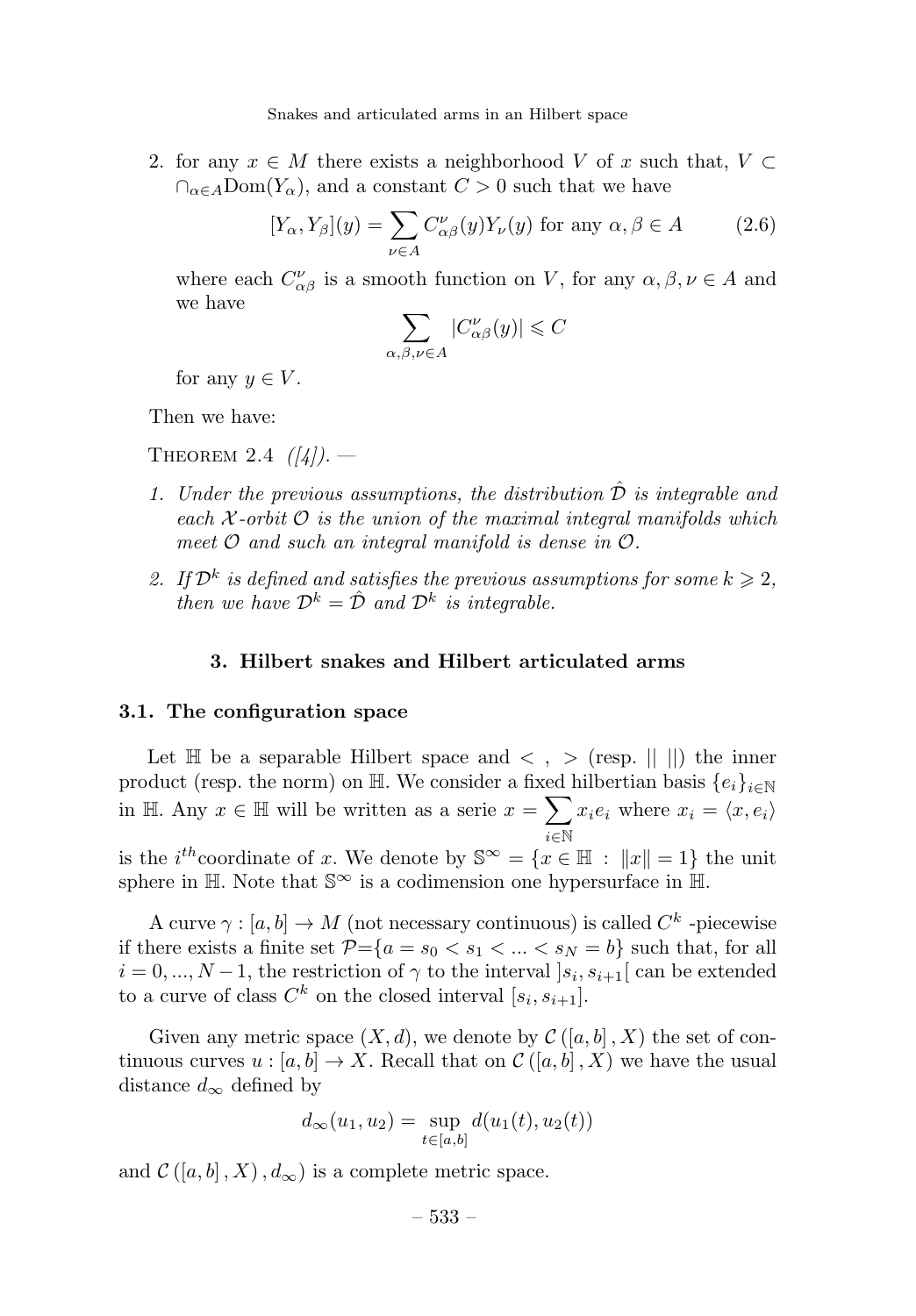Fernand Pelletier, Rebhia Saffidine

For a given partition  $\mathcal{P}=\{a=s_0 < s_1 < \ldots < s_N = b\}$  of  $[a, b]$ , let be  $\mathcal{C}_{\mathcal{P}}^{k}([a, b], \mathbb{S}^{\infty})$  (resp.  $\mathcal{C}_{\mathcal{P}}^{k}([a, b], \mathbb{H})$  the set of curves  $u \in \mathcal{C}([a, b], \mathbb{S}^{\infty})$  (resp.  $u \in \mathcal{C}([a, b], \mathbb{H})$  which are  $C^k$ -piecewise relatively to  $\mathcal{P}$  for  $k \in \mathbb{N}$ .

Throughout this paper, we fix a real number  $L > 0$  and  $P$  is a given fixed partition of [0, L].

A Hilbert snake is a continuous piecewise  $C^1$ -curve  $S : [0, L] \to \mathbb{H}$ , such that  $||\dot{S}(t)|| = 1$  and  $S(0) = 0$ . When S is affine by part, we call this snake an affine snake or a Hilbert articulated arm.

In fact, a snake is characterized by  $u(t) = \dot{S}(t)$  and of course we have  $S(t) = \int_0^t$  $u(s)ds$  where  $u : [0, L] \to \mathbb{S}^{\infty}$  is a piecewise  $C^0$ -curve associated to the partition  $P$ . Moreover, this snake is affine if and only if u is constant on each subinterval of P.

The set  $C_P^L = C_P^0$  ([0, L],  $\mathbb{S}^{\infty}$ ) is called the **configuration space of the** snakes in  $\mathbb H$  of length L relative to the partition  $\mathcal P$ . We can also put on  $\mathcal C_{\mathcal P}^L$ the distance  $d_{\infty}$  defined by

$$
d_{\infty}(u_1, u_2) = \sup_{t \in [a, b]} ||(u_1(t), u_2(t))||
$$

Note that the subset

 $\mathcal{A}_{\mathcal{P}}^L = \{u \in C_{\mathcal{P}}^L$ , such that u is constant on each subinterval  $[s_{i-1}, s_i], i =$  $1, \cdots N$ 

is the configuration space of Hilbert articulated arms in  $\mathbb H$  of length L relative to the partition  $P$ .

The natural map

$$
h: \t C_{\mathcal{P}}^{L} \to \prod_{i=0}^{N-1} \mathcal{C}^{0}([s_{i}, s_{i+1}], \mathbb{S}^{\infty})
$$

$$
u \mapsto (u \mid_{[s_{0}, s_{1}]}, ..., u \mid_{[s_{i}, s_{i+1}]}, u \mid_{[s_{N-1}, s_{N}]})
$$
(3.1)

is a homeomorphism. In particular,  $(C_P^L, d_\infty)$  is a complete metric space. Note that the restriction of h to  $\mathcal{A}_{\mathcal{P}}^L$  is a homeomorphism onto  $[\mathbb{S}^{\infty}]^N$ . Moreover as in finite dimension we have (see [6])

PROPOSITION 3.1.  $-C_P^L$  has a structure of Banach manifold and according to  $(3.1)$  the natural map

$$
h: \mathcal{C}_{\mathcal{P}}^L \to \prod_{i=0}^{N-1} \mathcal{C}^0([s_i, s_{i+1}], \mathbb{S}^{\infty})
$$

– 534 –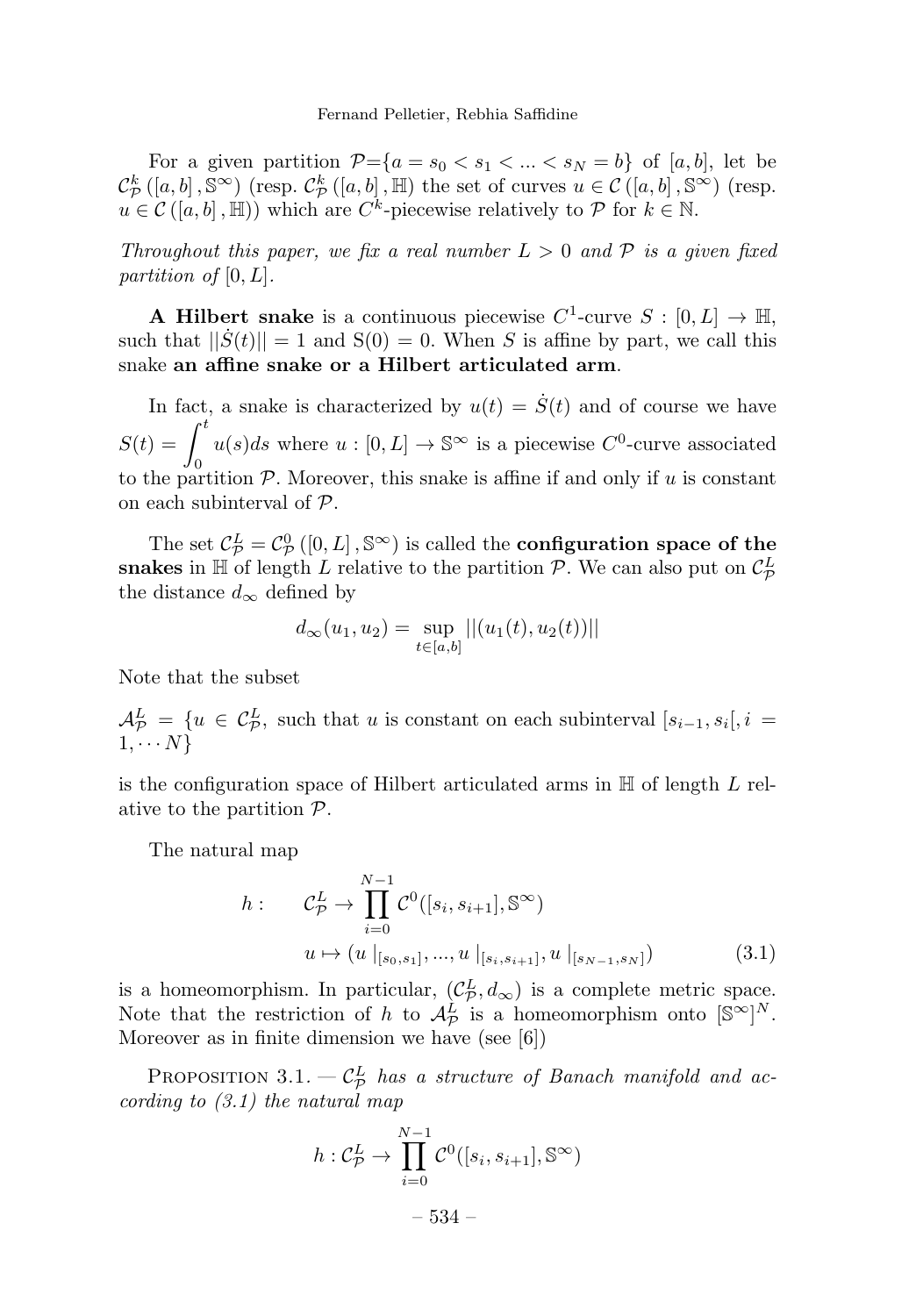is a diffeomorphism. Moreover  $A^L_{\cal P}$  is a weak Hilbert submanifold diffeomorphic to  $[\mathbb{S}^{\infty}]^N$  and the topology associated to this structure and the topology induced by  $\mathcal{C}_{\mathcal{P}}^{L}$  coincide.

The tangent space  $T_u C^L_{\mathcal{P}}$  can be identified with the set

$$
\{v \in C^0_{\mathcal{P}}([0,L], \mathbb{H}) \text{ such that } \langle u(s), v(s) \rangle = 0 \text{ for all } s \in [0,L] \}
$$

This space is naturally provided with the induced norm  $|| \, ||_{\infty}$ . On the other hand, note that any  $v \in C^0_{\mathcal{P}}([0, L], \mathbb{H})$  is integrable on  $[0, L]$  and so we get a inner product on this space given by:

$$
\langle v, w \rangle_{L^2} = \int_0^L \langle v(s), w(s) \rangle ds \tag{3.2}
$$

This inner product induces a natural norm  $|| \ ||_{L^2}$  on  $T_u C^L_{\mathcal{P}}$  given by:

$$
||v||_{L^2} = \left[\int_0^L < v(s), v(s) > ds\right]^{\frac{1}{2}}
$$

and we have the following inequality

$$
||u||_{L^2} \leqslant \sqrt{L}||u||_{\infty}.\tag{3.3}
$$

In the same way the tangent space  $T_u \mathcal{A}_{\mathcal{P}}^L$  can be identified with the set  $v = (v_1, \dots, v_N) \in \mathbb{H}^N$  such that  $\langle v_i, u_i \rangle = 0$  for  $i = 1 \cdots N$  if  $u =$  $(u_1, \dots, u_N)$ . Of course, this vector space can be also considered as a subspace of  $T_u C_{\mathcal{P}}^L$ . Note that this subspace in closed in  $T_u C_{\mathcal{P}}^L$ .

Remark 3.2. — As  $(T_u \mathcal{C}_{\mathcal{P}}^L, || \ ||_{L^2})$  is not complete, the norm  $|| \ ||_{\infty}$  and  $\| \cdot \|_{L^2}$  are not equivalent (on each  $T_u C_{\mathcal{P}}^L$ ). So the inner product defined by (3.2) gives rise only to a weak Riemannian G metric on  $TC^L_{\mathcal{P}}$ .

As  $\mathcal{A}_{\mathcal{P}}^L$  is diffeomorphic to  $\lbrack \mathbb{S}^{\infty} \rbrack^N$ , the tangent  $T_u \mathcal{A}_{\mathcal{P}}^L$  can be identified with

$$
T_{x_1}\mathbb{S}^{\infty}\times\cdots\times T_{x_N}\mathbb{S}^{\infty}
$$

for  $u = (x_1, \dots, x_N) \in [\mathbb{S}^\infty]^N$ . So the canonical inner product on  $\mathbb{H}^N$ , induces an natural inner product on  $T_u \mathcal{A}_{\mathcal{P}}^L$ .

On the other hand, the inner product  $\langle , \rangle_{L^2}$  on  $T_u C_p^L$  induces an inner product on  $T_u A^L_{\mathcal{P}}$  as subspace of  $T_u C^L_{\mathcal{P}}$ . In fact these inner products are proportional and moreover, the norm  $\| \cdot \|_{\infty}$  and  $\| \cdot \|_{L^2}$  induce equivalent norm on  $T_u \mathcal{A}^L_{\mathcal{P}}$ .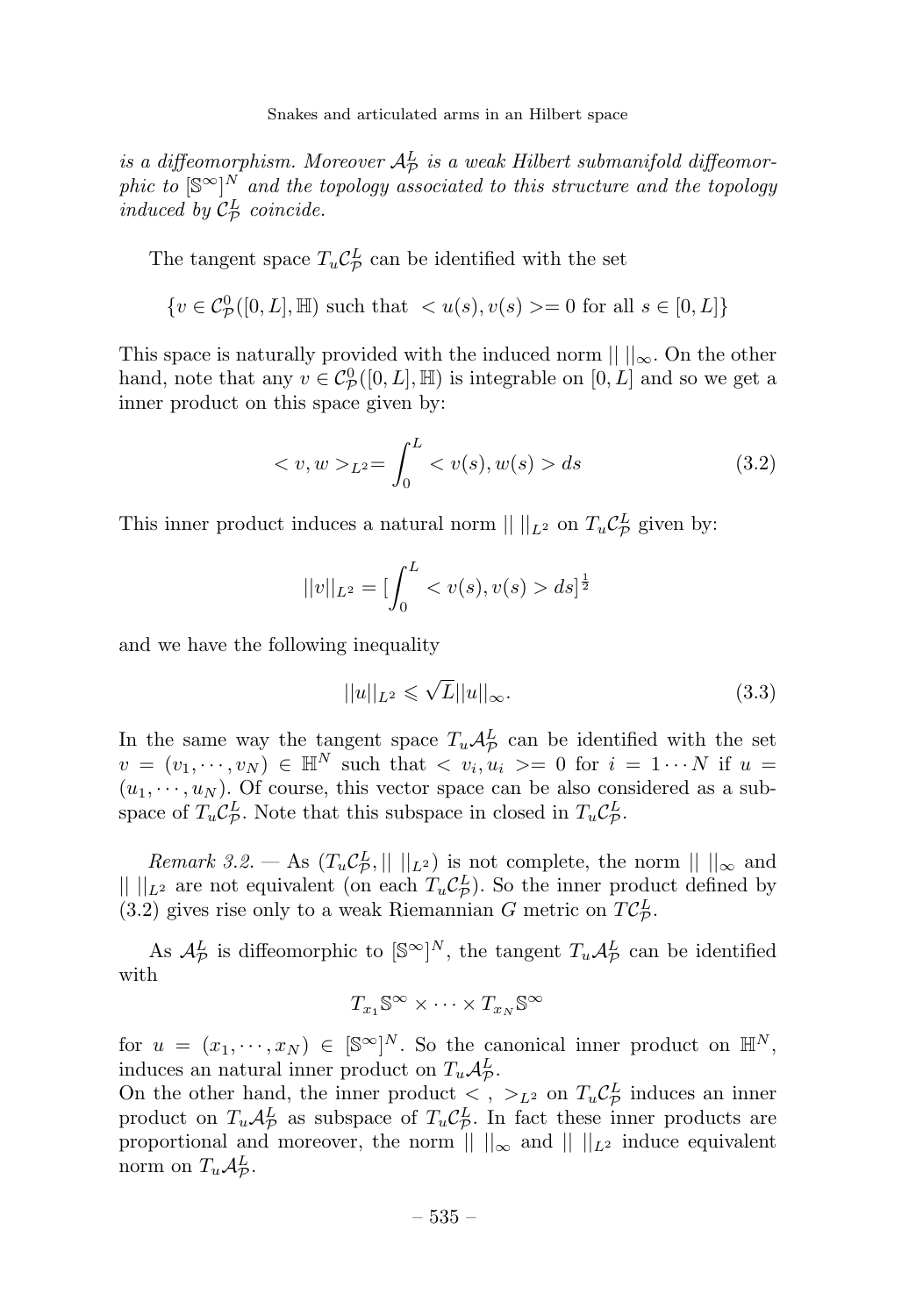#### 3.2. The horizontal distribution associated to a Hilbert snake

For any  $u \in C^L_{\mathcal{P}}$  consider the map  $S_u : [0, L] \to \mathbb{H}$  given by:

$$
S_u(t) = \int_0^t u(s)ds
$$
\n(3.4)

called the **Hilbert snake** associated to  $u$ . On the other hand, to each configuration  $u \in C^L_{\mathcal{P}}$  we can associate the **endpoint map**:

$$
\mathcal{E}: \qquad \mathcal{C}_{\mathcal{P}}^{L} \to \mathbb{H}
$$

$$
u \to S_{u}(L) \tag{3.5}
$$

As  $\mathcal{E}$  is the restriction to  $\mathcal{C}_{\mathcal{P}}^L$  of the linear map  $u \to$  $\int^L$  $\theta$  $u(s)ds$  defined on  $C^0_{\mathcal{P}}([0,L], \mathbb{H})$  it follows that  $\mathcal E$  is smooth and we have:

$$
T_u \mathcal{E}(v) = \int_0^L v(s)ds
$$
 (3.6)

Note that  $\mathcal{E}[\mathcal{C}_{\mathcal{P}}^{L}]$  is the closed ball  $\mathbb{B}_{L} = \{x \in \mathbb{H} \text{ such that } ||x|| \leq L\}.$ 

Lemma 3.3. —

- 1. The subspace  $\ker T_u \mathcal{E} \subset T_u C_{\mathcal{P}}^L$  is a Banach space for each induced  $norm || ||_{\infty}$  and  $|| ||_{L^2}$ .
- 2. The orthogonal of ker  $T_u \mathcal{E}$  (for the inner product  $\langle , || | \rangle_{L^2}$  on  $T_u \mathcal{C}_L^L$ ), denoted  $\mathcal{D}_u$ , is a closed space in each normed spaces  $(T_u C_{\mathcal{P}}^L, ||.||_{L^2})$ and  $(T_u C_{\mathcal{P}}^L, ||||_{\infty})$  and we have the decomposition

$$
T_u C_{\mathcal{P}}^L = \mathcal{D}_u \oplus \ker T_u \mathcal{E}.
$$
 (3.7)

3. In the Banach space  $(T_u C_{\mathcal{P}}^L, ||||_{\infty})$ , the restriction of  $T_u \mathcal{E}$  to  $\mathcal{D}_u$  is a continuous injective morphism into H

The proof of this Lemma used the same argument as in [6].

DEFINITION 3.4.

- 1. The family  $u \mapsto \mathcal{D}_u$  is a (closed) distribution on  $\mathcal{C}_{\mathcal{P}}^L$  called the **hori**zontal distribution.
- 2. Each vector field X on  $\mathcal{C}_{\mathcal{P}}^L$  which is tangent to  $\mathcal D$  is called a **horizon**tal vector field.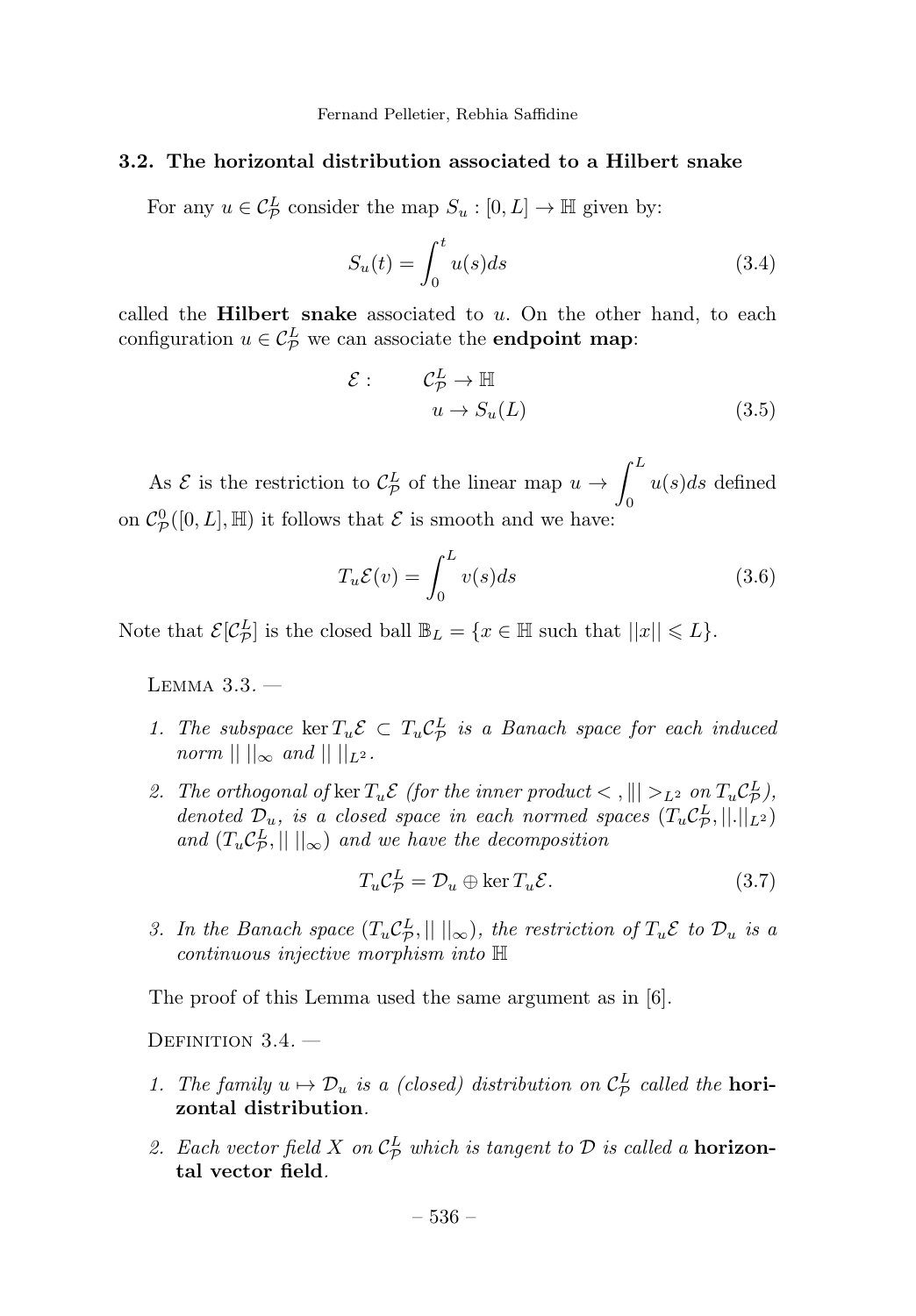On  $\mathcal{A}_{\mathcal{P}}^L$ , the intersection  $\mathcal{D}_u \cap T_u \mathcal{A}_{\mathcal{P}}^L$  gives rise to a (closed) Hilbert distribution  $\mathcal{D}^{\mathcal{A}}$ . Note that we can also define  $\mathcal{D}^{\mathcal{A}}$  directly as the orthogonal of ker  $T_u \mathcal{E} \cap T_u \mathcal{A}^L_{\mathcal{P}}$  relatively to one of the equivalent inner products defined on  $T_u A^L$  (see Remark 3.2). When no confusion is possible, this distribution  $\mathcal{D}^{\mathcal{A}}$  on  $\mathcal{A}_{\mathcal{P}}^{L}$  will be also denoted by  $\mathcal{D}$  and also called the **horizontal** distribution on  $\mathcal{A}_{\mathcal{P}}^{L}$ .

The inner product on  $\mathbb H$  gives rise to a Riemannian metric g on  $T\mathbb H \equiv$  $\mathbb{H} \times \mathbb{H}$  given by  $g_x(u, v) = \langle u, v \rangle$ . Let  $\phi : \mathbb{H} \to \mathbb{R}$  be a smooth function. The usual gradient of  $\phi$  on  $\mathbb H$  is the vector field

$$
\text{grad}(\phi) = (g^{\flat})^{-1}(d\phi)
$$

where  $q^{\flat}$  is the canonical isomorphism of bundle from TH to its dual bundle T<sup>\*</sup>H, corresponding to the Riesz representation i.e.  $g'(v)(w) = \langle v, w \rangle$ . So  $\text{grad}(\phi)$  is characterized by:

$$
g(\text{grad}(\phi), v) = \langle \text{grad}(\phi), v \rangle = d\phi(v) \tag{3.8}
$$

for any  $v \in \mathbb{H}$ .

On the opposite, on  $TC^L_{\mathcal{P}}$ , the Riemannian metric G is only weak (see Remark 3.2) and we cannot define in the same way the gradient of any smooth function on  $\mathcal{C}_{\mathcal{P}}^{L}$ . However let be

 $G^{\flat}: T C_{\mathcal{P}}^L \to T^* C_{\mathcal{P}}^L$  the morphism bundle defined by:

$$
G_u^{\flat}(v)(w) = G_u(v, w)
$$

for any v and w in  $T_u C^L_{\mathcal{P}}$ . Then we have

LEMMA 3.5. — Let  $\phi : \mathbb{H} \to \mathbb{R}$  be a smooth function. Then ker  $d(\phi \circ \mathcal{E})$ contains ker  $T\mathcal{E}$  and belongs to  $G_u^{\flat}(T_u C_{\mathcal{P}}^L)$ . Moreover,

$$
\nabla \phi = (G^{\flat})^{-1} (d(\phi \circ \mathcal{E})) \tag{3.9}
$$

is tangent to  $\mathcal{D}_u$ , and we have

$$
\nabla \phi(u)(s) = \text{grad}(\phi)(\mathcal{E}(u)) - \langle \text{grad}(\phi)(\mathcal{E}(u)), u(s) > u(s) \tag{3.10}
$$

*Remark 3.6.* — When  $\mathbb{H}$  is finite dimensional, the relation (3.10) is exactly the definition of  $\nabla \phi$  given in [6].

DEFINITION 3.7. — For any smooth function  $\phi : \mathbb{H} \to \mathbb{R}$ , the vector field  $\nabla \phi$  is called horizontal gradient of  $\phi$ .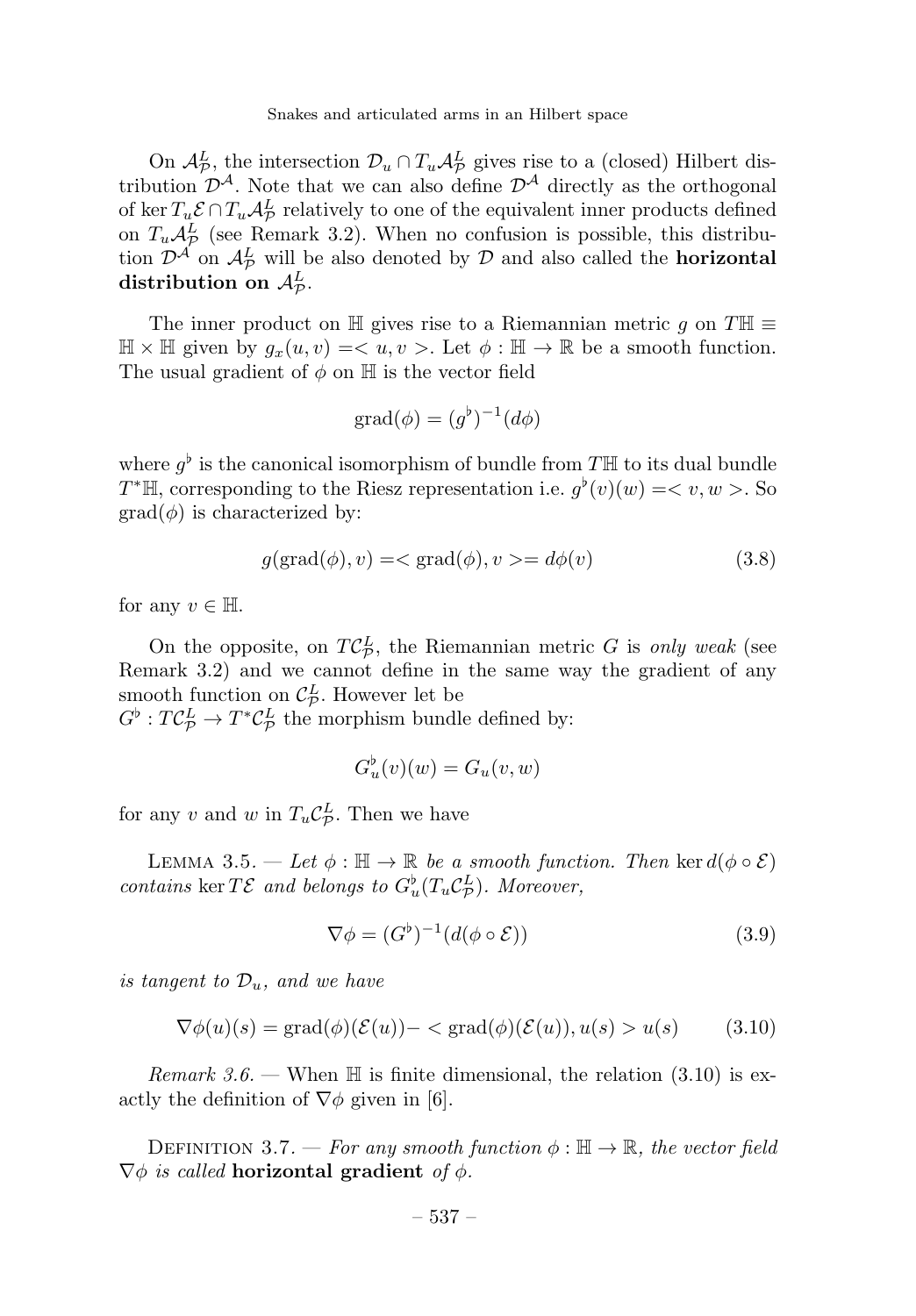#### Fernand Pelletier, Rebhia Saffidine

To each vector  $x \in \mathbb{H}$ , we can associate the linear form  $x^*$  such that  $x^*(z) = \langle z, x \rangle$ . So from Lemma 3.5 the horizontal gradient  $\nabla x^*$  is well defined. In particular, to each vector  $e_i$ ,  $i \in \mathbb{N}$ , of the Hilbert basis, we can associate the horizontal vector field  $E_i = \nabla e_i^*$ . Then as in [6] we have:

LEMMA 3.8. — The family  ${E_i}_{i \in \mathbb{N}}$  of vector fields generates the distribution D.

*Proof*. — Let  $u \in C^L_{\mathcal{P}}$  be; we can write

$$
u(s) = \sum_{i \in \mathbb{N}} u_i(s)e_i
$$

Denote by  $\Delta_u$  the closed subspace generated by the family  ${E_i(u)}_{i\in\mathbb{N}}$  in the normed space  $(T_u C_{\mathcal{P}}^L, || ||_{L^2})$ . A vector  $v \in T_u C_{\mathcal{P}}^L$  belongs to the orthogonal of  $\Delta_u$  (relatively to G) if and only if  $G(v, E_i(u)) = 0$  for all  $i \in N$ . But as  $\langle v(s), u(s) \rangle = 0$  we have:

$$
G(v, E_i) = \int_0^L v(s), e_i - u_i(s)u(s) > ds = \left\langle \int_0^L v(s), e_i \right\rangle \text{ for all } i \in \mathbb{N}(3.11)
$$

According to (3.11) v is orthogonal to  $\Delta_u$  if and only if  $v \in \ker T_u \mathcal{E}$ . As  $\mathcal{D}_u$  is also closed in  $(T_u C_{\mathcal{D}}^L, ||||_{L^2})$ , we get  $\Delta_u = \mathcal{D}_u$ . is also closed in  $(T_u C^L_{\mathcal{P}}, || ||_{L^2})$ , we get  $\Delta_u = \mathcal{D}_u$ .  $\Box$ 

Remark 3.9. —

1. As in finite dimension (see [6]), for  $\phi = e_i^*$  using the left member of  $(3.10)$ , for any  $i \in \mathbb{N}$  we have

$$
E_i(s) = e_i - \langle e_i, u(s) > u(s)
$$

So, each  $E_i(u)$  can be considered as a vector field on  $\mathbb{S}^{\infty}$  along u :  $[0, L] \rightarrow \mathbb{S}^{\infty}$ . In this way,  $E_i(u)$  is nothing but the orthogonal projection of  $e_i$  onto the tangent space to  $S^{\infty}$  along  $u([0, L])$ .

2. On  $\mathcal{A}_{\mathcal{P}}^L$  the induced inner product  $\langle , \rangle_{L^2}$  induces a (strong) Riemannian metric on the horizontal distribution D. In the same way, to the Hilbert basis  $\{e_i, i \in \mathbb{N}\}\$  of  $\mathbb H$  we can associate a family of global vector fields (again denoted)  $\{E_i, i \in \mathbb{N}\}\$  on  $\mathcal{A}_{\mathcal{P}}^L$ . In fact these vector fields are only the restriction to  $\mathcal{A}_{\mathcal{P}}^L$  of the family defined on the whole manifold  $C_F^L$  if we identify  $T\mathcal{A}_\mathcal{P}^L$  with  $[T\mathbb{S}^\infty]^N$  (see Remark 3.2), the vector field  $E_i$  at  $u = (x_1, \dots, x_N)$  is

$$
(e_i - \langle x_1, e_i \rangle x_1, \cdots e_i - \langle x_N, e_1 \rangle x_N).
$$

If there is no ambiguity, we also denote these family in the same way. Of course, on  $\mathcal{A}_{\mathcal{P}}^L$ , the distribution  $\mathcal D$  is also generated by this family of vector fields.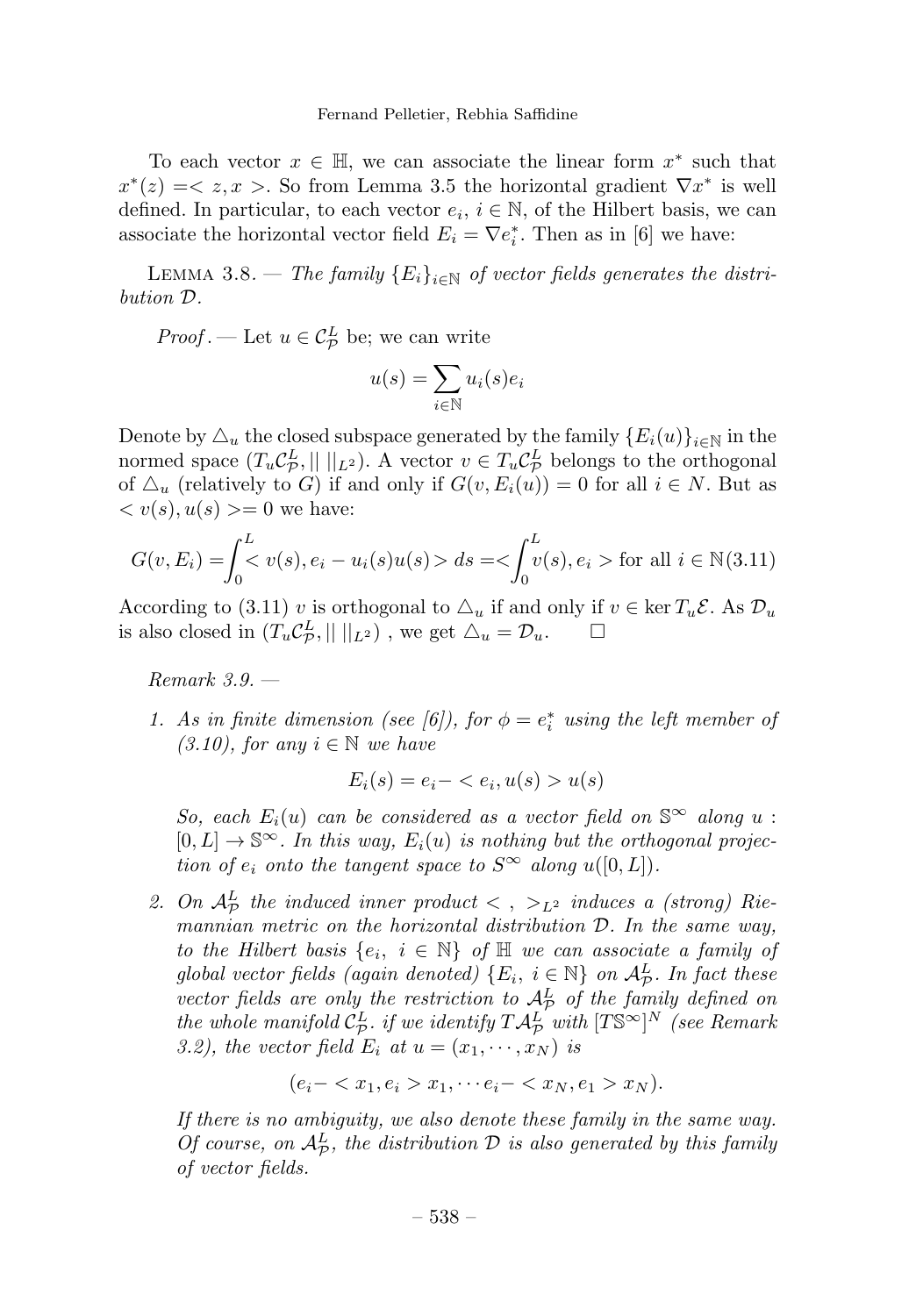# 3.3. Set of critical values and set of singular points of the endpoint map

As the continuous linear map  $T_u \mathcal{E} : T_u \mathcal{C}_P^L \to T_{\mathcal{E}(u)} \mathbb{H} \equiv \mathbb{H}$  is closed (see [2] section 8.7), it follows that  $\rho_u = T_u \mathcal{E}_{|\mathcal{D}_u}$  is an isomorphism from  $\mathcal{D}_u$ to the closed subset  $\rho_u(\mathcal{D}_u)$  of  $\mathbb{H}$ . Consider a point  $u \in C^L_{\mathcal{P}}$ . According to remarks 3.2 1, the annulator of  $\rho_u(\mathcal{D}_u) = T_u \mathcal{E}(\mathcal{D}_u)$  is

$$
[\rho_u(\mathcal{D}_u)]^0 = \{ z \in T_{\mathcal{E}(u)} \mathbb{H} \equiv \mathbb{H} \text{ such that } \langle z, \rho_u(v) \rangle = 0, \forall v \in \mathcal{D}_u \}
$$

So, *u* is a **singular point** of  $\mathcal{E}$  if and only if  $[\rho_u(\mathcal{D}_u)]^0 \neq \{0\}$ .

On the other hand, as the family  ${E_i(u)}_{i\in\mathbb{N}}$  generates  $\mathcal{D}_u$ , any  $z \in \mathbb{H}$ belongs to  $[\rho_u(\mathcal{D}_u)]^0$  if and only if we have

$$
\langle z, \int_0^L E_i(u)(s)ds \rangle = 0, \ \forall i \in \mathbb{N} \tag{3.12}
$$

Consider the decompositions  $z = \sum$ i∈N  $z_i e_i$  and  $u(s) = \sum$ i∈N  $u_i(s)e_i$ . Then (3.12) is equivalent to

$$
Lz_i = \sum_{j \in \mathbb{N}} \int_0^L u_i(s) u_j(s) z_j ds \,\forall i \in \mathbb{N}
$$
\n(3.13)

Let  $\Gamma_u$  be the endomorphism defined by matrix of general term  $(\int_0^L u_i(s)u_j(s)ds)$ . Note that  $\Gamma_u$  is self-adjoint. The endomorphism  $A_u =$  $LId - \Gamma_u$  is also self-adjoint and, in fact, its matrix in the basis  $\{e_i\}_{i\in\mathbb{N}}$  is  $(L\delta_{ij} - \int_0^L u_i(s)u_j(s)ds)$ . So (3.13) is equivalent to

$$
A_u(z) = 0 \tag{3.14}
$$

So u is a singular point if and only if L is an eigenvalue of  $\Gamma_u$ .

The proof of the following result is an adaptation of the argument used in finite dimension (see [6])

LEMMA 3.10. — A point  $u \in C_P^L$  is a singular point of  $\mathcal E$  in and only if the vector space generated by  $u([0, L])$  is 1-dimensional.

Summarized proof.  $-$  At first, note that for any unitary automorphism U of  $H$  we have

$$
U\Gamma_u U^* = \Gamma_{U(u)}\tag{3.15}
$$

$$
-
$$
 539  $-$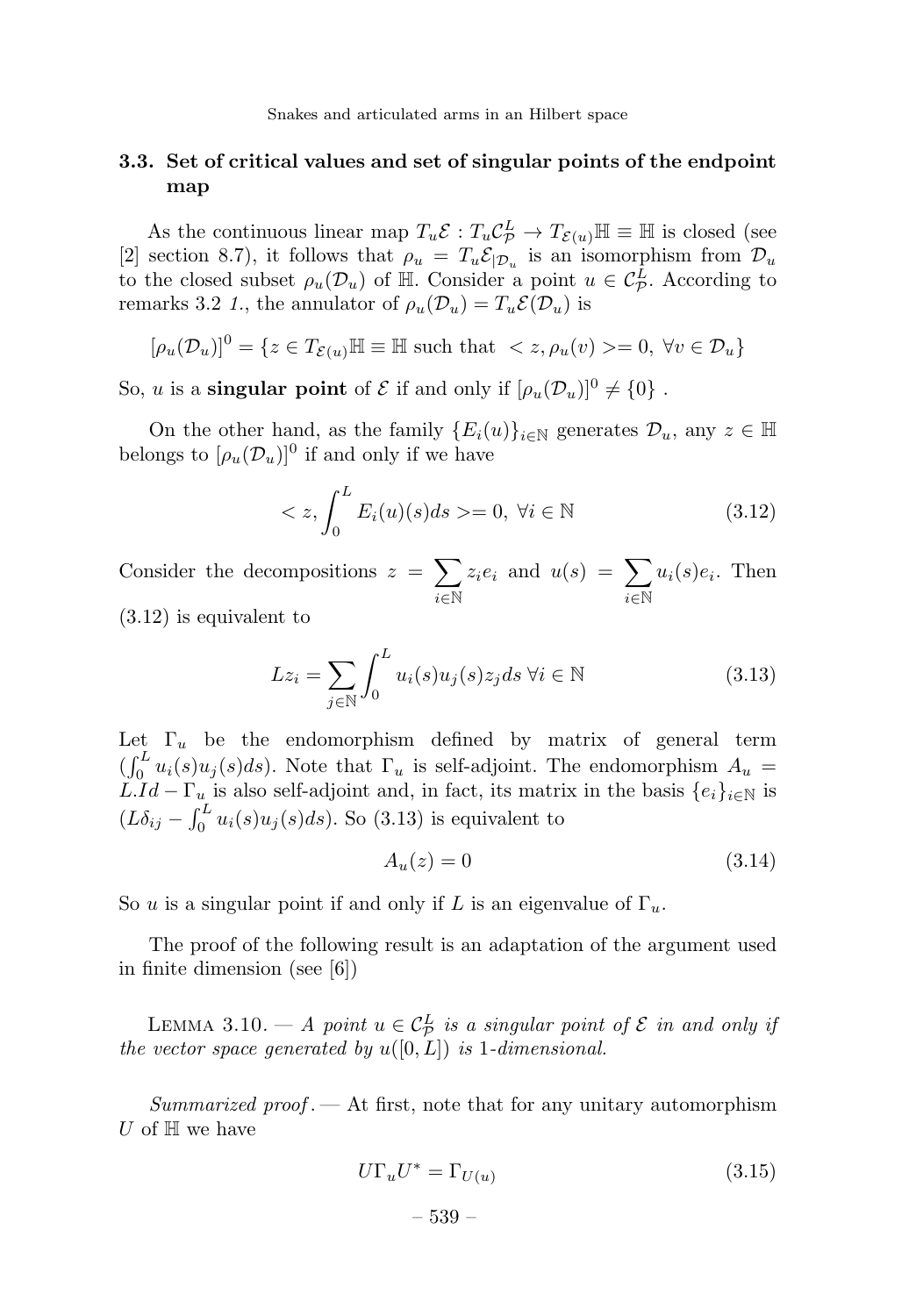On the other hand, we have

$$
\mathcal{E} \circ U(u) = U(\mathcal{E}(u)) \tag{3.16}
$$

If  $u([0, L])$  generates a 1-dimensional space then we have  $u(s) = \pm x \in \mathbb{S}^{\infty}$ . Using (3.15), without loss of generality, we can suppose that  $u(s) = \pm e_1$ for any  $s \in [0, L]$ . In this case, using the relation obtained by derivation of  $(3.16)$  we show that  $e_1$  is an eigenvector associated to the eigenvalue L of  $\Gamma_u$  and so ker(L.Id –  $\Gamma_u$ ) = ker  $A_u \neq \{0\}$ .

On the other hand, if u is a singular point of  $\mathcal{E}$ , there exists a vector  $x \in \mathbb{S}^{\infty}$  which is an eigenvector associated to the eigenvalue L of  $\Gamma_u$ . If U is an unitary automorphism such that  $U(x) = e_1$  then  $e_1$  is an eigenvector associated to L for  $U\Gamma_u U^* = \Gamma_{U(u)}$ . If we set  $\bar{u} = U(u)$  then we get  $\Gamma_{\bar{u}}(e_1) =$ Le<sub>1</sub>. So, for the decomposition  $\bar{u}(s) = \sum$ i∈N  $\bar{u}_i(s)e_i$ , we get  $\int_0^L [\bar{u}_1]^2 = L$  and  $\bar{u}_i(s) \equiv 0$  for all  $i > 1$ . It follows that  $\bar{u}(s) = \pm e_1$  and so  $u(s) = \pm x$ .  $\Box$ 

According to Lemma 3.10, a point  $u \in C^L_{\mathcal{P}}$  is singular if and only if the restriction to  $[s_{i-1}, s_i]$  is equal to  $\pm x$  for some  $x \in \mathbb{S}^\infty$ . It follows that the set of singular points  $\Sigma(\mathcal{E})$  of  $\mathcal E$  is diffeomorphic to the projective space a  $\mathbb{P}^{\infty}$  of H.

On the other hand, let  $u \in \Sigma(\mathcal{E})$  be with  $u(s) \equiv x \in \mathbb{S}^{\infty}$ . For any  $v \in C^0_{\mathcal{P}}([0,L],\mathbb{H})$  such that  $\langle u(s), v(s) \rangle = 0$  for all  $s \in [0, L]$  we consider

$$
\bar{u}_n = \frac{1}{n}v(s) + x
$$

As  $||x|| = 1$ , for *n* large enough, we have  $||\bar{u}_n(s)|| \geqslant \frac{1}{2}$  $rac{1}{2}$  and  $u_n(s) = \frac{\bar{u}_n}{\|\bar{u}_n(s)\|}$  $||\bar{u}_n(s)||$ belongs to  $\mathcal{C}_{\mathcal{P}}^{L} \setminus \Sigma(\mathcal{E})$ . Moreover we have

$$
\lim_{n \to \infty} u_n = u
$$

So the set  $C^L_{\mathcal{P}} \setminus \Sigma(\mathcal{E})$  of **regular points** of  $\mathcal{E}$  is an open dense subset of  $C^L_{\mathcal{P}}$ .

Recall that the image of  $\mathcal E$  is the closed ball  $B(0,L)$  in  $\mathbb H$ . As in finite dimension, when  $\mathcal{P} = \{0, L\}$  the set of critical values of  $\mathcal{E}$  is then the boundary of  $B(0, L)$  i.e. the sphere  $S(0, L)$  and  $\{0\}$ . In the general case,  $\mathcal{P} = \{a = s_0 < s_1 < \ldots < s_N = b\}$ , the same argument applied to each subinterval  $[s_{i-1}, s_i]$  gives that the set of critical values of  $\mathcal E$  is the union of spheres  $S(0, L_j)$  for  $j = 1, \dots n$  with  $0 \le L_j \le L$ .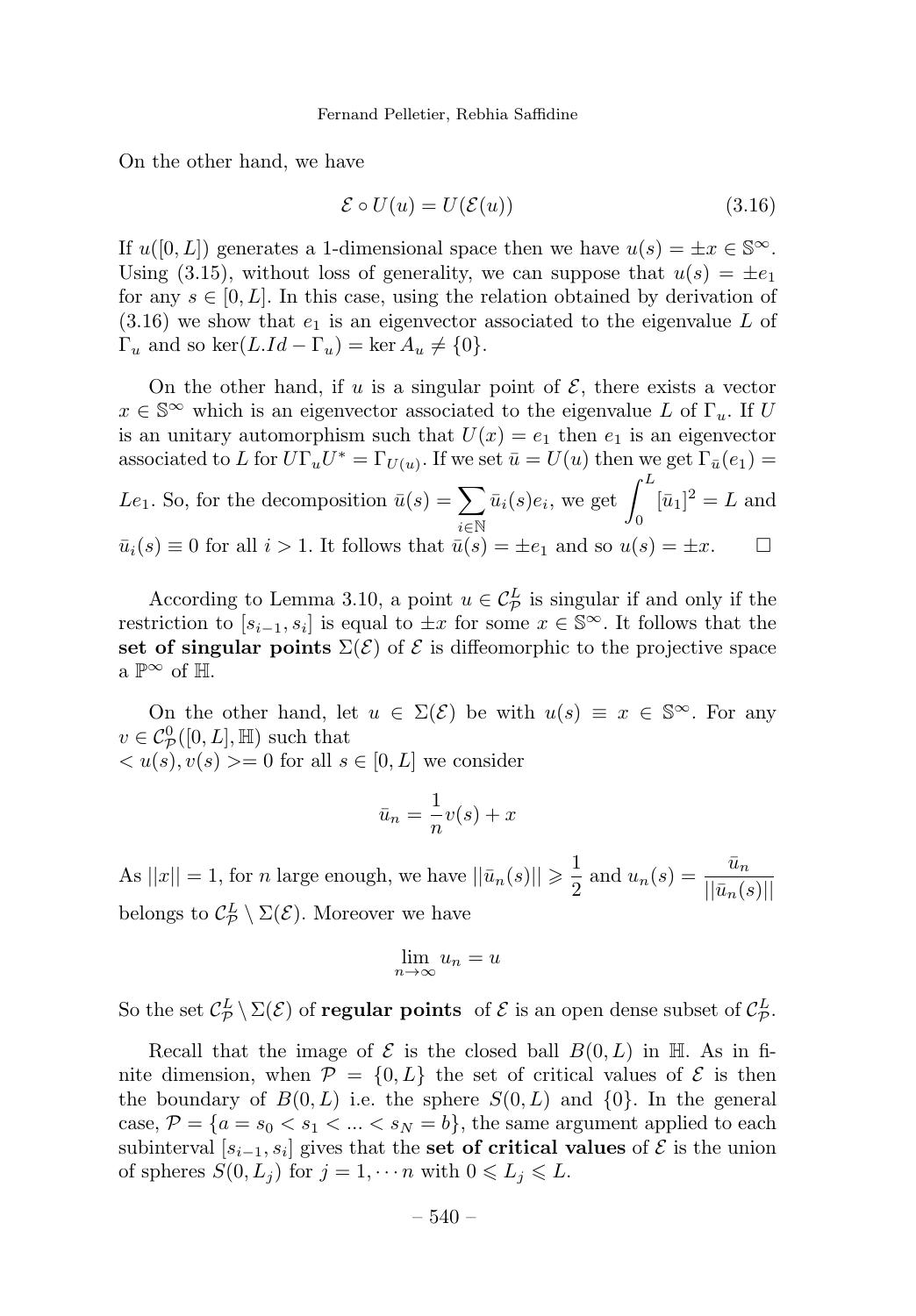Remark 3.11. —

- 1. Recall that  $\rho_u = T_u \mathcal{E}_{|\mathcal{D}_u}$  is an isomorphism from  $\mathcal{D}_u$  to  $\rho_u(\mathcal{D}_u)$ , which is a closed subspace of  $\mathbb{H}$ . So on  $\mathcal{D}_u$ , the norm induced by  $|| \ ||_{\infty}$  is equivalent the norm  $|| \cdot ||_{\mathbb{H}}$ ; moreover,  $\rho_u$  is an isometry between  $\mathcal{D}_u$ and  $\rho_u(\mathcal{D}_u)$  endowed with the Hilbert induced norm. In particular, for any regular point u, the inverse of  $\rho_u$  is given by  $\frac{1}{L} \nabla v^*$  and according to (3.11) we have  $\rho_u(\frac{1}{L}\nabla v^*) = v$ . So  $\{E_i(u), i \in \mathbb{N}\}\$ is then a Hilbert basis of  $\mathcal{D}_u$  according to this isometry. If now, u is a singular point of  $\mathcal E$ , according to the previous proof, there exists a Hilbert basis  $\{e'_i, i \in \mathbb{N}\}$  of  $\mathbb H$  such that  $e'_1 = u(s)$  for all  $s \in [0, L]$ . So,  $\rho_u$  is an isomorphism from  $\mathcal{D}_u$  to  $\{e'_1\}^{\perp}$ . It follows that, on  $\mathcal{D}_u$ , the norm induced by  $|| \cdot ||_{\infty}$  is equivalent to the norm  $|| \cdot ||_{\mathbb{H}}$  so that  $\rho_u$  is an isometry between  $\mathcal{D}_u$  and  $\{e'_1\}^{\perp}$ . Then, the family  $\{E'_i(u)=\}$  $\nabla(e'_i)^*(u), i>1$  is a Hilbert basis of  $\mathcal{D}_u$ .
- 2. According to the beginning of this section, as  $G(E_i(u), E_i(u)) = L\delta_{ij}$  $\int_0^L u_i(s)u_j(s)ds$ , the matrix of G in the basis  $\{E_i(u), i \in \mathbb{N}\}\$ is the matrix of  $A_u = L Id - \Gamma_u$ . But  $A_u$  is a self-adjoint endomorphism of  $\mathbb H$  which is compact. So the sequence  $\{\lambda_i, i \in \mathbb N\}$  of eigenvalues of  $A_u$  is bounded and converges to 0 and there exists a Hilbert basis  $\{e'_i, i \in \mathbb{N}\}\$  of eigenvectors of  $A_u$ . In this basis, the matrix of  $A_u$  is diagonal and equal to  $(L - \lambda_i \delta_{ij})$ . So for the associated family  ${E'_i(u), i \in \mathbb{N}}$  of generators of  $\mathcal{D}_u$  we have:

(1) if u is regular, the matrix of G in the basis  $\{E'_i(u), i \in \mathbb{N}\}\$ is  $(L-\lambda_i)\delta_{ii}$ . Note that 0 is not an eigenvalue of  $A_u$  otherwise, it would mean that u is an eigenvector of  $\Gamma_u$  associated to the eigenvalue L. As the sequence  $\{\lambda_i, i \in \mathbb{N}\}\$  is bounded and converges to 0, there exists  $K > 0$  so that  $\frac{1}{K} \leq L - \lambda_i \leq K$  for any  $i \in \mathbb{N}$ . It follows that the norm associated to G and the norm associated to the isometry  $\rho_u$ are equivalents.

 $(2)$  if u is singular, according to the proof of Lemma 3.10, we can choose  $e'_1$  so that  $u = \pm e'_1$  and then, by the same arguments as the ones used in (1) but applied to the restriction of  $A_u$  to  $\{e'_1\}^{\perp}$  we again obtain that the norm associated to G and the norm associated to the isometry  $\rho_u$  are equivalent.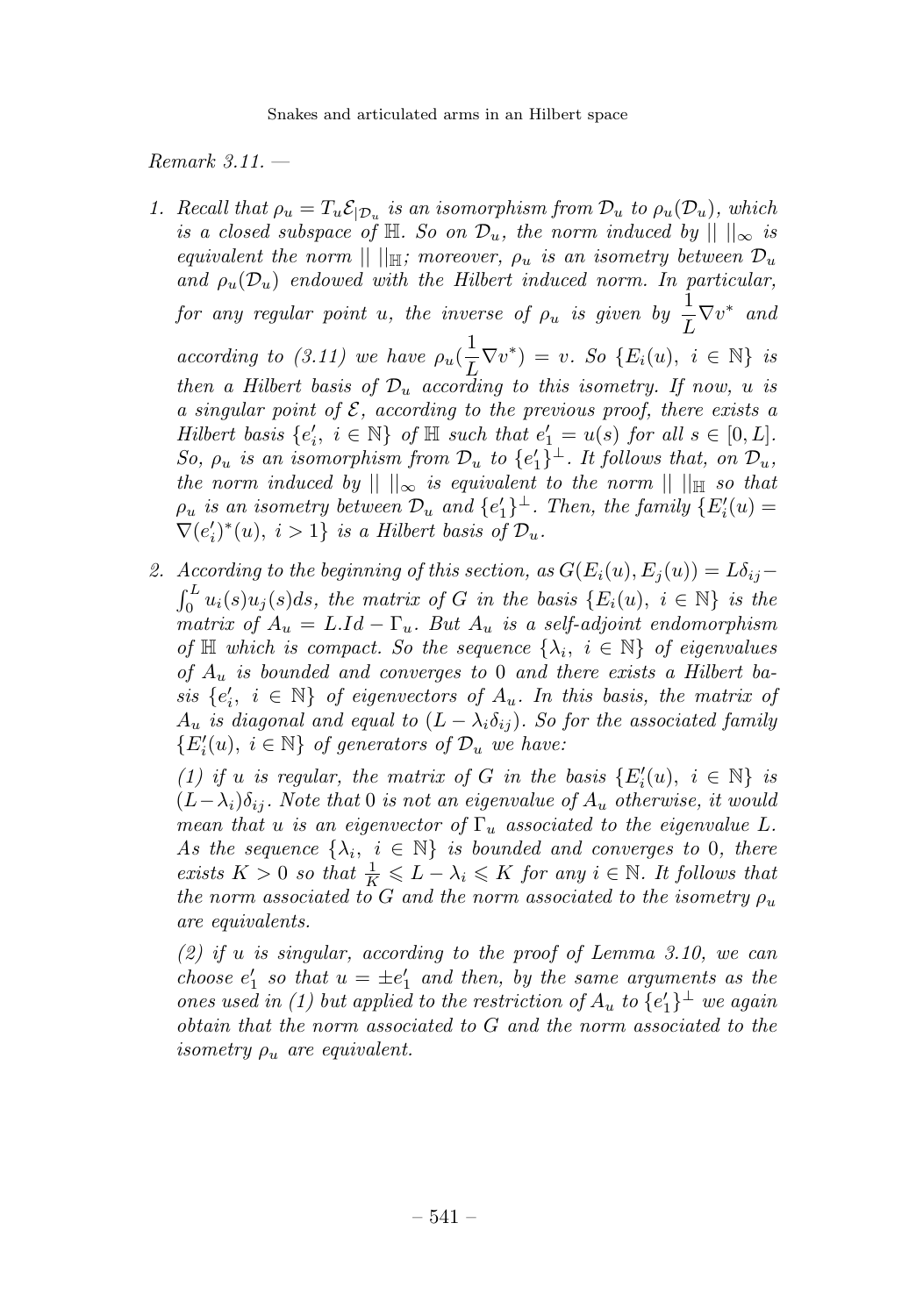Finally we obtain the following result :

PROPOSITION 3.12.

- 1. The set  $\mathcal{R}(\mathcal{E})$  (resp.  $\mathcal{V}(\mathcal{E})$ ) of regular values (resp. points) of  $\mathcal E$  is an open dense subset of  $C_P^L$  (resp.  $\mathbb{H}$ ).
- 2. For any  $u \in \mathcal{R}(\mathcal{E})$  the linear map  $\rho_u : \mathcal{D}_u \to {\mathcal{E}}(u) \times \mathbb{H}$  is an isomorphism and on  $\mathcal{D}_u$ , the inner product induced by  $\lt$ ,  $>_{L^2}$ ) and the inner product defined  $\rho_u$  from  $\mathbb H$  are equivalent. Moreover the distribution  $\mathcal{D}_{R(\mathcal{E})}$  is a weal Hilbert distribution which is a trivial Hilbert bundle over  $\mathcal{R}(\mathcal{E})$
- 3. The distribution  $\mathcal{D}_{\Sigma(\mathcal{E})}$  is a weak Hilbert distribution which is isometrically isomorphic to  $T\mathbb{P}^\infty$

*Proof.* — We have to prove only the properties of  $\mathcal{D}_{\mathcal{R}(\mathcal{E})}$  and  $\mathcal{D}_{\mathcal{E}(\mathcal{E})}$ . Consider the map  $F: C^L_{\mathcal{P}} \times l^2(\mathbb{N}) \to C^L_{\mathcal{P}} \times C^0_{\mathcal{P}}([0,L], \mathbb{H})$  defined by

$$
F(u, \sigma) = \sum_{i \in \mathbb{N}} \sigma_i E_i(u)
$$

It is easy to see that the family of smooth vector fields  $\{E_i, i \in \mathbb{N}\}\$  satisfies the condition (LBs) for any  $s \in \mathbb{N}$  at any point and as F is linear in  $\sigma$ , it follows that  $F$  is a smooth map. According to Lemma 3.8 and Remark 3.11, the range of F is D. Again, from Remark 3.11,  $\{E_i(u), i \in \mathbb{N}\}\$ is an Hilbert basis of  $\mathcal{D}_u$  for  $u \in \mathcal{R}(\mathcal{E})$ . So, the restriction of F to  $\mathcal{R}(\mathcal{E}) \times l^2(\mathbb{N})$  is a global trivialization of  $\mathcal{D}_{|\mathcal{R}(\mathcal{E})}$ . The same argument can be used for the restriction of F to  $\Sigma(\mathcal{E})$ . of F to  $\Sigma(\mathcal{E})$ .

#### 4. An control problem for a Hilbert snake

#### 4.1. A problem of optimality and control

Recall that given any continuous piecewise  $C^k$ -curve  $c : [0, T] \rightarrow \mathbb{H}$ , a lift of c is a continuous piecewise  $C^k$ -curve  $\gamma : [0, T] \to \mathcal{C}_{\mathcal{P}}^L$  such that  $\mathcal{E}(\gamma(t)) = c(t)$ . When such a lift  $\gamma$  is tangent to D we say that  $\gamma$  is a horizontal lift. By construction of  $D$  and the weak Riemannian metric  $G$ on  $T_u C^L_{\mathcal{P}}$  (cf subsection 3.2), if  $v \in T_u C^L_{\mathcal{P}}$  is such that  $T\mathcal{E}(v)=\dot{c}(t)$  then the the quantity  $\frac{1}{2}||v||_{L^2}^2 = \frac{1}{2}$  $\int_0^L ||v(s)||^2 ds = \frac{1}{2} G(v, v)$  is minimal if and only if v belongs to  $\mathcal{D}_u$ . It follows that a lift  $\gamma$  of c is horizontal, if and only  $\gamma$  for each  $t \in [0,1]$ , the quantity  $\frac{1}{2}G(\dot{\gamma}(t), \dot{\gamma}(t))$  is minimal in the set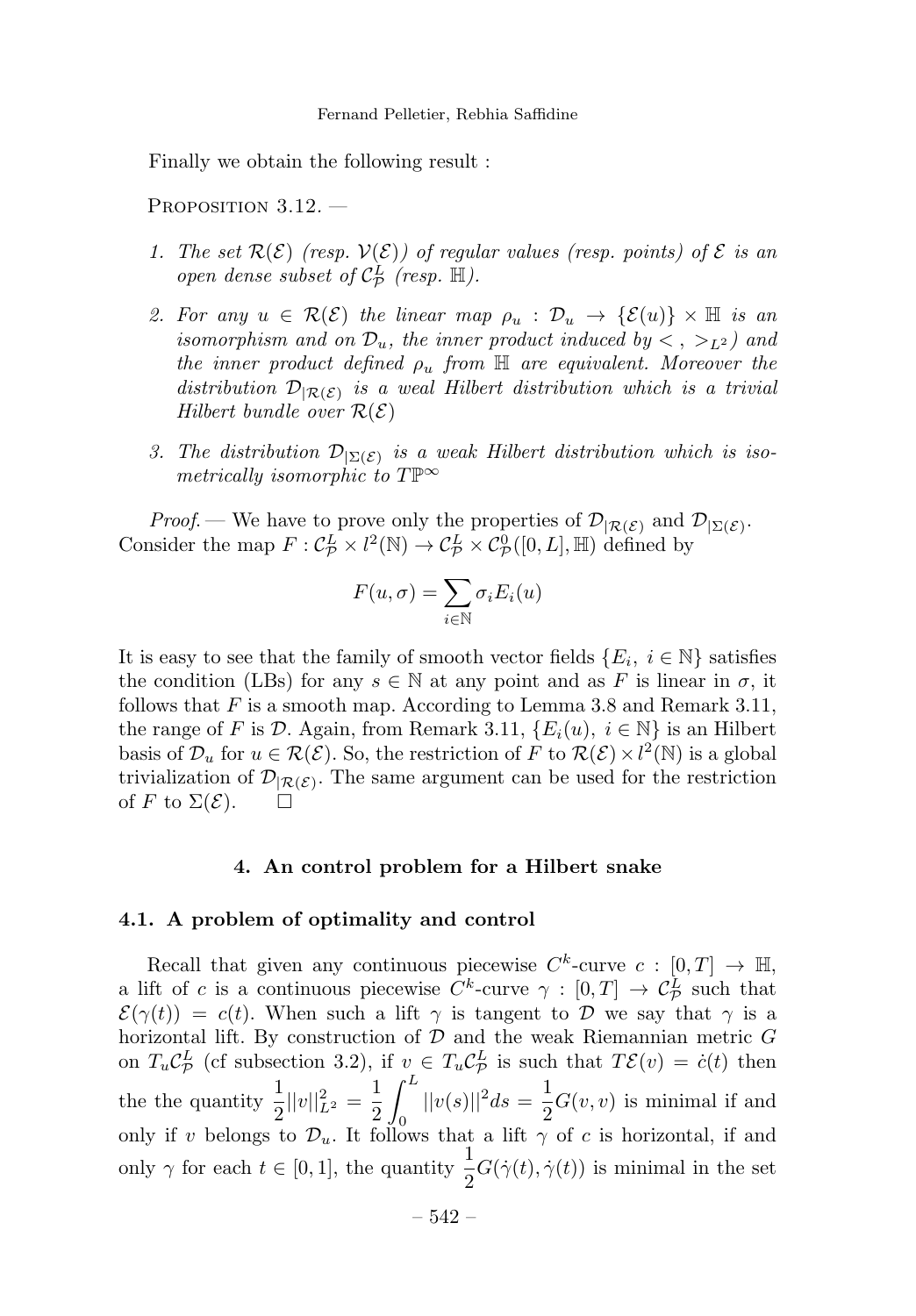{ 1  $\frac{1}{2}G(v, v) : v \in T_{\gamma(t)}\mathcal{C}_{\mathcal{P}}^L$ . So we can consider a kind of **optimal problem** for a Hilbert snake which can be formulated in the following way:

given any continuous piecewise  $C^k$ -curve  $c : [0, T] \to \mathbb{H}$ , we look for a lift  $\gamma : [0,1] \to C^L_{\mathcal{P}}$ , say  $t \to u_t$ , such that, for all  $t \in [0,1]$ ,

– the associated family  $S_t =$  $\int^L$  $\int_0^{\infty} u_t(s)ds$  of snakes satisfies  $S_t(L) = c(t)$ for all  $t \in [0, 1]$ :

– the **infinitesimal kinematic energy**:  $\frac{1}{2} ||\dot{\gamma}(t)||_{L^2} = \frac{1}{2} G(\dot{\gamma}(t), \dot{\gamma}(t))$  is minimal.

Then such a type of optimal problem has a solution if and only if the curve c has a horizontal lift. We shall say that such a horizontal lift is an optimal control.

On the other hand, we can also ask when two positions  $x_0$  and  $x_1$  of the "head" of the snake can be joined by a continuous piecewise smooth curve c which has an optimal control  $\gamma$  as lift. As in finite dimension, the **accessibility set**  $\mathcal{A}(u)$ , for some  $u \in C_{\mathcal{P}}^L$ , is the set of endpoints  $\gamma(T)$  for any piecewise smooth horizontal curve  $\gamma : [0, T] \to \mathcal{C}_{\mathcal{P}}^L$  such that  $\gamma(0) = u$ . In this case if  $x_0 = S_u(L)$  then any  $z = S_{u'}(L)$  can be joined from  $x_0$  by an absolutely continuous curve  $c$  which has an optimal control when  $u'$  belongs to  $\mathcal{A}(u)$ .

# 4.2. Properties of the accessibility sets

In finite dimension, given any horizontal distribution  $\mathcal D$  on a finite dimension manifold M, the famous  $Sussmann's Theorem$  (see [7]) asserts that each accessibility set is a smooth immersed manifold which is an integral manifold of a distribution  $\hat{\mathcal{D}}$  which contains  $\mathcal{D}$  (i.e.  $\mathcal{D}_x \subset \hat{\mathcal{D}}_x$  for any  $x \in M$ ) and characterized by:

 $\hat{\mathcal{D}}$  is the smallest distribution which contains  $\mathcal{D}$  and which is invariant by the flow of any (local) vector field tangent to D.

In the context of Banach manifolds the reader can find some generalization of this result in [4]. However, in our context, we will use the results of this paper to give some density results on accessibility sets, with analogue construction as in finite dimension case.

Precisely, according to subsection 2.2, we will associate to each Hilbert basis  $\{e_i, i \in \mathbb{N}\}\$  of  $\mathbb{H}$ , the family  $\mathcal{X} = \{E_i, i \in \mathbb{N}\}\$  of (global) vector fields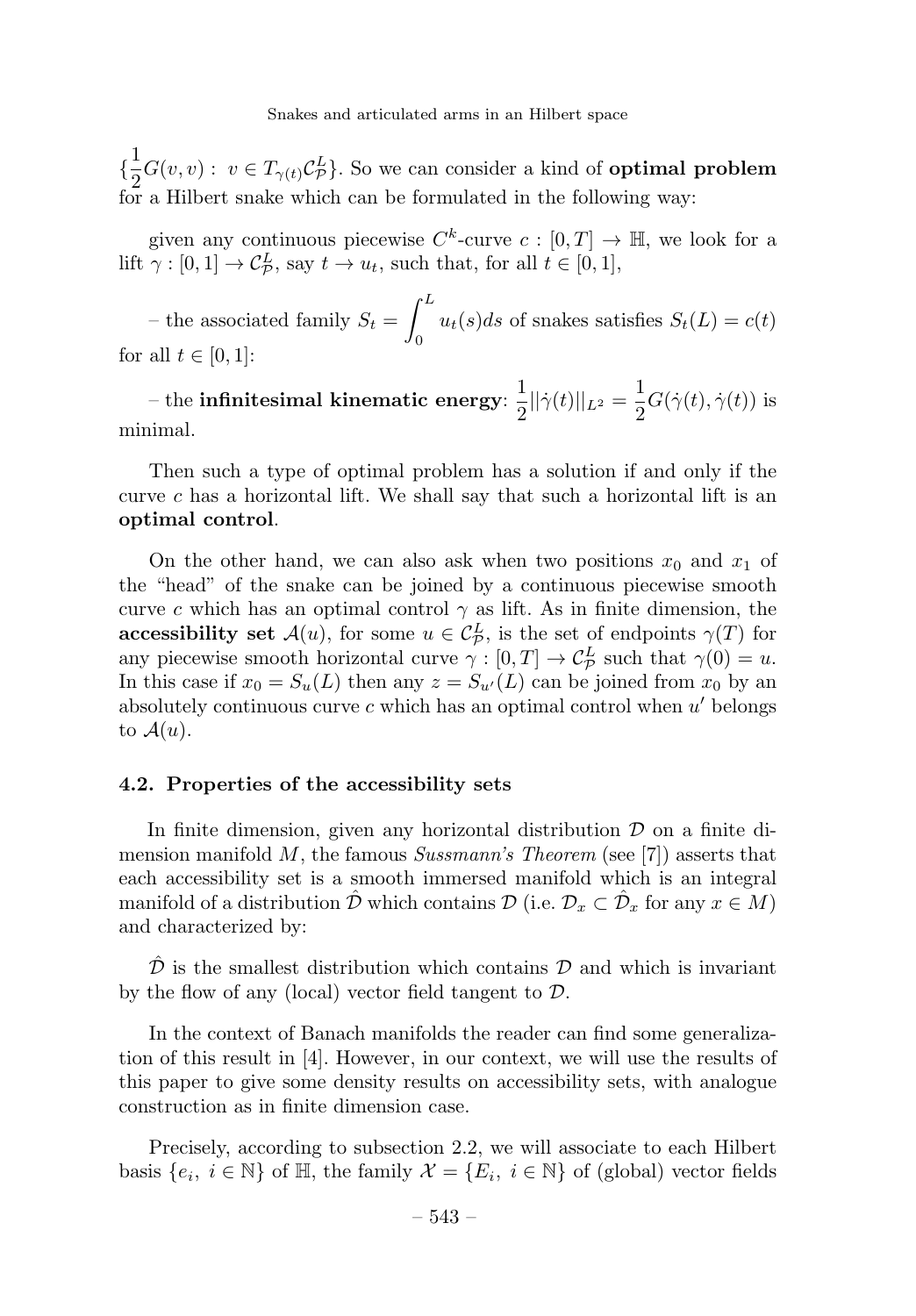on  $\mathcal{C}_{\mathcal{P}}^{L}$  (cf Lemma 3.8). According to the definition of a X-orbit (cf subsection 2.2) each accessibility set  $\mathcal{A}(u)$  is contained in the X-orbit through u. On the other hand, we can enlarge X into a set fields  $\mathcal X$  (cf (2.3)), and under some assumptions, we can show that the the distribution  $\mathcal D$  generated by  $\mathcal X$  is integrable (see [4] section 4) and each  $\mathcal X$ -orbit is dense in a maximal integral manifold of  $\hat{\mathcal{D}}$ . Unfortunately, in our context in infinite dimension these assumptions are not satisfied.

However, instead of  $\hat{\mathcal{D}}$ , we shall build a weak distribution  $\bar{\mathcal{D}}$  which will give some analogue properties for the accessibility sets. More precisely, we extend this family  $\mathcal{X} = \{E_i, i \in \mathbb{N}\}\$ to a family  $\{E_i, [E_i, E_k], i, j, k \in \mathbb{N}, k \leq \mathbb{N}\}$ l} which generates a weak Hilbert distribution  $\overline{D}$  on  $\mathcal{C}_{\mathcal{P}}^L$  with the following properties:

(i)  $\overline{\mathcal{D}}$  does not depend on the choice of the basis  $\{e_i, i \in \mathbb{N}\}\$ ;

(ii)  $\hat{\mathcal{D}}_x$  is dense in  $\bar{\mathcal{D}}_x$  for all  $x \in M$ ;

(iii)  $\mathcal D$  is integrable and each maximal integral manifold of  $\mathcal D$  contains the  $\{E_i, i \in \mathbb{N}\}$ -orbit for any choice of basis  $\{e_i, i \in \mathbb{N}\}\$  of  $\mathbb{H};$ 

(iv) the accessibility set of a point in any maximal integral manifold N of  $\mathcal D$  is a dense subset of N.

In this way we obtain:

THEOREM  $4.1. - Let \{e_i, i \in \mathbb{N}\}$  be a Hilbert basis of  $\mathbb{H}$  and  $\{E_i, i \in \mathbb{N}\}$ the associate family of vector fields on  $\mathcal{C}_{\mathcal{P}}^{L}$ . The vector space

$$
\bar{\mathcal{D}}_u = \{ \sum_{i \in \mathbb{N}} x_i E_i(u) + \sum_{j,l \in \mathbb{N}, j < l} \xi_{ij} [E_i, E_j](u) : \sum_{i} (x_i)^2 < \infty, \sum_{i} (\xi_{ij})^2 < \infty \}
$$

is a well defined subspace of  $T_u C^L_{\rho}$  and carries a natural structure of Hilbert space such that the inclusion of  $\overline{\mathcal{D}}_u$  in  $T_u \mathcal{C}_P^L$  is continuous and gives rise to a weak Hilbert distribution on  $C_P^L$ . This distribution has the following properties:

- (1)  $\bar{\mathcal{D}}$  does not depend on the choice of the Hilbert basis  $\{e_i\}$  of  $\mathbb{H}$ .
- (2) The distribution  $\overline{\mathcal{D}}$  is integrable. Moreover, for each  $u \in C_{\mathcal{P}}^L$ , the accessibility set  $A(u)$  is a dense subset of the maximal integral manifold  $N$  of  $D$  through u
- (3) on the manifold  $A_P^L$ , each subspace  $\overline{\mathcal{D}}_u \cap T_u A_P^L$  induces a closed distribution (again denoted by  $\overline{D}$ ) which satisfies the two previous properties and moreover, in this case, each integral maximal manifold of this distribution is a Hilbert submanifold of  $\mathcal{A}_P^L$ .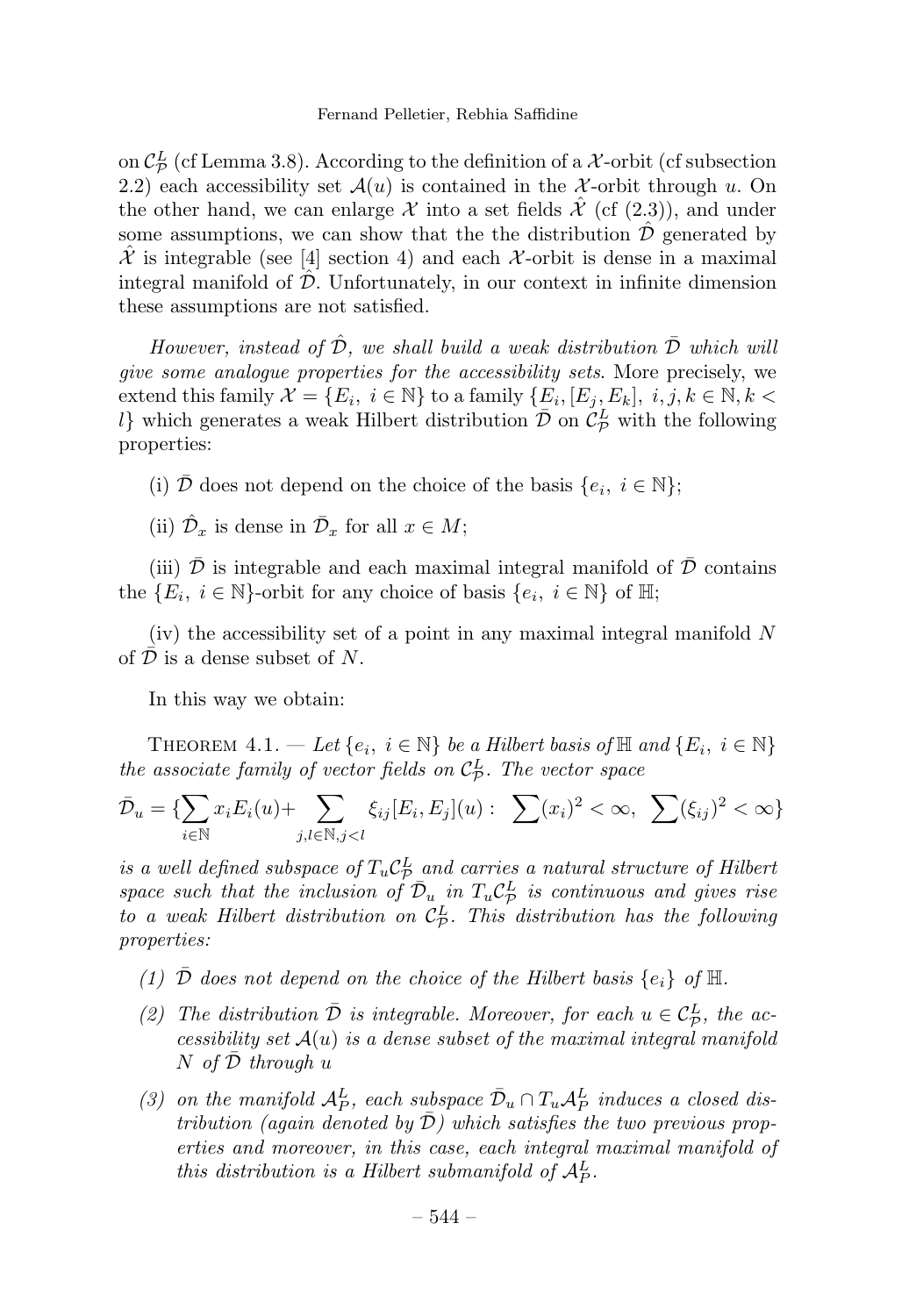Remark 4.2. — Recall that a horizontal curve  $\gamma$  is an absolutely continuous curve in  $\mathcal{C}_{\mathcal{P}}^L$ , which is almost everywhere tangent to  $\mathcal{D}$ . Given  $u \in \mathcal{C}_{\mathcal{P}}^L$ , we denote by  $H_u \subset T_u C_{\mathcal{P}}^L$  the set of tangent vectors at u of a horizontal curve through  $u$  which has a tangent vector at  $u$ . If  $X$  and  $Y$  are vector fields on  $\mathcal{C}_{\mathcal{P}}^{L}$  whose domain contains u, the curve

$$
t \to \Phi_t^X \circ \Phi_t^Y \circ \Phi_{-t}^X \circ \Phi_{-t}^Y(u)
$$

is a horizontal curve and it is well known that its tangent vector at  $u$  is  $[X, Y](u)$ . So, if we look for the smallest (weak) manifold of  $\mathcal{C}_{\mathcal{P}}^L$  which contains the accessibility set  $\mathcal{A}(u)$ , its tangent space must contain  $H_u$ . In particular, this tangent space must contain the family  $\{E_i(u), [E_j, E_l](u), i, j, l \in$  $\mathbb{N}$ . Note that from Theorem 4.1, it follows that  $\mathcal{D}_u$  contains  $H_u$ . On one hand, if we consider the closed distribution generated by  $\mathcal{X} = \{E_i, [E_j, E_l],\}$  $i, j, l \in \mathbb{N}$ , we can show that this distribution satisfies properties (i) and (ii) before Theorem 4.1 and also some property of type "upper local triviality" but not in terms in our definition (see section 2.1), in particular we can not prove that this distribution is integrable. In fact we do not know if this last distribution is integrable or not.

On the other hand, according to the following subsection, the  $l^1$ - weak distribution  $\Delta^1$  generated by X satisfies property (2), but not property (1) and so  $\Delta_u^1$  does not contain  $H_u$ . So, in this sense the distribution  $\overline{\mathcal{D}}$  is the "smallest" weak distribution which is integrable and such that the maximal integral manifold through u contains  $\mathcal{A}(u)$ . Moreover, from property (1) of Theorem 4.1, any maximal integral manifold N, for any family  $\mathcal{X}' =$  $\{E'_i, i \in \mathbb{N}\}\$  (associated to any t basis  $\{e'_i, i \in \mathbb{N}\}\)$ , the X'-orbit of u is contained in N.

Finally, when  $\mathbb H$  is a finite dimensional space, we have  $\hat{\mathcal{D}} = \bar{\mathcal{D}}$ , this distribution is closed, and  $\mathcal{D}$  is the "smallest" distribution whose leaves are the accessibility sets, as it is proved in [4](see Example 4.5). We get another proof of the result of [6].

According to our problem of optimality for the head of the snake, we know that if u is a configuration, and  $N$  is the maximal integral manifold of  $\overline{\mathcal{D}}$  through u, for all other configuration  $v \in N$  there exists a sequences  $(\gamma_n)$ of horizontal curves in  $N$  whose origin  $u$  and whose sequence extremities converges to v. So, if  $\mathcal{E}(u) = x$  and  $\mathcal{E}(v) = y$ , the family of curves  $c_n = \mathcal{E} \circ \gamma_n$ are optimal (in the sense of subsection 4.1). The origin of each such curve  $c_n$  is x, and, the sequence of extremities  $y_n$  of  $c_n$  converges to y.

So, for each maximal integral manifold N of  $\bar{\mathcal{D}}$ , denote by N' the range  $N' = \mathcal{E}(N)$ . Then for each pair  $(x, y) \in N'$  there exists a family of optimal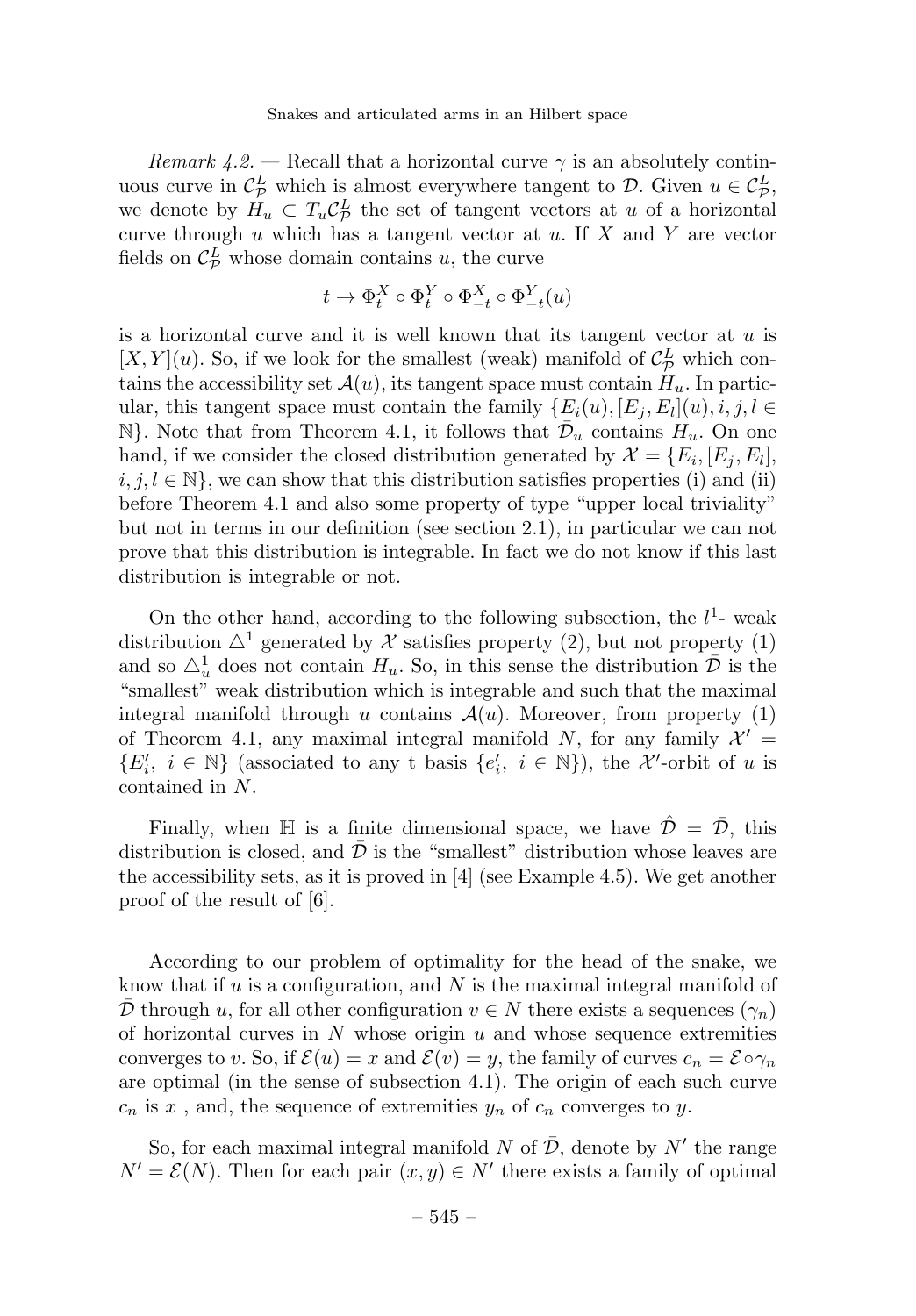curves  $c_n$  which have x for origin, and, the sequence of extremities  $y_n$  of  $c_n$ converges to y.

# 4.3. Construction of the distribution  $\bar{\mathcal{D}}$

For the construction of  $\bar{\mathcal{D}}$  we need the following result whose proof is the same as in the case of a finite dimensional Hilbert space  $\mathbb{H}$  (see [6]). According to Remark 3.9, each  $E_i$  can be considered as a vector field on S∞. In these way, we have

LEMMA 4.3. — The brackets of vector fields of the family  ${E_i}_{i \in \mathbb{N}}$  satisfy the following relations:

 $[E_i, E_j](u) = \langle e_j, u \rangle E_i(u) - \langle e_i, u \rangle E_j(u)$  for any  $u \in C^L_{\mathcal{P}}$  and any  $i, j \in \mathbb{N}$ :

 $[E_i[E_j, E_k]] = \delta_{ij}E_k - \delta_{ik}E_j$  for any  $i, j, k \in \mathbb{N}$ 

 $[[E_i, E_j], [E_k, E_l]] = \delta_{il}[E_j, E_k] + \delta_{ik}[E_i, E_l] - \delta_{ik}[E_j, E_l] - \delta_{il}[E_i, E_k]$  for any  $i, j, k, l \in \mathbb{N}$ .

We consider the countable set of indexes  $\Lambda = \{(i, j), i, j \in \mathbb{N}, i < j\}$ and let  $\mathbb{G}^1$  (resp.  $\mathbb{G}^2$ ) be the Banach space  $l^1(\mathbb{N}) \oplus l^1(\Lambda)$  (resp.  $l^2(\mathbb{N}) \oplus l^2(\Lambda)$ ). We then have the following result:

LEMMA  $4.4.$   $-$ 

1. For  $p = 1, 2$ , the map  $\Psi^p$  from the trivial bundle  $C^L_p \times \mathbb{G}^p$  to  $TC^L_p$ characterized by:

$$
\Psi_u^p(\sigma, \xi) = \sum_{i \in \mathbb{N}} \sigma_i E_i(u) + \sum_{(i,j) \in \Lambda} \xi_{ij} [E_i, E_j](u),
$$
\n
$$
\sigma = (\sigma_i) \in l^p(\mathbb{N}), \xi = (\xi_{ij}) \in l^p(\Lambda)
$$
\n(4.1)

is well defined and each  $\Psi^p_u$  is a continuous linear map.

2. For each  $u \in C^L_{\mathcal{P}}$ , let  $\mathbb{V}_u$  be the Hilbert subspace of  $\mathbb{H}$  generated by the set

 ${u(t) - u(0), t \in [0, L]}$ 

For  $p = 1, 2$ , if the kernel of  $\Psi_u^p$  is not  $\{0\}$  then  $\mathbb{V}_u \neq \mathbb{H}$ 

3. For  $p = 1, 2$ , the distribution  $\Delta^p$  defined by  $\Delta_u^p = \Psi_u^p(\mathbb{G}^p)$  is a weak distribution and the map  $\Psi^p$  defines a (global) upper trivialization of  $\triangle^p$ .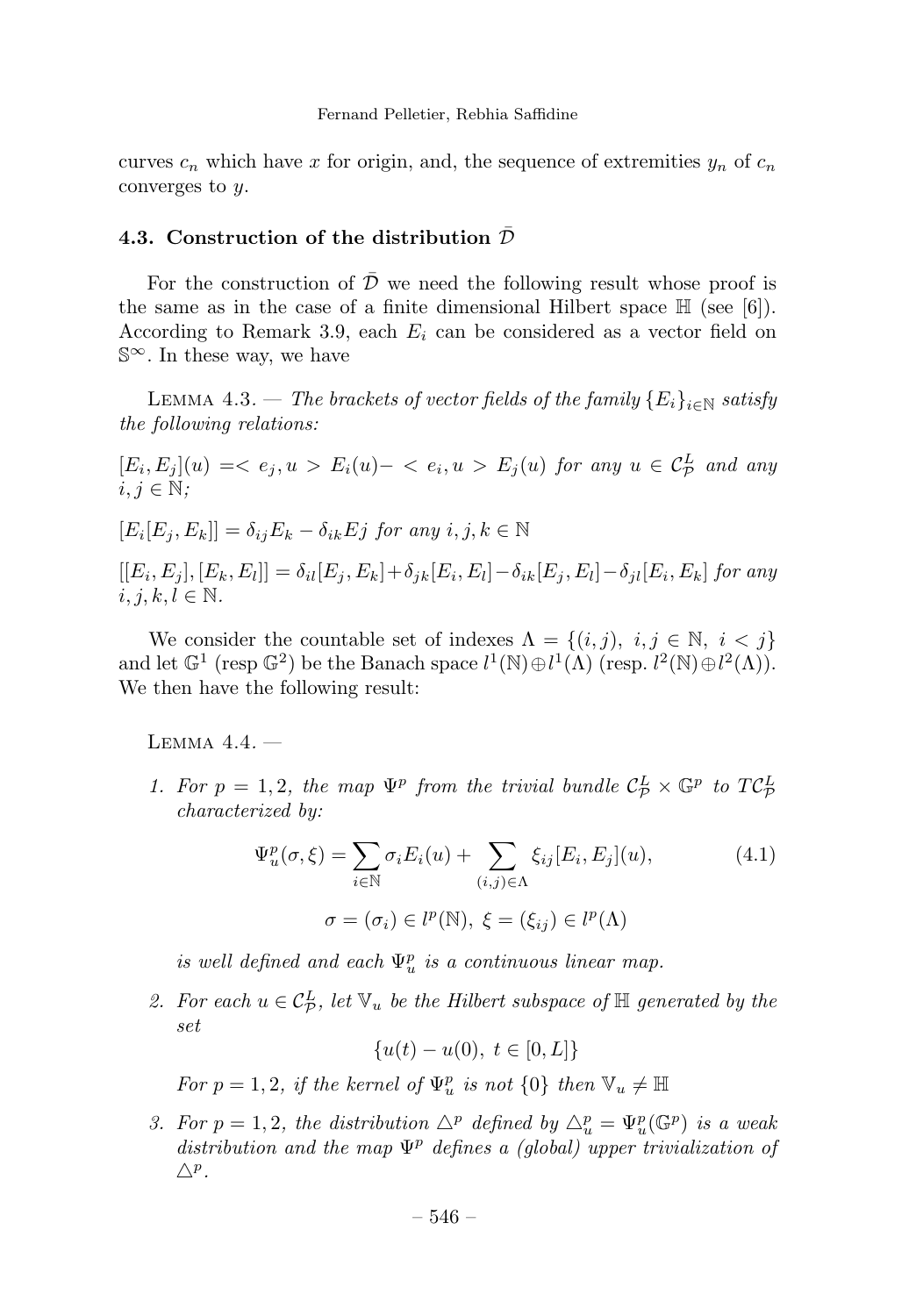4. The distribution  $\Delta^2$  do not depend of the choice the Hilbert basis  $(e_i)$ in  $\mathbb H$  and contains  $\mathcal D$  (i.e.  $\mathcal D_u \subset \triangle^2_u$ )

*Proof of Lemma 4.4.* — *Proof of part 1*: For any  $\sigma \in l^p(\mathbb{N})$  the vector  $\sqrt{ }$ i∈N  $\sigma_ie_i$  belongs to  $\mathbb H$  and for any  $s\in[0,L]$  the vector  $\sum$ i∈N  $\sigma_i E_i(u(s))$  is the orthogonal projection on  $T_{u(s)}$ <sup>S∞</sup> of  $\sum$ i∈N  $\sigma_i e_i$ . So we have

$$
\|\sum_{i\in\mathbb{N}}\sigma_i E_i(u)\|_{\infty} \leqslant \sum_{i\in\mathbb{N}}(\sigma_i)^2\frac{1}{2} = \|\sigma\|_2
$$
\n(4.2)

If  $\sigma$  belongs to  $l^1(\mathbb{N})$ , as  $||\sigma||_2 \leq |\sigma||_1$  in this case we get

$$
||\sum_{i\in\mathbb{N}}\sigma_iE_i(u)||_{\infty}\leqslant ||\sigma||_1
$$

On the other hand as  $[E_k, E_l](u) = u_l E_k(u) - u_k E_l(u)$ , in the same way, for any  $s \in [0, L]$ , the vector  $\sum_{(k,l) \in \Lambda} \xi_{kl} [E_k, E_l](u(s))$  is the orthogonal projection of  $\sum$  $(k,l) \in \Lambda$  $\xi_{kl}(u_l(s)e_k - u_k(s)e_l)$  on  $T_{u(s)}\mathbb{S}^{\infty}$ .

But we have:

$$
\sum_{(k,l)\in\Lambda} \xi_{kl} u_l(s) e_k = \sum_{k\in\mathbb{N}} \sum_{l>k} \xi_{kl} u_l(s) |e_k|
$$

So we get

$$
||\sum_{(k,l)\in\Lambda} \xi_{kl} u_l(s) e_k||^2 = \sum_{k\in\mathbb{N}} [\sum_{l>k} \xi_{kl} u_l](s)]^2
$$

Using the fact that  $|u_i(s)| \le ||u(s)|| = 1$ , from Cauchy -Schwartz inequality we get:

$$
\left|\sum_{l>k}\xi_{kl}u_l\right](s)\right|\leqslant\left[\sum_{l>k}(\xi_{kl})^2\right]^{1/2}
$$

Finally we obtain

$$
\|\sum_{(k,l)\in\Lambda}\xi_{kl}u_l(s)e_k\|^2 \leq \sum_{(k,l)\in\Lambda}(\xi_{kl})^2 = (\|\xi\|_2)^2
$$

By same argument we get

$$
||\sum_{(k,l)\in\Lambda} \xi_{kl} u_k(s)e_l||^2 \leq \sum_{(k,l)\in\Lambda} (\xi_{kj})^2 = (||\xi||_2)^2
$$

$$
-547-
$$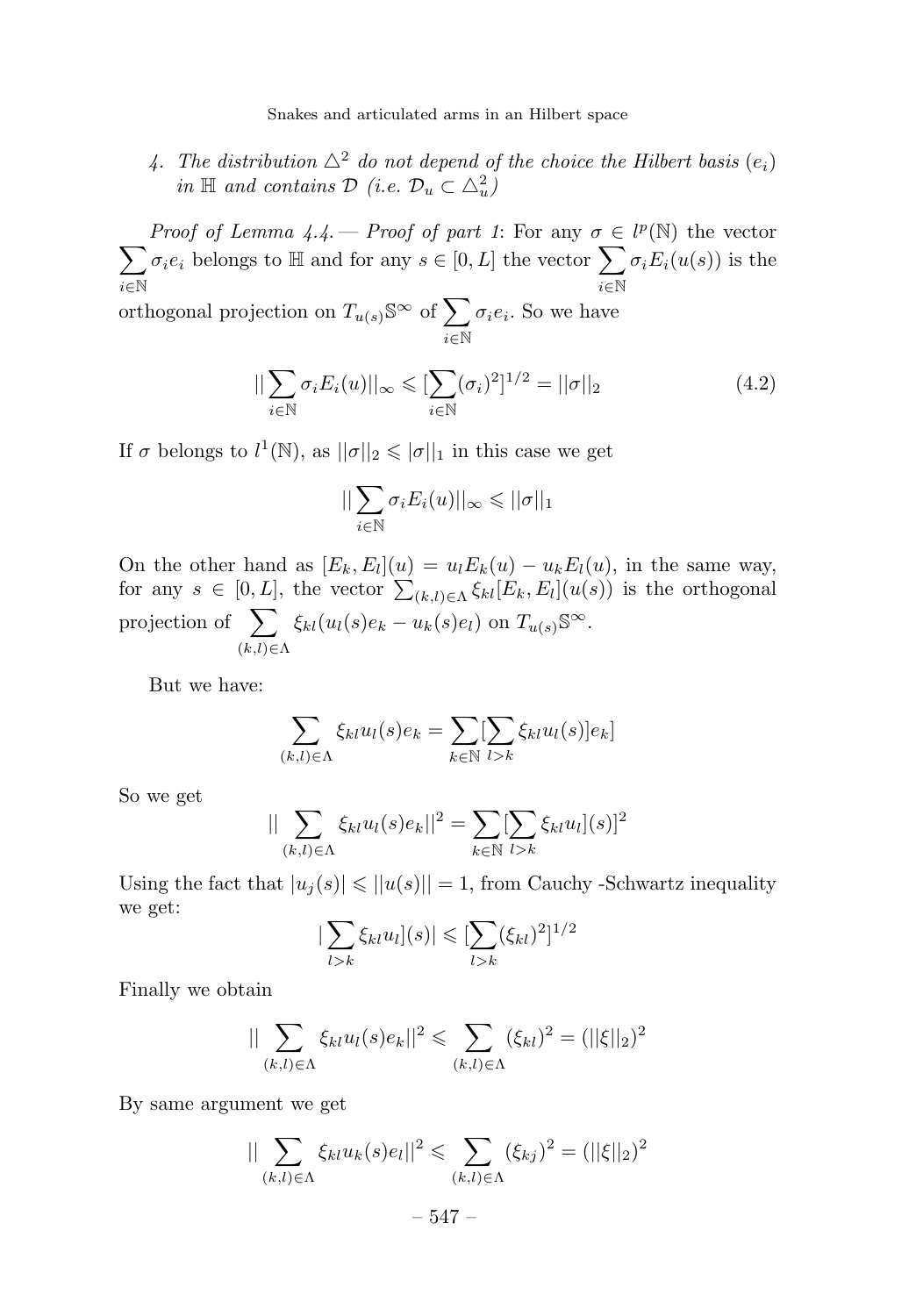Fernand Pelletier, Rebhia Saffidine

So we obtain

$$
||\sum_{(k,l)\in\Lambda}\xi_{kl}[E_k,E_l](u)||_{\infty}\leq 2||\xi||_2
$$

If  $\xi \in l^1(\Lambda)$  by same argument as previously we also get:

$$
||\sum_{(k,l)\in\Lambda}\xi_{kl}[E_k,E_l](u)||_{\infty}\leq 2||\xi||_1
$$

Finally we get :

$$
||\Psi_u^p(\sigma,\xi)||_{\infty} \leq 2||(\sigma,\xi)||_p \text{ for } p=1,2
$$
\n(4.3)

It follows that  $\Psi^p$  is well defined. From its expression, it is easy to see that  $\Psi_u^p$  is linear and continuous from (4.3). This ends the proof of part 1.

*Proof of part 2.* — At first, note that as the natural inclusion  $I: \mathbb{G}^1 \hookrightarrow$  $\mathbb{G}^2$  is continuous and with dense range, we have  $\Psi_u^2 \circ I = \Psi_u^1$ , the closure of ker  $\Psi_u^1$  in  $\mathbb{G}^2$  is equal to ker  $\Psi_u^2$ . So ker  $\Psi_u^1 \neq 0$  if and only if ker  $\Psi_u^2 \neq 0$ . Assume that ker  $\Psi_u^1 \neq \{0\}.$ 

Let be  $(\sigma, \xi) \in \ker \Psi_u^1$ . According to (4.1), and Remark 3.9, we must have

$$
\sum_{i \in \mathbb{N}} \sigma_i E_i(u(s)) + \sum_{(i,j) \in \Lambda} \xi_{ij}[u_i(s)E_j(u(s)) - u_j(s)E_i(s)] = 0 \text{ for any } s \in [0, L](4.4)
$$

We set  $\bar{\xi}_{kj} = \frac{\xi_{kj}}{2}$  (resp.  $\bar{\xi}_{kj} = -\frac{\xi_{kj}}{2}$ ) for  $j < k$  (resp  $j > k$ ) and  $\bar{\xi}_{jj} = 0$ . Then (4.4) can be written:

$$
\sum_{i \in \mathbb{N}} \left[ \sum_{j \in \mathbb{N}} (\bar{\xi}_{ij} u_j(s) + \sigma_i] E_i(u(s)) = 0 \text{ for any } s \in [0, L] \right] \tag{4.5}
$$

Given any  $\xi \in l^1(\Lambda)$ , denote  $\Xi$  the endomorphism of  $l^1(\mathbb{N})$  whose matrix in the canonical basis is precisely  $(\bar{\xi}_{ij}, i, j \in \mathbb{N})$ . So, (4.5) is equivalent to

$$
\Xi u(s) = -\sigma \text{ for any } s \in [0, L] \tag{4.6}
$$

So,  $\sigma$  must belong to the range of  $\Xi$ .

According to the definition of  $\mathbb{V}_u$ , (4.6) is equivalent to

 $\Xi u(0) = -\sigma$  and  $\mathbb{V}_u \subset \ker \Xi$ .

– 548 –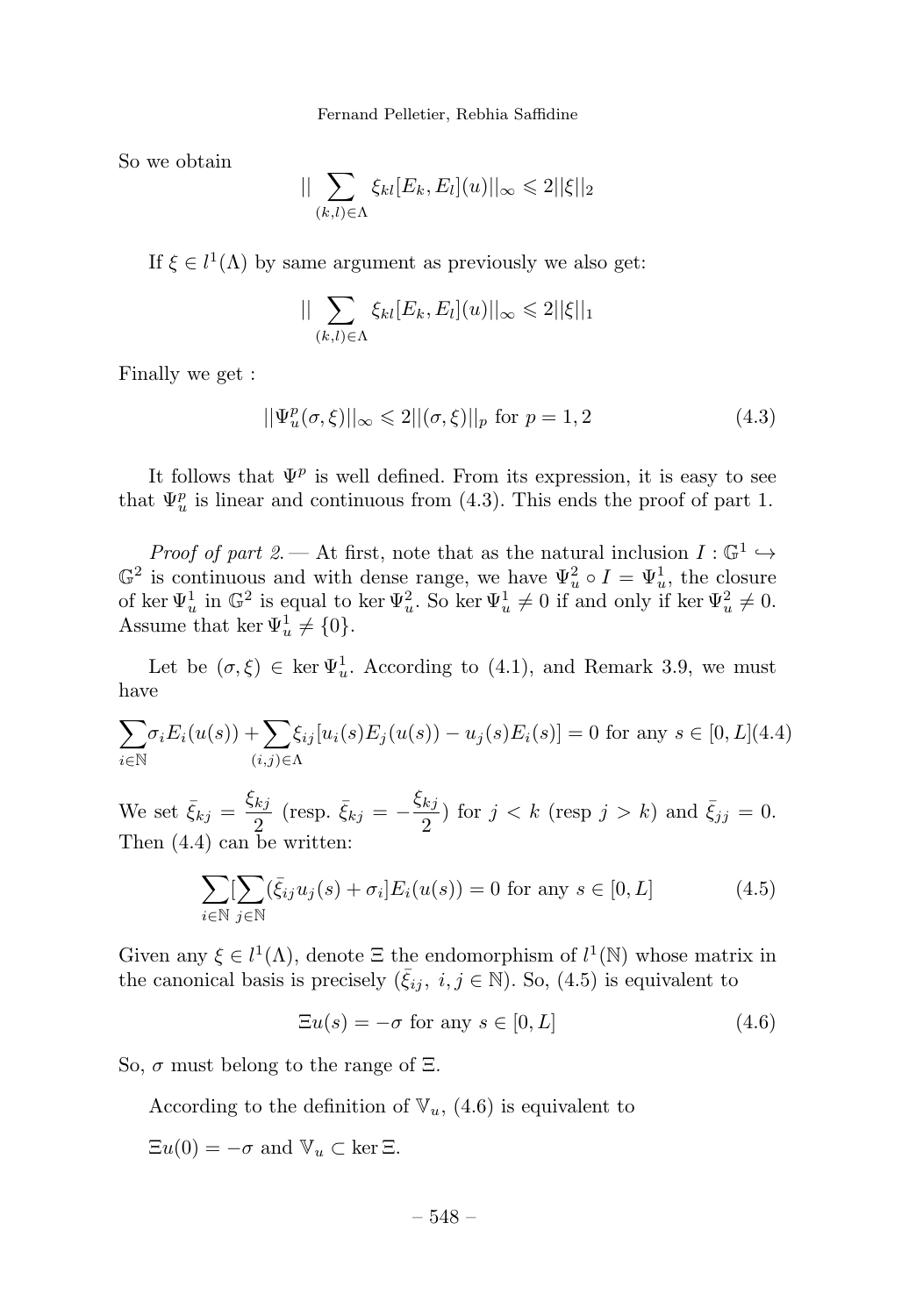Proof of part 3. – From part 1,  $\Delta_u^p = \Phi_u^p(\mathbb{G}^p)$  gives rise to a well defined distribution on  $\mathcal{C}_{\mathcal{P}}^L$ . On the other hand, denote by  $\hat{\Psi}_u^p$  the canonical bijection induced by  $\Psi^p_u$ :

$$
\hat{\Psi}^p_u:\mathbb{G}^p/\ker\Psi^p_u\to\triangle^p_u
$$

So we can put on  $\triangle_u^p$  the Banach structure so that  $\hat{\Psi}_u^p$  is an isometry. In this way,  $\Delta^p$  is then a weak distribution. On the other hand, the family of smooth vector field  $\{E_i, i \in \mathbb{N}\}\$  satisfies the condition (LBs) for any  $s \in \mathbb{N}$ at any point, and as  $\Psi^1_u$  is linear with Lipschitz constant independent of u, the map  $(u, (\sigma, \xi)) \mapsto \Psi_u^p(\sigma, \xi)$  is smooth.

It remains to show that ker  $\Psi_{\mu}^p$  is complemented in  $\mathbb{G}^p$  for each  $u \in C^L_{\mathcal{P}}$ . At first, for  $p = 2$ , as  $\mathbb{G}^2$  is a Hilbert space, it is always true. In particular, the previous Banach structure on each  $\triangle^2_u$  is a Hilbert structure. However, we shall show this result for each case  $p = 1$  and  $p = 2$ .

Assume that  $u \in \mathcal{R}(\mathcal{E})$ 

If ker  $\Psi_u^p = \{0\}$  there is nothing to prove. Now assume that ker  $\Psi_u^p \neq \{0\}$ . At first, suppose that we have a partition  $\mathbb{N} = A \cup B$  such that  $\{e_a, a \in A\}$ (resp.  $\{e_b, b \in B\}$ ) is a Hilbert basis of  $[\mathbb{V}_u]^{\perp}$  (resp.  $\mathbb{V}_u$ ). By construction, each component  $u_a$  is constant, for all  $a \in A$ . So the Lie brackets  $[E_a, E_{a'}]$ , for  $a, a' \in A$ , belongs to  $\mathcal{D}_u$ . Let be

$$
\mathbb{K} = \{ \xi \in l^p(\Lambda) \text{ such that } \xi_{ij} = 0 \text{ if } i \text{ or } j \in B \}
$$

According to the notations of the proof of part 2, for any  $\xi \in \mathbb{K}$  if we denote again by  $\Xi$  the associated endomorphism of  $\mathbb{H}$ , ker  $\Xi$  contains  $\mathbb{V}_u$  and if  $\sigma = -\Xi u(0)$  then  $(\sigma, \xi)$  belongs to ker  $\Psi^p_u$ . So, the subspace

$$
\hat{\mathbb{K}} = \{ (\sigma, \xi) \in l^p(\mathbb{N}) \oplus l^p(\Lambda), \ \xi \in \mathbb{K}, \sigma = -\Xi u(0) \}
$$

is contained in ker  $\Psi^p_u$ .

On the other hand, if  $(\sigma, \xi)$  belongs to ker  $\Psi_u^p$ , from the proof of part 2 and we have  $\sigma = -\Xi u(0)$  and  $\mathbb{V}_u \subset \ker \Xi$  and, as  $\{e_b\}$  is a basis of  $\mathbb{V}_u$ , we then have  $(\sigma, \xi) \in \mathbb{R}$ . It follows that ker  $\Psi_u^1$  is complemented:

if we denote by  $\mathbb{L}$  is the subspace of  $\{\xi \in l^1(\Lambda), \xi_{ij} = 0 \text{ for all } i, j \in A\},\$ then the subspace  $l^p(\mathbb{N})\oplus\mathbb{L}$  is a complement subspace of  $\ker\Psi^p_u.$ 

In the general case, choose a Hilbert basis  $\{e_a, a \in A\}$  (resp  $e_b, b \in B\}$ ) of  $[\mathbb{V}_u]^\perp$  (resp.  $\mathbb{V}_u$ ). There exists a linear isometry T of H such that  $T(e'_a)$  =  $e_a$  for  $a \in A$  and  $T(e'_b) = e_b$  for  $b \in B$ . Denote by  $E'_j = \nabla (e'_j)^*$  the associated vector field on  $\mathcal{C}_{\mathcal{P}}^{L}$  (see Lemma 3.5). The map  $\tilde{T}$  :  $(z, v) \rightarrow (z, T(v))$  is an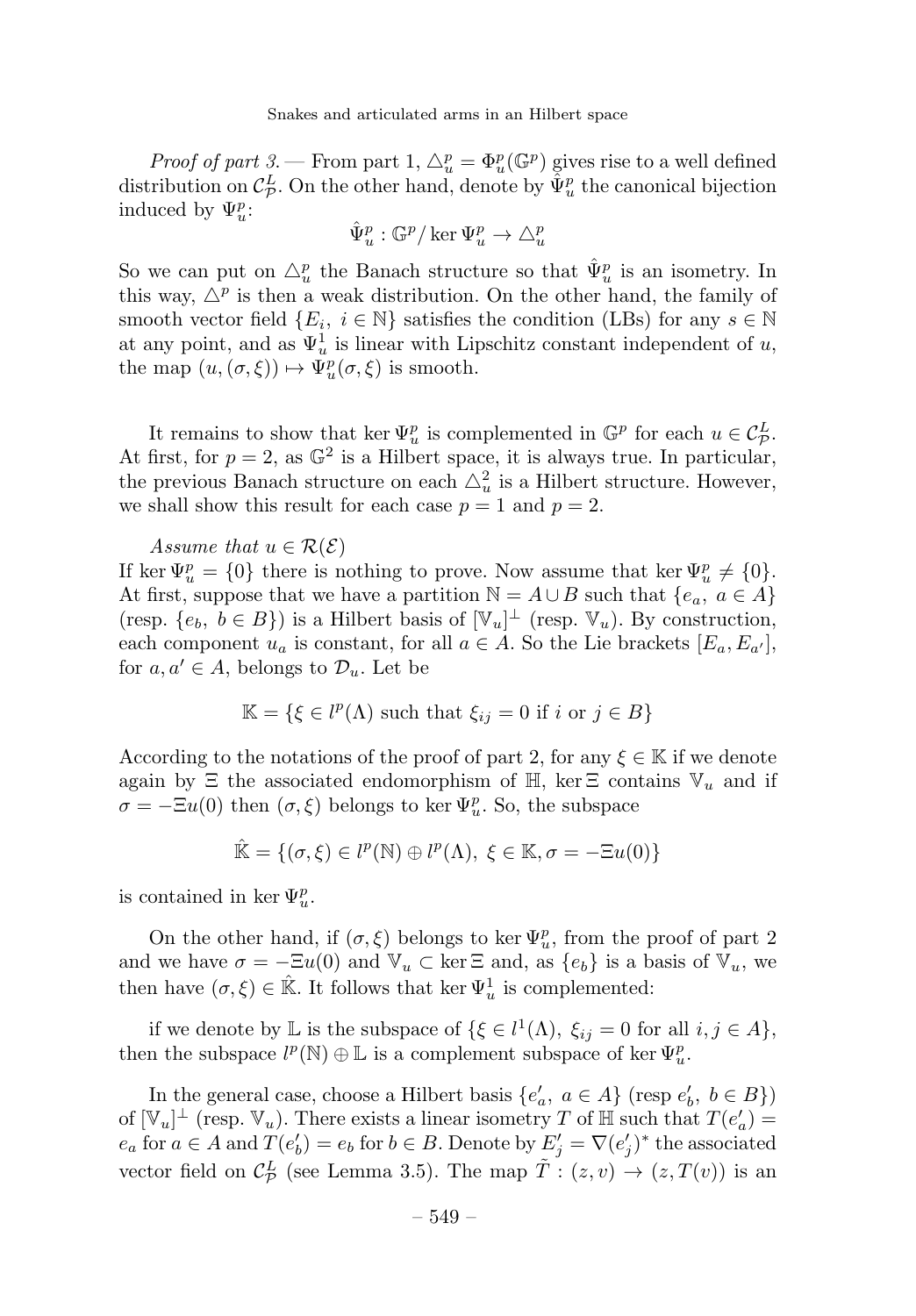isomorphism of TH such that  $\tilde{T}(E'_j)(u) = E_j(u)$  for any  $j \in \mathbb{N}$ . Consider the map  $\Psi' : \mathbb{G}^1 \times C^L_{\mathcal{P}} \to T C^L_{\mathcal{P}}$  defined by

$$
\Psi'_u(\sigma,\xi) = \sum_{i \in \mathbb{N}} \sigma_i E'_i(u) + \sum_{(i,j) \in \Lambda} \xi_{ij} [E'_i, E'_j](u), \sigma = (\sigma_i) \in l^p(\mathbb{N}), \xi = (\xi_{ij}) \in l^p(\Lambda)
$$

Of course, we have

$$
\Psi^p_u=\Psi'_u\circ T
$$

But in the new basis, for  $\Psi'_u$  we are in the previous situation. So, it follows that ker  $\Psi_u^p$  is complemented, which ends the proof of part 3.

Assume now that  $u \in \Sigma(\mathcal{E})$ .

According to the proof of Lemma 3.10, then  $u(t) = \pm x \in \mathbb{S}^{\infty}$  for any  $t \in [0, L]$ , there exists an Hilbert basis  $\{e'_i, i \in \mathbb{N}\}\$  such that  $x = e'_1$ , the associated family  $\{E'_i(u), i > 1\}$  is a basis of  $\Delta_u$  and we have  $E'_1(u) = 0$ (see Remark 3.8). Moreover, as the components of  $u$  are constant, from Lemma 4.3, all brackets  $[E'_j, E'_l](u)$  belongs to  $\mathcal{D}_u$  for  $i > 1$  and  $j > 1$  and  $[E'_1, E'j] = -x_i E_j$  also belongs to  $\Delta_u$ . As previously, we can consider the map

$$
\Psi'_u(\sigma,\xi) = \sum_{i \in \mathbb{N}} \sigma_i E'_i(u) + \sum_{(k,l) \in \Lambda} \xi_{kj} [E'_i, E'_j](u), \sigma = (\sigma_i) \in l^p(\mathbb{N}), \xi = (\xi_{ij}) \in l^p(\Lambda)
$$

Its kernel is  $\mathbb{R}e'_1 \oplus l^p(\Lambda)$ . From the same argument as previously, we obtain that the ker  $\Psi_u^p$  is complemented. Moreover, the restriction of  $\Psi_u^p$  to  $l^P(\mathbb{N})$ has a kernel of dimension 1 and the restriction of  $\Psi^p$  to the orthogonal [ker  $\Psi_u^p$ ] in  $l^1(\mathbb{N})$  is an isomorphism onto  $\triangle_u^p$ .

*Proof of part 4*. – Now, we must show that the range of  $\Psi_u^2$  does not depend on the choice of the Hilbert basis  $(e_i)$  of  $\mathbb H$ . So given any other Hilbert basis  $(e'_j)$  of  $\mathbb{H}$ , denote again by  $E'_j = \nabla (e'_j)^*$  the associated vector field on  $\mathcal{C}_{\mathcal{P}}^{L}$ . So we have the decomposition:

$$
E'_i = \sum_{j \in \mathbb{N}} a_i^j E_j \text{ and}
$$

$$
[E'_j, E'_k] = \sum_{l,m \in \mathbb{N}} a_j^l a_k^m [E_l, E_m] = \sum_{(l,m) \in \Lambda} (a_j^l a_k^m - a_j^m a_k^l) [E_l, E_m]
$$
(4.7)

Let T be the isometry of  $\mathbb H$  defined by  $T(e_i) = e'_i$ . Let  $l_{BA}^2(\mathbb H)$  be the set of Hilbert-Schmidt bilinear antisymmetric maps. Then  $\{e_i^* \wedge e_j^*, (i,j) \in$  $\Lambda$ } is a Hilbert basis of  $l_{BA}^2(\mathbb{H})$ . Denote by  $T^2$  the isometry of  $l_{BA}^2(\mathbb{H})$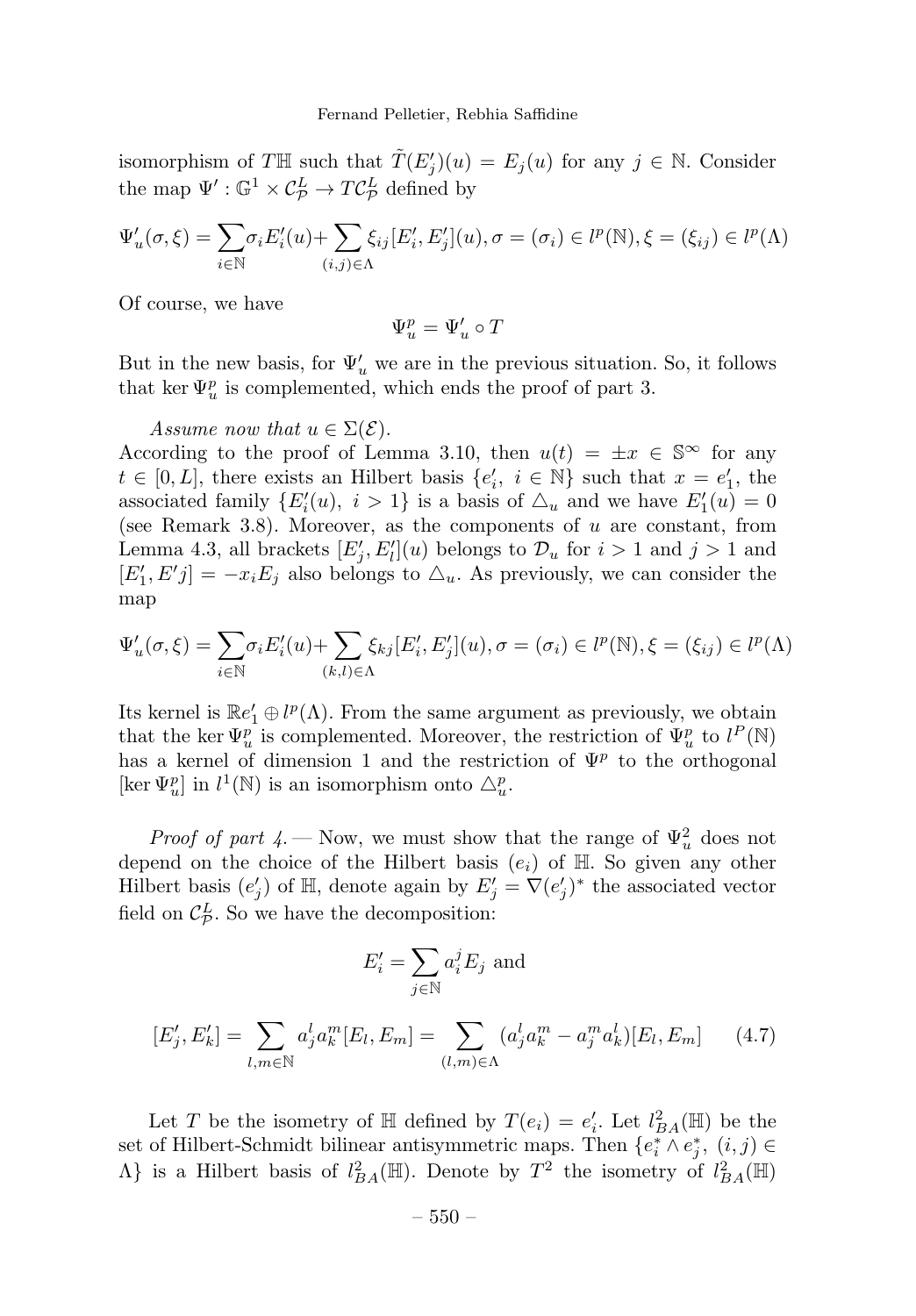induced by T on  $l_{BA}^2(\mathbb{H})$ . Then matrix of  $T^2$  in this basis is precisely  $[(a_i^k a_j^l$  $a_j^k a_i^l] |_{(i,j),(k,l)\in\Lambda}$ . It follows that T (resp.  $T^2$ ) is an isometry of  $l^2(\mathbb{N})$  (resp.  $l^2(\Lambda))$ 

On the other hand, to the choice  $(e_i)$  of a basis of  $\mathbb H$  is naturally associated the map  $\Psi'^2$ :  $C^L_{\mathcal{P}} \times \mathbb{G}^p \to T C^L_{\mathcal{P}}$  characterized by:

$$
\Psi'^{2}_{u}(\sigma,\xi) = \sum_{i \in \mathbb{N}} \sigma_i E'_a(u) + \sum_{(j,k) \in \Lambda} \xi_{jk} [E'_j, E'_k](u)
$$

According to (4.7) we have:

$$
\Psi_u^2(\sigma,\xi) = {\Psi'}_u^2(T\sigma,T^2\xi)
$$

So we have  $\Psi'_u(\mathbb{G}^2) = \triangle_u^2$  for any  $u \in \mathcal{C}_{\mathcal{P}}^L$ .

On the other hand, according to Lemma 3.8, it is clear that  $\mathcal{D}_u$  is contained in  $\triangle^2_u$ . According to Remark 3.11, We can note that  $\psi^2_u(l^2(\mathbb{N}) = \mathcal{D}_u$ and from the proof of part 3,  $\Psi^2(l^2(\Lambda))$  is a complemented space of  $\mathcal{D}_u$  in  $\triangle^2_u$  $\Box$ 

#### 4.4. Proof of Theorem 4.1

CLAIM 1. — The distributions  $\triangle^1$  and  $\triangle^2 = \overline{\mathcal{D}}$  are integrable.

*Proof.* — According to Lemma 4.4, we have  $\bar{\mathcal{D}}_u = \triangle_u^2$  and so  $\bar{\mathcal{D}}$  is a well defined weak Hilbert distribution on  $C_{\mathcal{P}}^L$  which does not depend on the choice of the Hilbert basis  $\{e_i, i \in \mathbb{N}\}\$  of  $\mathbb{H}$ .

We take place in the context of the proof of Lemma 4.4. According to Lemma 4.3, Lemma 4.4 and Theorem 2.1, it follows that the distribution  $\Delta^1$  is integrable. On the other hand, according to Lemma 4.3, Lemma 4.4 and Theorem 2.1 we also get that  $\bar{\mathcal{D}} = \Delta^2$  is integrable. We again denote by X the family  $\{E_i, i \in \mathbb{N}\}\$  of vector fields.

CLAIM 2. — Any X-orbit is contained in a maximal integral manifold of  $\bar{\mathcal{D}}$ .

*Proof.* – For the sake of simplicity, we only denote by  $\mathbb{G}$  the previous Hilbert space  $\mathbb{G}^2$ . As the distribution  $\overline{\mathcal{D}}$  is integrable, let  $f: N \to \mathcal{C}_{\mathcal{P}}^L$  be any maximal integral manifold of  $\overline{\mathcal{D}}$ . Without loss of generality, we can identify N with  $f(N)$  and take  $f = i_N$  the natural inclusion of N (with its Hilbert manifold structure) into  $\mathcal{C}_{\mathcal{P}}^L$ . Consider the pull-back bundle  $f^*(\mathcal{C}_{\mathcal{P}}^L \times \mathbb{G})$  over N. Note that  $f^*(\mathcal{C}_{\mathcal{P}}^L \times \mathbb{G})$  can be identified with  $N \times \mathbb{G}$ . As the range of  $\Psi_u$ is  $\bar{\mathcal{D}}_u$ , for any u, the bundle morphism  $\Psi : \mathcal{C}_{\mathcal{P}}^L \times \mathbb{G} \to T\mathcal{C}_{\mathcal{P}}^L$  induces a bundle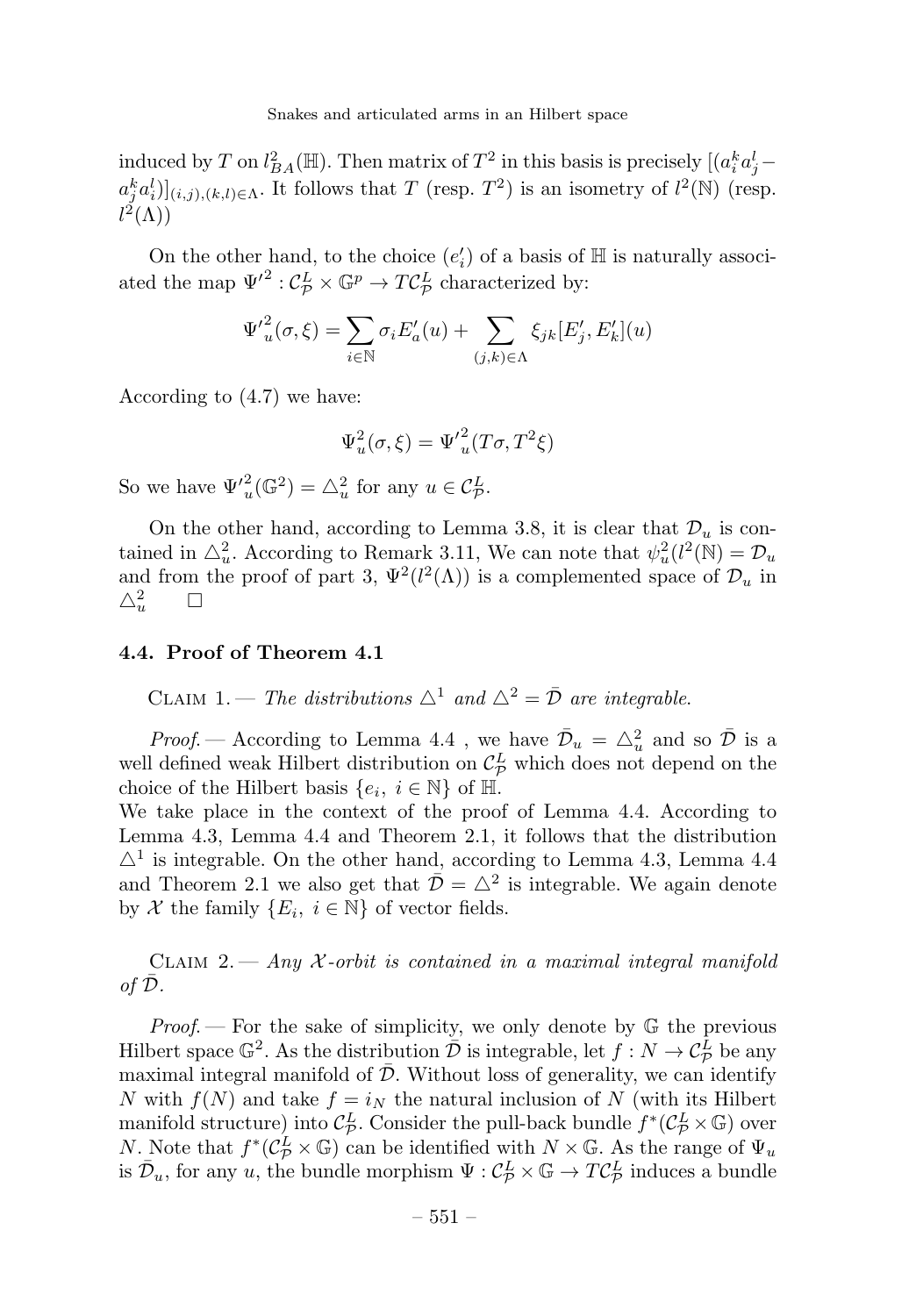morphism  $\tilde{\Psi}$  from  $N \times \mathbb{G}$  to TN which is onto. Moreover, the orthogonal of ker  $\Psi_u$  in  $\{u\}\times\mathbb{G}$ , gives rises to a Hilbert sub-bundle of  $N\times\mathbb{G}$ . Denote by N this sub-bundle and by  $\Pi$  the natural orthogonal projection of  $N \times \mathbb{G}$  on  $\mathcal N$ . Now, we have  $\Pi \circ \Psi = \Psi$  and the restriction of  $\Psi$  to  $\mathcal N$  is an isomorphism from  $N$  onto TN and we have

$$
Tf \circ \tilde{\Psi} = \Psi \circ (Id \times f) \tag{4.8}
$$

Now, given the canonical Hilbert basis  $\{\epsilon_i, \omega_{il}, i \in \mathbb{N}, (j, l) \in \Lambda\}$  of  $\mathbb{G}$ , we set  $\hat{E}_i(u) = \tilde{\Psi}_u(\epsilon_i)$  and  $\hat{E}_{il}(u) = \tilde{\Psi}_u(\omega_{il})$ . In fact,  $\hat{E}_i$  and  $\hat{E}_{il}$  are smooth global vector fields on N. On the other hand, we have  $\Psi_v(\epsilon_i)(u) = E_i(u)$ and  $\Psi_v(\omega_{il})=[E_j , E_l](v)$  for any  $v \in f(N)$ .

According to proposition 2.3, there exist (global) vector fields  $E_i$  on N such that  $f_*\tilde{E}_i = E_i$  and so  $f_*[\tilde{E}_i, \tilde{E}_i] = [E_i, E_i]$ . It follows from (4.8) that  $\hat{E}_i = \tilde{E}_i$  and  $\hat{E}_{il} = [\tilde{E}_i, \tilde{E}_l].$ 

Let  $\tilde{\mathcal{X}}$  be the induced family  $\{\tilde{E}_i, [\tilde{E}_j, \tilde{E}_l], i, j, l \in \mathbb{N}, j < l\}$ . As  $\Psi$  (resp.  $\tilde{\Psi}$ ) is a (global) upper trivialization for  $\bar{\mathcal{D}}$  on  $\mathcal{C}_{\mathcal{P}}^{L}$  (resp TN on N), it follows that, for any  $u \in C^L$  (resp. $u \in N$ ), there exists an open neighborhood  $U \subset \mathcal{C}_{\mathcal{P}}^L$  (resp.  $\tilde{U} \subset N$ ) of u such that  $\mathcal{X}$  (resp.  $\tilde{\mathcal{X}}$ ) satisfies the condition (LBs) on U (resp.  $\tilde{U}$ ) for  $s > 3$  (see [4], proof of Theorem 6, part 2). Consider any family  $\xi = \{X_\alpha, \alpha \in A\} \subset \mathcal{X}$  and let  $\tilde{\xi} = \{\tilde{X}_\alpha, \alpha \in A\}$  be the corresponding family on a maximal integral manifold N. Given  $u \in f(N)$ , consider some flow  $\Phi_{\tau}^{\xi}$  associated to  $\xi$  and let  $\gamma(t)=\Phi_{\tau}^{\xi}(t,u)$  be the integral curve defined on  $[0, ||\tau||_1]$ . From proposition 2.3, there exists a curve  $\tilde{\gamma}$ :  $[0, ||\tau||_1 \rightarrow N$  such that  $f \circ \tilde{\gamma} = \gamma$  on  $[0, ||\tau||_1$ . We set  $v = \gamma(||\tau||_1)$ .

We shall show that v also belongs to  $f(N)$ , or equivalently,  $\Phi_{\tau}^{\xi}(\|\tau\|_1, u) =$  $\phi_{\tau}^{\xi}(u)$  belongs to N.

Consider a maximal integral manifold  $g \equiv i_M : M \to \mathcal{C}_P^L$  of  $\overline{\mathcal{D}}$  through v and set  $\tilde{v} = (i_M)^{-1}(v)$ . As, we have already seen, if X' is the family of vector fields  $\{E'_i, [E'_i, E'_i], i, j, l, \in \mathbb{N}, j < l\}$  on M such that  $g_* E'_i = E_i$ , then X' satisfies the condition (LBs). On N, we also have a family  $\xi' = \{X'_\alpha, \alpha \in A\}$ defined on a neighborhood of v and so  $g_* X'_\n\alpha = X_\alpha$ . Then  $\xi'$  also satisfies the condition (LBs) for  $s > 3$ . So, from Theorem 2 of [4], there exists  $\eta > 0$ such that, for  $\tau' \in l^1(A)$  with  $||\tau'||_1 \leq \eta$ , the corresponding flow  $\Phi_{\tau'}^{\xi'}(.,.)$ is defined on a neighborhood  $\tilde{V}$  of  $\tilde{v} = g^{-1}(v)$  in M. Now coming back to the original flow  $\Phi_{\tau}^{\xi}$  on  $\mathcal{C}_{\mathcal{P}}^{L}$ , if  $\tau = (\tau_{\alpha})_{\alpha \in A}$ , there exists  $\alpha_0$  such that  $\sum |\tau_{\alpha}| < \eta$ . Then, given any  $a \in A$  with  $a \geq \alpha_0$ , we set  $\tau_a = (\tau_{\alpha}')$  with  $\alpha$  $\alpha_0$  $\tau'_{\alpha} = 0$  for  $\alpha < a$  and  $\tau'_{\alpha} = \tau_{\alpha}$  for  $\alpha \geq a$ . The corresponding flows  $\Phi_{\tau_a}^{\xi'}$  and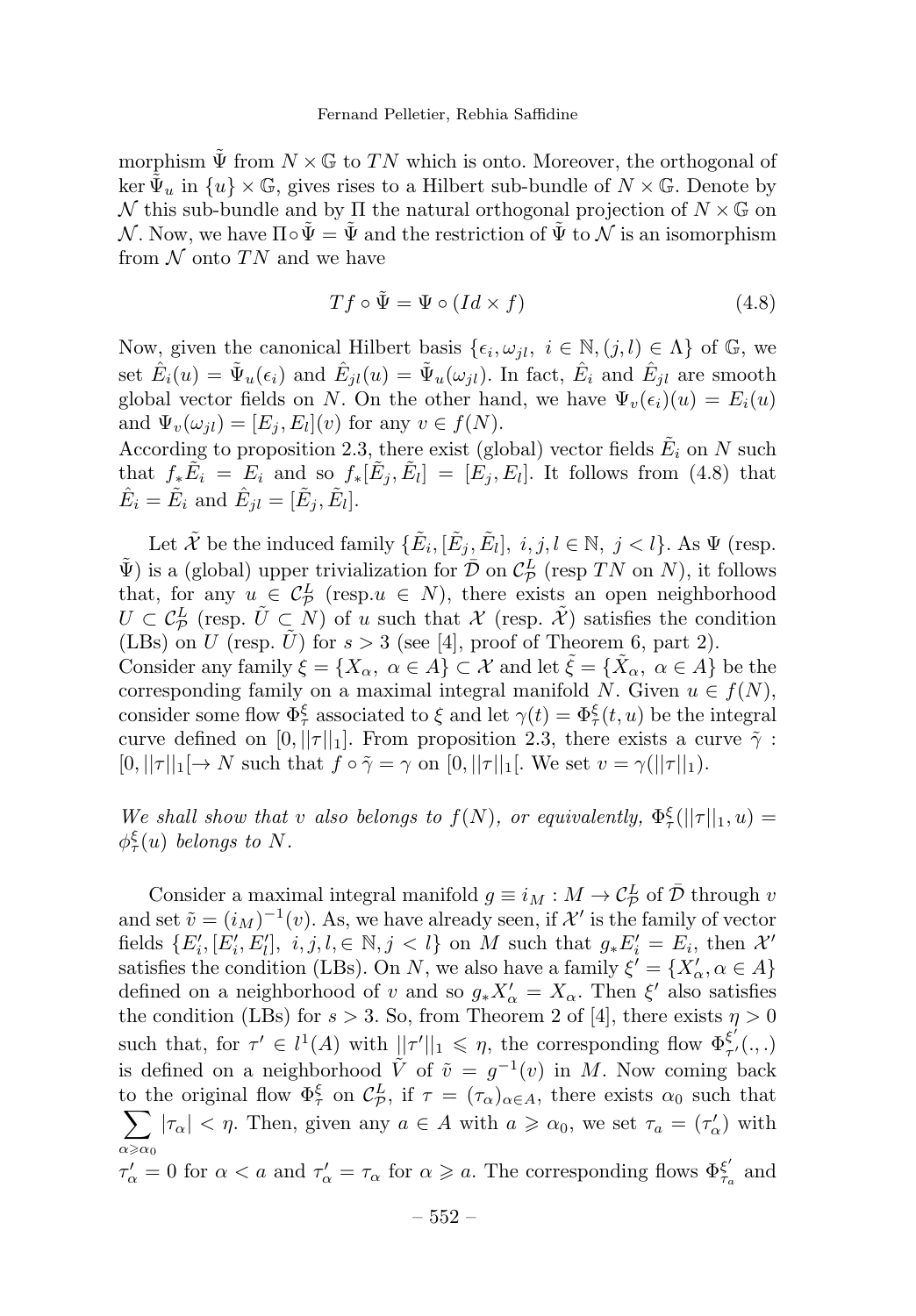$\hat{\Phi}_{\tau_a}^{\xi'}$  are defined on M. Moreover, we have

$$
g \circ \Phi_{\tau_a}^{\xi'}(t,\tilde{z}) = \Phi_{\tau_a}^{\xi}(t,g(\tilde{z})) \text{ and } g \circ \hat{\Phi}_{\tau_a}^{\xi'}(t,\tilde{z}) = \hat{\Phi}_{\tau_a}^{\xi}(t,g(\tilde{z})) \tag{4.9}
$$

for any  $\tilde{z} \in \tilde{V}$ .

By construction of the flow  $\Phi_{\tau}^{\xi}$  we have

$$
\Phi_{\tau_a}^{\xi}(||\tau_a||_1, \gamma(\tau_a)) = v \text{ and so } \hat{\Phi}_{\tau_a}^{\xi}(||\tau_a||_1, v) = \gamma(\tau_a)
$$

For any  $a \geqslant \alpha_0$ , in  $\mathcal{C}_{\mathcal{P}}^L$  consider the curve  $\hat{\gamma}_a(s) = \hat{\Phi}_{t_a}^{\xi}(\|\tau_a\|_1 - s, v)$ . This curve is defined on  $[0, ||\tau_a||_1]$  and joins v to  $\gamma(\tau_a)$ . In the same way, in M, consider the curve  $\hat{\gamma}'_a(s) = \hat{\Phi}^{\xi'}_{\tau_a}(||\tau_a||_1 - s, v)$ . This curve is also defined on  $[0, ||\tau_a||_1]$  and joins  $\tilde{v}$  to  $\tilde{v}_a$  in N. According to (4.9) we have

$$
g\circ\hat{\gamma}'_a=\hat{\gamma}_a.
$$

In particular, we get  $g(\tilde{v}) = \gamma(\tau_a)$ . But  $\gamma(\tau_a)$  belongs to  $f(N) \equiv N$  and to  $g(M) \equiv M$  as subsets of  $C_{\mathcal{D}}^L$ . But,  $(N, f \equiv i_N)$  and  $(M, g \equiv i_M)$  are maximal integral manifolds of  $\overline{\mathcal{D}}$ . So, as  $N \cap M \neq \emptyset$ , we must have  $N = M$ and so we can extend  $\tilde{\gamma}$  to the closed interval  $[0, ||\tau||_1]$  and, in particular,  $\phi_{\tau}^{\xi}(u) = \Phi_{\tau}^{\xi}(||\tau||_1, u)$  belongs to N.

Now if we have  $v = \Phi(u)$  for some  $\Phi \in \mathcal{G}_{\mathcal{X}}$  (see subsection 2.2), then  $\Phi$  is a finite composition of local diffeomorphisms of type  $\phi_{\tau}^{\xi}$  or  $[\phi_{\tau}^{\xi}]^{-1}$  or of type  $\Phi_t^X$  for some  $X \in \mathcal{X}$ . From the previous argument, if  $u \in N$ , then  $\phi_{\tau}^{\xi}(u)$  and  $[\phi_{\tau}^{\xi}]^{-1}(u)$  belong to N and from Lemma 2.3, part 1,  $\Phi_t^X(u)$  also belongs to N. By induction we obtain that  $v = \Phi(u)$  belongs to N. So the  $\mathcal{X}$ -orbit  $\mathcal{O}(u)$  of u is contained in N.

CLAIM 3. — If N is a maximal integral manifold of  $\overline{\mathcal{D}}$ , the accessibility set  $\mathcal{A}(u)$  of  $u \in N$  is a dense subset of N.

*Proof.* – From Theorem 2.4,  $\mathcal{O}(u)$  contains the maximal integral manifold  $N^1$  of  $\Delta^1$  through u and  $N^1$  is dense in  $\mathcal{O}(u)$  (for the topology of  $C_{\mathcal{P}}^{L}$ , and so  $N^1$  and  $\mathcal{O}(u)$  have the same closure in  $C_{\mathcal{P}}^{L}$ . But we have  $N^1 \subset \mathcal{O}(u) \subset N$ . As the inclusion of N in  $\mathcal{C}_{\mathcal{P}}^L$  is continuous we obtain that  $\mathcal{O}(u)$  is dense in N.

From proposition 2.2 the set  $\mathcal{A}(u)$  is a dense subset of  $\mathcal{O}(u)$ . On the other hand, according to proposition 2.3, we see that  $\mathcal{A}(u)$  is contained in N. So we obtain that  $\mathcal{A}(u)$  is dense in N.

End of the proof of Theorem  $4.4.$  – Now, it remains to show that the same results are true on  $\mathcal{A}_{\mathcal{P}}^{L}$ . It is easy to see (and it is left to the reader)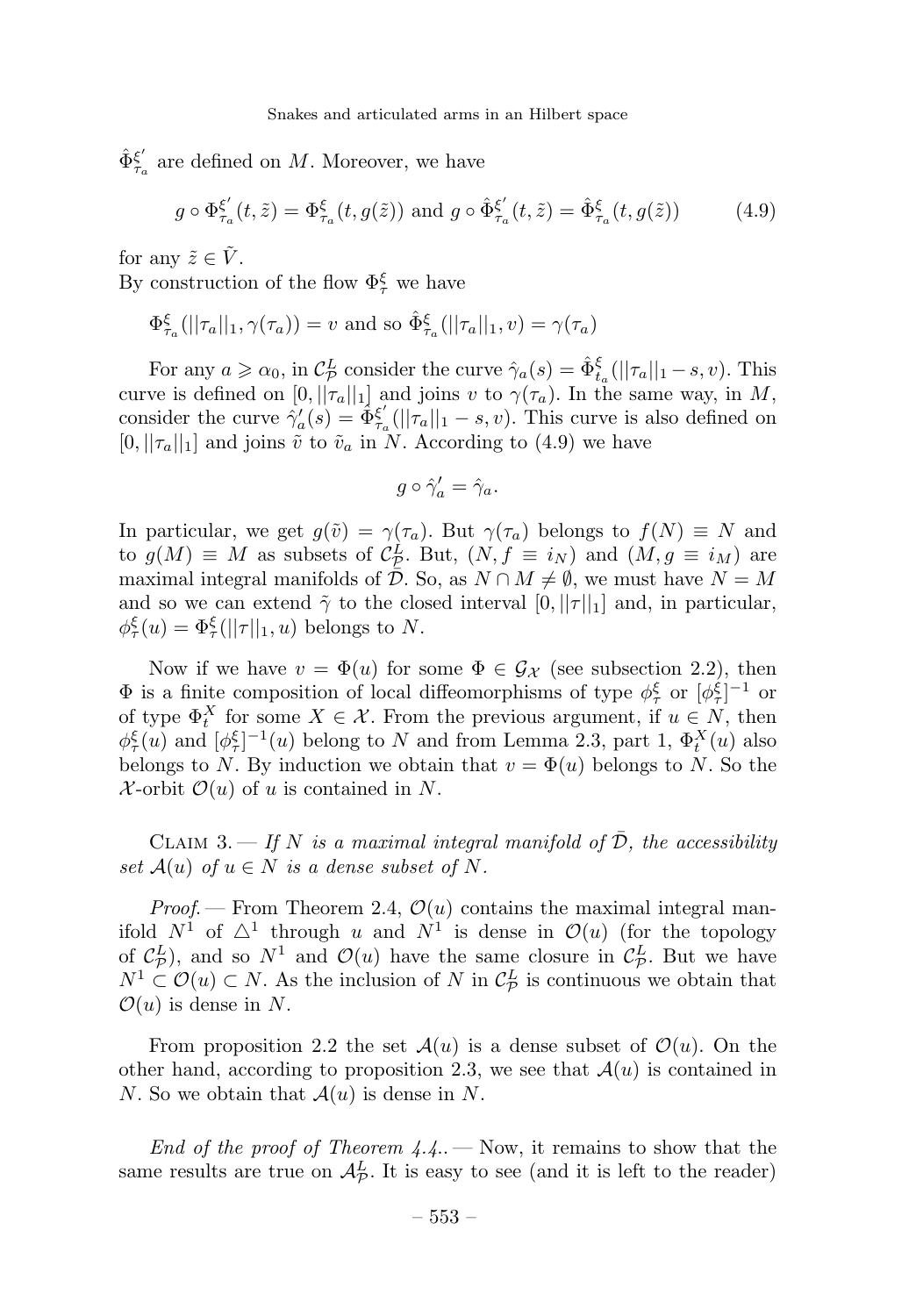that all the proofs of Lemma 4.4 work in the same way on the manifold  $\mathcal{A}_{\mathcal{P}}^{L}$ . So the previous arguments work too in this context. But, in  $\mathcal{A}_{\mathcal{P}}^{L}$ , the corresponding distribution  $\bar{\mathcal{D}}$  is closed. So each maximal integral manifold of  $\mathcal D$  is a weak Hilbert manifold whose topology is the topology induced by the topology of the Hilbert manifold  $\mathcal{A}_{\mathcal{P}}^{L}$ . So, such a manifold must be a Hilbert submanifold of  $\mathcal{A}_{\mathcal{P}}^{L}$ .  $\Box$ 

#### 5. Appendix: Almost Lie algebroid structures

The purpose of this appendix is to construct some (almost) Lie Banach algebroid on  $\mathcal{C}_{\mathcal{P}}^L$  and also on each maximal integral manifold of  $\bar{\mathcal{D}}$  and some properties of horizontal lifts in this last structures. These result are used in [1].

Structures on  $\mathcal{C}_{\mathcal{P}}^{L}$ 

According to Lemma 4.4, for  $p = 1, 2$ , on  $\mathbb{G}^p$  we define a Lie algebra structure in the following way:

let be  $(\epsilon_i)_{i\in\mathbb{N}}$  (resp.  $(\epsilon_{ij})_{(i,j)\in\Lambda}$  the canonical basis of  $(l^p(\mathbb{N})$  (resp.  $(l^p(\Lambda))$ ; according to Lemma 4.3, we then define:

$$
[\epsilon_i, \epsilon_j] = \omega_{ij}, \text{ for all } i, j \in \mathbb{N}
$$
  

$$
[\epsilon_i, \omega_{jk}] = \delta_{ij}\epsilon_k - \delta_{ik}\epsilon_j, \text{ for all } i \in \mathbb{N} \text{ and } (j, k) \in \Lambda
$$
  

$$
[\omega_{ij}, \omega_{kl}] = \delta_{il}\omega_{jk} + \delta_{jk}\omega_{il} - \delta_{ik}\omega_{jl} - \delta_{jl}\omega_{ik}, \text{ for all } (i, j)(kl) \in \Lambda.
$$

For any  $x = \sum x_i \alpha_i$ ,  $y = \sum y_j \epsilon_j$  in  $l^p(\mathbb{N})$  and  $\xi = \sum \xi_{ij} \omega_{ij}$ ,  $\eta =$  $\sum \eta_{kl} \beta_{kl}$  in  $l^p(\Lambda)$ , naturally we can define:

$$
[\sigma,\sigma']=\sum_{i,j\in\mathbb{N}}\sigma_i\sigma'_j[\epsilon_i,\epsilon_j]
$$

$$
[\sigma,\eta] = \sum_{i \in \mathbb{N}, (k,l) \in \Lambda} \sigma_i \eta_{kl}[\epsilon_i, \omega_{kl}]
$$

$$
[\xi,\eta] = \sum_{(i,j)\in\Lambda,(k,l)\in\Lambda} \xi_{ij}\eta_{kl}[\omega_{ij},\omega_{kl}].
$$

Now, according to Lemma 4.4, the map  $\Psi^p : C^L_{\mathcal{P}} \times \mathbb{G}^p \to T C^L_{\mathcal{P}}$  is morphism bundle over  $\mathcal{C}_{\mathcal{P}}^L$ . Moreover, each section  $\varphi$  of the trivial bundle  $\mathcal{C}_{\mathcal{P}}^L \times \mathbb{G} \to \mathcal{C}_{\mathcal{P}}^L$ can be identified with a map  $\varphi : C_P^L \to \mathbb{G}^p$ . So, on the set  $\Gamma(\mathbb{G}^p)$  of section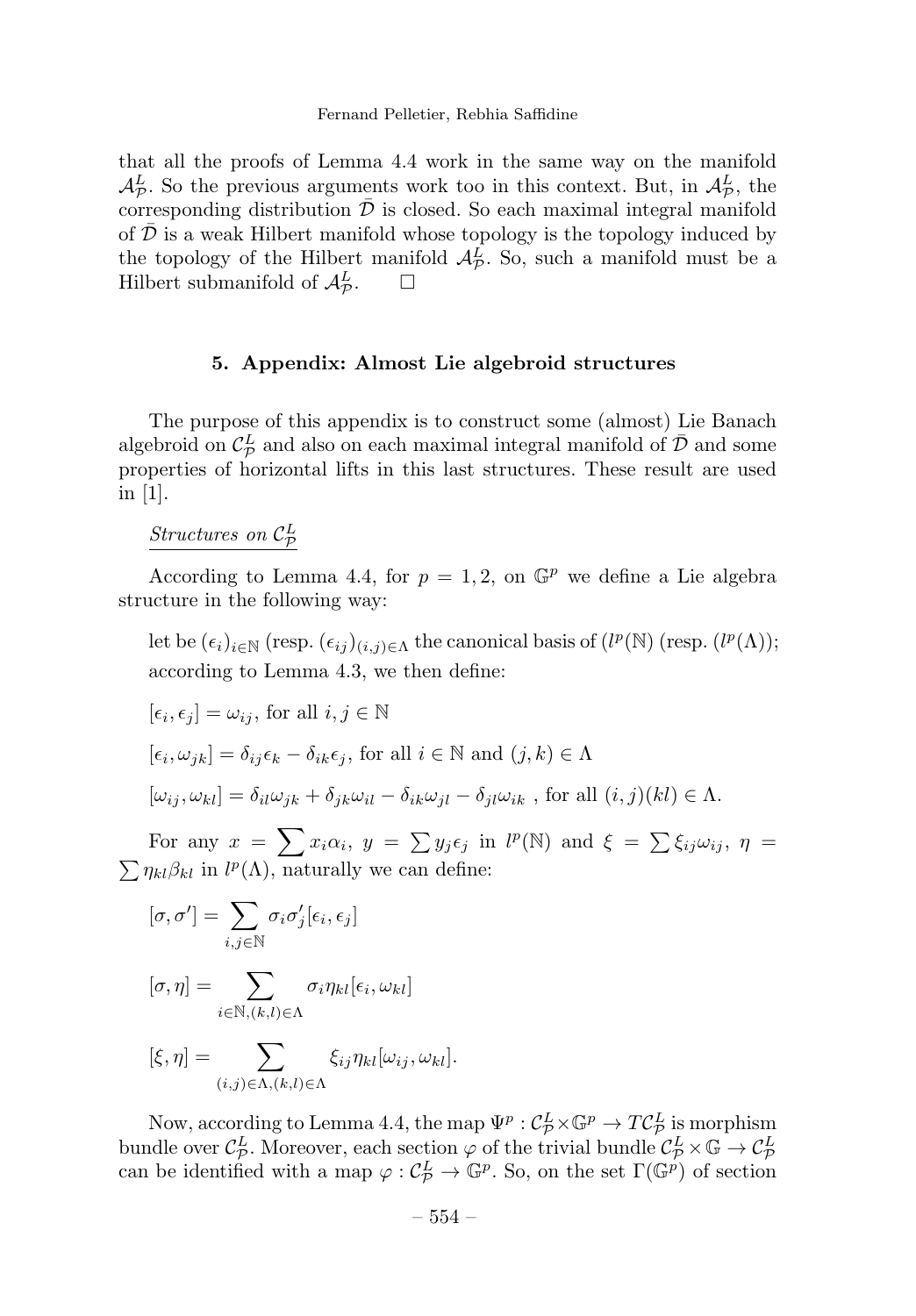of this trivial bundle we can define a Lie bracket by:

$$
[\varphi,\varphi'](u)=[\varphi(u),\varphi'(u)]+d\varphi(\Psi^p(u,\varphi'(u))-d\varphi'(\Psi^pu,\varphi(u))
$$

According to [5] section 4 or [1], it follows that  $(\mathbb{G}^p \times C^L_{\mathcal{P}} \Psi, C^L_{\mathcal{P}}, [ , ])$  has a Banach Lie algebroid structure on  $\mathcal{C}_{\mathcal{P}}^L$ 

In  $\mathbb{G}^p$  let be  $\pi : \mathbb{G}^p \to l^p(\mathbb{N})$  the canonical projection whose kernel is  $l^p(\Lambda)$  and denote again by  $\pi : C^L_{\mathcal{P}} \times \mathbb{G}^p \to C^L_{\mathcal{P}} \times l^p(\mathbb{N})$  the associated projection bundle. Again any section of the trivial bundle  $C^L_{\mathcal{P}} \times l^p(\mathbb{N}) \to C^L_{\mathcal{P}}$ For the identified with a map from  $C_p^L$  to  $l^p(\mathbb{N})$ . Of course the set  $\Gamma(l^p(\mathbb{N}))$ of such sections is contained in  $\Gamma(\mathbb{G}^p)$ . So, according to [1], on  $\Gamma(l^p(\mathbb{N}))$ , we can define an almost Banach Lie bracket by:

$$
[[\varphi, \varphi']](u) = \pi([\varphi, \varphi'](u)).
$$

So, if we denote by  $\theta^p$  the restriction of  $\Psi^p$  to  $C^L_p \times l^p(\mathbb{N})$  we get an **almost** Banach Lie algebroid structure  $(\mathcal{C}_{\mathcal{P}}^L \times l^p(\mathbb{N}), \Psi \cdot \mathcal{C}_{\mathcal{P}}^L, [~,~])$  on  $\mathcal{C}_{\mathcal{P}}^L$ .

Moreover, again, according to  $[1]$  subsection 4.3, the inner product on  $l^2(\mathbb{N})$  gives rise to **strong Riemaniann metric** on  $(\mathcal{C}_{\mathcal{P}}^L \times l^2(\mathbb{N}), \Psi^2, \mathcal{C}_{\mathcal{P}}^L, [$ ,  $]).$ Note that, according to Remark 3.11, the induced inner product on  $\mathcal{D}_u$  is equivalent to the inner product associated to the Riemaniann metric G.

#### Structures on a maximal integral manifold  $N$  of  $D$

Given a maximal integral manifold  $(f, N)$  of  $\overline{D}$ , the pull back  $f_*(\mathcal{C}_{\overline{P}}^L \times$  $l^2(\mathbb{N})$  and  $f^*(\mathcal{C}_{\mathcal{P}}^L \times \mathbb{G}^2)$  can be identified with  $N \times l^2(\mathbb{N})$  and  $N \times \mathbb{G}$  respectively. Then,  $\theta^2$  and  $\Psi^2$  induces anchors  $\theta_N : N \times l^2(\mathbb{N}) \to TN$  and  $\Psi_N$ :  $N \times \mathbb{G}^2 \to TN$  and the almost bracket  $[[, ]]$  induces an almost bracket again denoted  $[[ , ]]$ . So  $(N \times l^2(\mathbb{N}), \theta_N, N, [[ , ]])$  is an almost **Banach Lie algebroid** on N and  $(N \times \mathbb{G}^2, \Psi_N, N, ||, ||)$  is a **Banach Lie** algebroid on N. Moreover the canonical scalar product on  $l^2(\mathbb{N})$  (resp.  $\mathbb{G}^2$ ) gives rise to a strong Riemannian metric on  $(N \times l^2(\mathbb{N}), \theta_N, N, [[, ]])$  (resp. on  $(N \times \mathbb{G}^2, \Psi_N, N, [[, ] ])).$ 

Essentially from the proof of Lemma 4.4 we get the following result (used in  $[1]$ 

PROPOSITION 5.1. — Fix some  $u \in N$ . Then we have the following properties

(1) Assume that  $u \in \Sigma(\mathcal{E})$  then  $N = \Sigma(\mathcal{E})$ . Let be  $\mathcal{L}_v$  the 1-codimensional Hilbert subspace  $[\ker \theta_N]_v^{\perp} \subset \{v\} \times l^2(\mathbb{N})$  for any  $v \in N$ . Then  $\mathcal{L} =$  $\cup_{v \in N} \mathcal{L}_v$  is a 1-codimensional Hilbert sub-bundle of  $N \times l^2(\mathbb{N})$  and the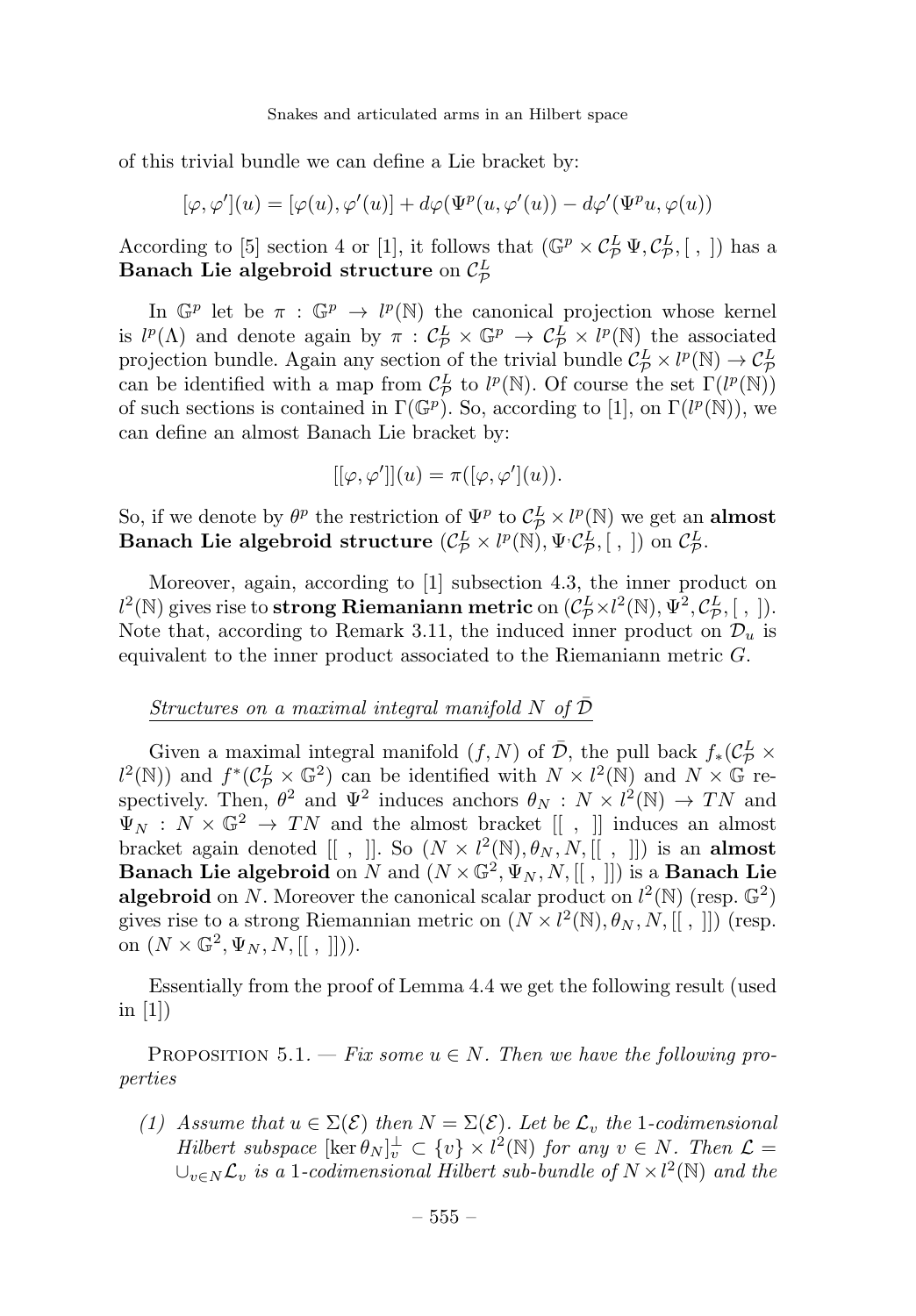restriction  $\psi_N$  of  $\Psi_N$  to  $\mathcal L$  is an isomorphism onto TN and we have  $\mathcal{D}_{|N} = TN.$ 

(2) Assume that  $u \in \mathcal{R}(\mathcal{E})$ . Let be  $\mathbb{V}_u$  the Hilbert subspace of  $\mathbb{H}$  generated by the set

$$
\{u(t) - u(0), \ t \in [0, L]\}
$$

and choose an Hilbert basis  $\{e'_a, a \in A\}$  (resp  $e'_b, b \in B\}$ ) of  $[\mathbb{V}_u]$ <sup> $\perp$ </sup> (resp.  $\mathbb{V}_u$ ) (see the proof of part 3 of Lemma 4.4). If  $\Lambda_u$  is the set of pair  $(i, j) \in \Lambda$  such that that i or j do not belongs to A, then N is an Hilbert manifold modeled on  $l^2(\mathbb{N}) \oplus l^2(\Lambda_u)$  and is contained in  $\mathcal{R}(\mathcal{E})$ .

Let be  $\mathcal{L}_v$  the orthogonal of  $\ker[\Psi_N]_v \subset \{v\} \times \mathbb{G}^2$ . Then  $\mathcal{L} = \bigcup_{v \in N} \mathcal{L}_v$ is a Hilbert sub-bundle of  $N \times \mathbb{G}^2$  which contains  $N \times l^2(\mathbb{N})$  and the restriction of  $\psi_N$  of  $\Psi_N$  to  $\mathcal L$  is an isomorphism on TN

Moreover,  $\mathcal L$  contains  $N \times l^2(N)$  and the restriction of  $\theta_N$  to  $N \times l^2(N)$ is an isomorphism on  $\mathcal{D}_{|N}$ 

(3) Let be  $\gamma$  an horizontal piecewise  $C^k$ -curve in N. Then there exists an unique piecewise  $C^{k-1}$  section  $(\gamma, \sigma)$  of  $\mathcal L$  over  $\gamma$  such that  $\psi_N(\gamma(t)), \sigma(t)) = \dot{\gamma}(t)$  for all t.

*Proof.* – From the proof of part 3 of Lemma 4.4 for  $p = 2$ , we get that  $\overline{\mathcal{D}}_u = \mathcal{D}_u$  for any  $u \in \Sigma(\mathcal{E})$ . So  $\Sigma(\mathcal{E})$  is an integral manifold of  $\overline{D}$ . On the other hand, from the proof of part 3 of Lemma 4.4 for  $p = 2$ , taking  $u \in \mathcal{R}(\mathcal{E})$ we get that the tangent space to N is modeled on  $l^2(\mathbb{N}) \oplus l^2(\Lambda_u)$  (with the notations introduced in part (2)). As for  $u \in \mathcal{R}(\mathcal{E})$ , we have  $\mathcal{D} \neq \overline{\mathcal{D}}$ , it follows that  $\Sigma(\mathcal{E})$  is a maximal integral manifold of  $\overline{D}$ , and, for  $u \in \mathcal{R}(\mathcal{E})$ , so N is contained in  $\mathcal{R}(\mathcal{E})$ .

As  $\Psi_N : N \times \mathbb{G}^2 \to TN$  is a surjective Hilbert bundle morphism, the kernel of this morphism is an Hilbert sub-bundle  $K$  of  $N \times \mathbb{G}^2$ . It follows that  $\mathcal L$  is also an Hilbert sub-bundle of  $N \times \mathbb G^2$  and the restriction  $\psi_N$  of  $\Psi_N$ to each  $\mathcal L$  is an isomorphism onto TN. Given  $u \in N$ , if  $u \in \mathcal R(\mathcal E)$ , according to notations in (2), by the same arguments used in proof of part 4 of Lemma 4.4, we can show that  $l^2(\mathbb{N})$  is contained in  $\mathcal{L}_u$ . Now, if we identify  $\mathbb{H}$  with  $l^2(\mathbb{N})$ , for  $u \in \Sigma(\mathcal{E})$ , the kernel of  $\Psi_u^2$  in  $\{u\} \times \mathbb{G}^2$  is  $\mathbb{R}\mathscr{E}(u) \oplus l^2(\Lambda)$ . So the vector space  $\mathcal{L}_u$  is the orthogonal of ker $[\Psi_N]_u$  in  $l^2(\mathbb{N})$  (see the proof of part 3 of Lemma 4.4).

Let be  $\gamma : [0, T] \to N$  a horizontal piecewise  $C^k$ -curve for  $k \geq 1$ . Assume that  $N \subset \mathcal{R}(\mathcal{E})$ . On one hand,  $\psi_N : \mathcal{L} \to TN$  is an isomorphism and on the other hand  $\psi_N(N \times l^2(\mathbb{N})) = \mathcal{D}_{|N}$  for  $u \in \mathcal{R}(\mathcal{E})$  (resp.  $\psi_N(\mathcal{L} = \mathcal{D}_{|N})$  for  $u \in$  $\Sigma(\mathcal{E})$ . So the restriction  $\theta_N$  of  $\psi_N$  to  $N \times l^2(\mathbb{N})$  is an isomorphism of bundle onto  $\mathcal{D}_{|N}$ . As  $\gamma$  is horizontal, the curve  $(\gamma(t), x(t)) = (\gamma(t), [\theta_N]^{-1}(\dot{g}(t))$  is